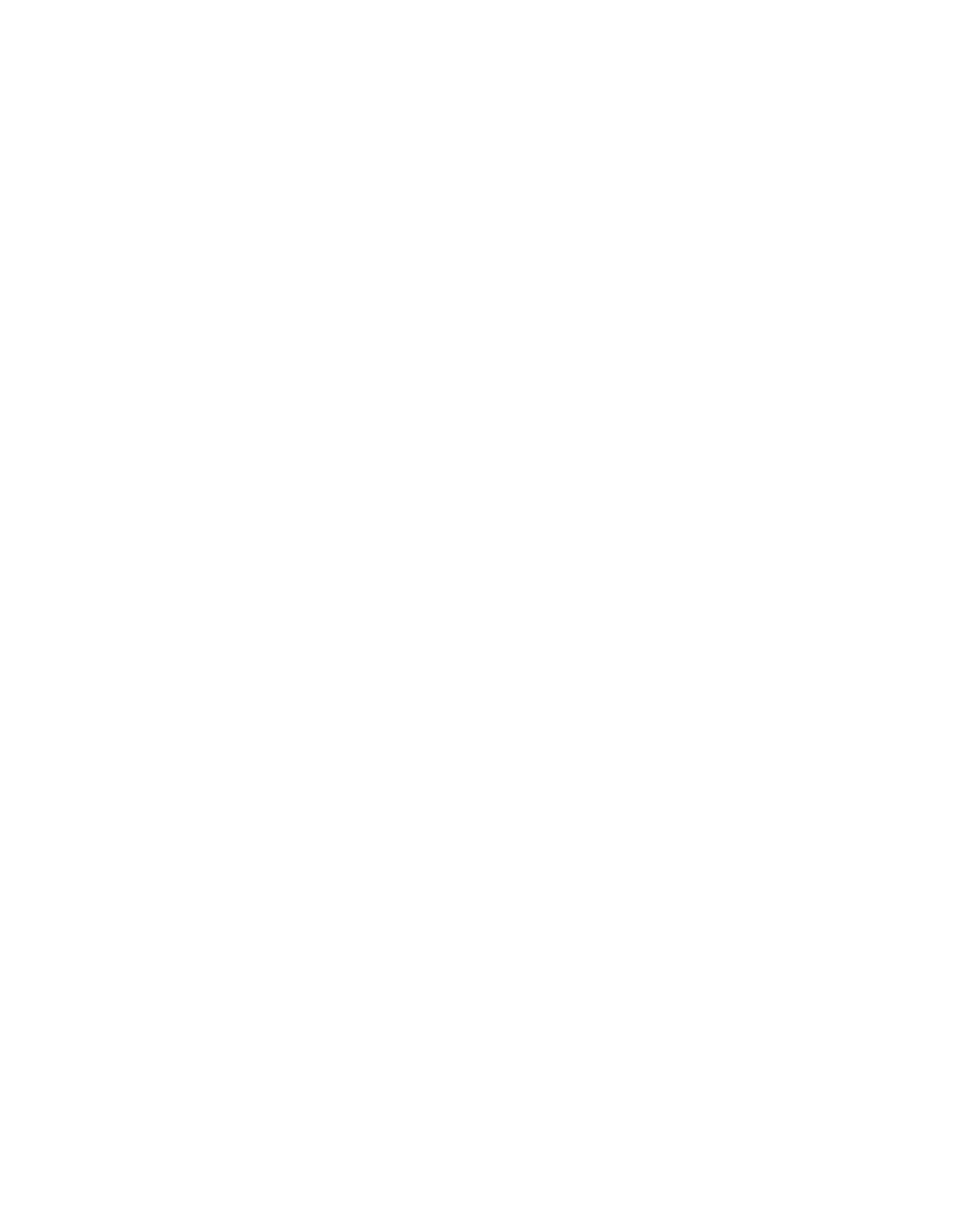

# **COMMENCEMENT**

MAY 2022 | DON HASKINS CENTER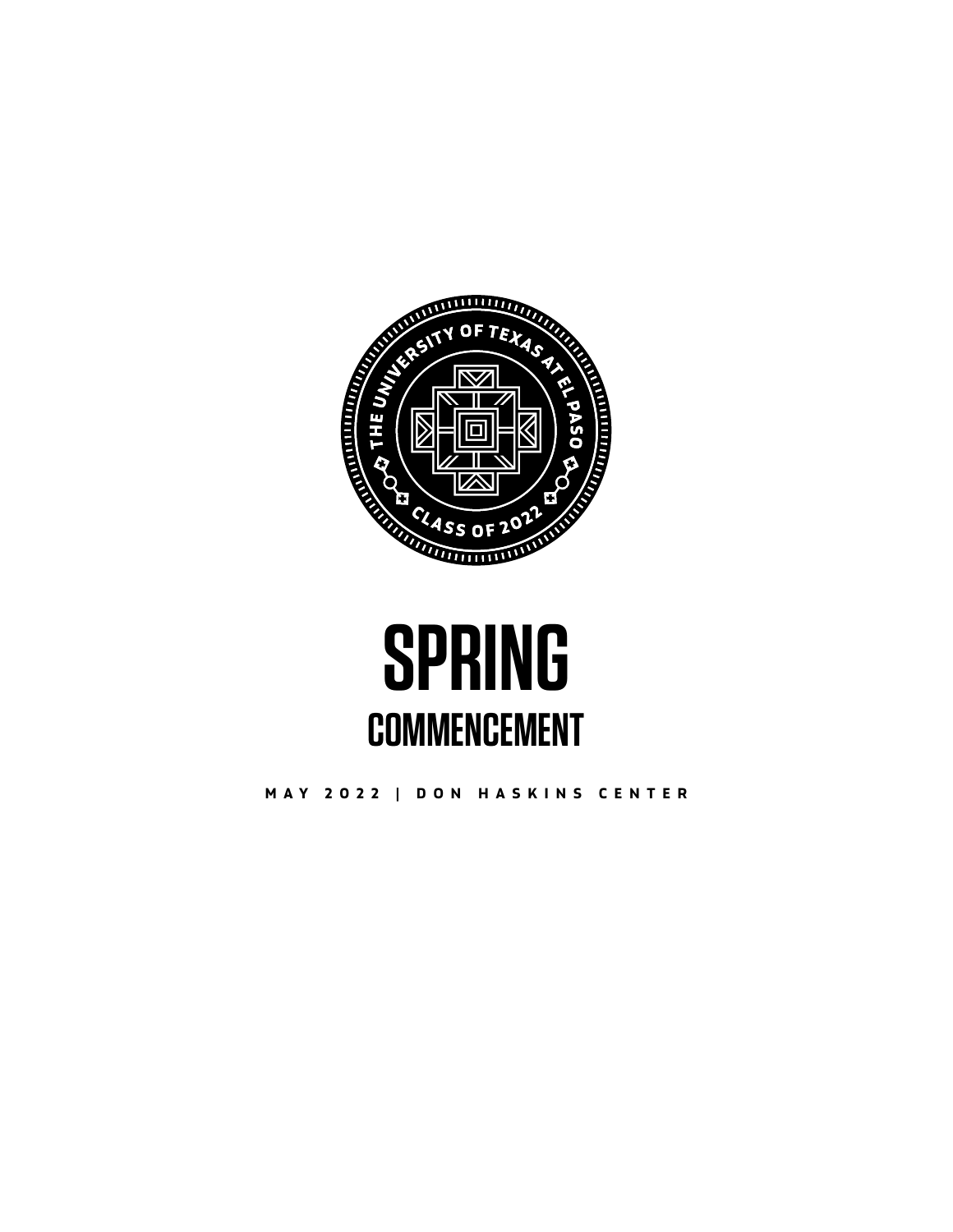# TABLE OF CONTENTS

| Saturday, Afternoon Ceremony                                                                                                                                                                                                   |  |  |
|--------------------------------------------------------------------------------------------------------------------------------------------------------------------------------------------------------------------------------|--|--|
|                                                                                                                                                                                                                                |  |  |
|                                                                                                                                                                                                                                |  |  |
| <b>Saturday, Evening Ceremony</b>                                                                                                                                                                                              |  |  |
|                                                                                                                                                                                                                                |  |  |
| Academic Procession (ed. 2010) and the contract of the contract of the contract of the Catalogue of the Catalogue of the Catalogue of the Catalogue of the Catalogue of the Catalogue of the Catalogue of the Catalogue of the |  |  |
| Sunday, Afternoon Ceremony                                                                                                                                                                                                     |  |  |
|                                                                                                                                                                                                                                |  |  |
|                                                                                                                                                                                                                                |  |  |
| Sunday, Evening Ceremony                                                                                                                                                                                                       |  |  |
|                                                                                                                                                                                                                                |  |  |
| Academic Procession (ed. 2010) and (ed. 2010) and (ed. 2010) and (ed. 2010) and (ed. 2011) and (ed. 2011) and (                                                                                                                |  |  |
| Distinguished Alumni (Charles Later Later Later Later Later Later Later Later Later Later Later Later Later La                                                                                                                 |  |  |
|                                                                                                                                                                                                                                |  |  |
| <b>Candidates for Degrees</b>                                                                                                                                                                                                  |  |  |
| College of Business Administration (Alberta Alberta Alberta Alberta Alberta Alberta Alberta Alberta Alberta Alb                                                                                                                |  |  |
|                                                                                                                                                                                                                                |  |  |
|                                                                                                                                                                                                                                |  |  |
|                                                                                                                                                                                                                                |  |  |
|                                                                                                                                                                                                                                |  |  |
|                                                                                                                                                                                                                                |  |  |
|                                                                                                                                                                                                                                |  |  |
| <b>Candidates for Degrees</b>                                                                                                                                                                                                  |  |  |
|                                                                                                                                                                                                                                |  |  |
|                                                                                                                                                                                                                                |  |  |
| Top Ten Seniors / ROTC Commissioning / University Honors Program Alberts And August 2016                                                                                                                                       |  |  |
|                                                                                                                                                                                                                                |  |  |
|                                                                                                                                                                                                                                |  |  |
|                                                                                                                                                                                                                                |  |  |
|                                                                                                                                                                                                                                |  |  |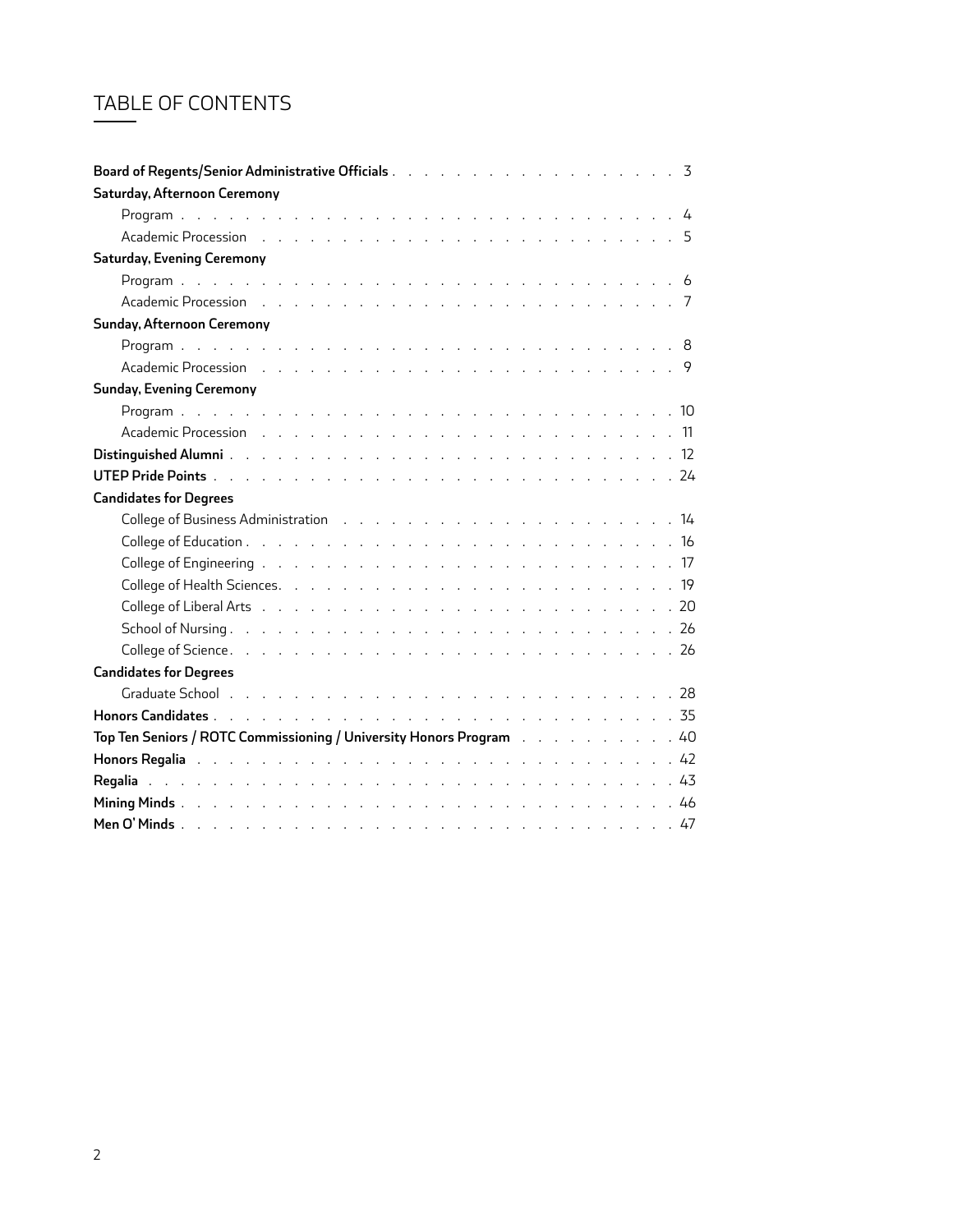# BOARD OF REGENTS

The University of Texas System

| Nolan Perez (Albert Albert Albert Albert Albert Albert Albert Albert Albert Albert Albert Albert Albert Albert |
|----------------------------------------------------------------------------------------------------------------|
|                                                                                                                |
|                                                                                                                |
| Thuy Dan "Mimi" Nguyen (Student Regent) Austin                                                                 |

Francie A. Frederick *General Counsel to the Board of Regents*

# SENIOR ADMINISTRATIVE OFFICIALS The University of Texas System

James B. Milliken *Chancellor*

Archie L. Holmes Jr., Ph.D. *Executive Vice Chancellor for Academic Affairs*

John M. Zerwas, M.D. *Executive Vice Chancellor for Health Affairs*

Jonathan Pruitt *Executive Vice Chancellor for Business Affairs*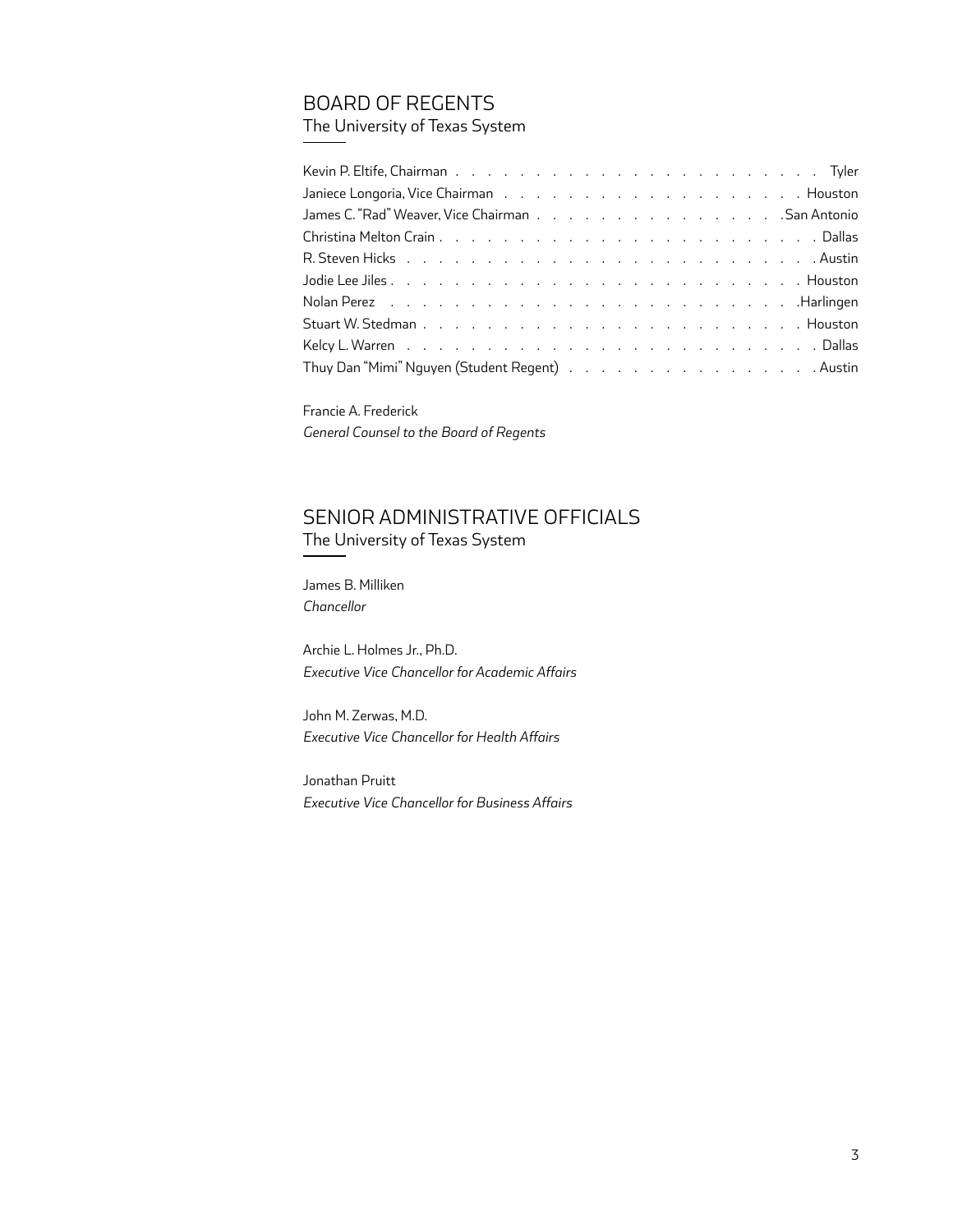# PROGRAM

Saturday, May 14, 2022 | 1 p.m.

| . Ceremonial Brass Ensemble<br>Concert<br>Stephen Haddad, Conductor<br>Senior Lecturer, Music                                                                                                                                                                      |
|--------------------------------------------------------------------------------------------------------------------------------------------------------------------------------------------------------------------------------------------------------------------|
| Academic Procession <b>Academic</b> Procession<br><b>Commencement Stage Party</b>                                                                                                                                                                                  |
| <b>National Anthem</b>                                                                                                                                                                                                                                             |
| Star Spangled Banner.<br><b>UTEP Chamber Singers</b><br>Elisa Fraser Wilson, Conductor<br>Associate Professor, Music                                                                                                                                               |
| Welcome and Introductions<br>. . Heather Wilson, President                                                                                                                                                                                                         |
| <b>Alma Mater</b><br>John Wiebe, Provost<br><b>Conferral of Degrees</b> to a construction of the construction of the <b>Conferral of Degrees</b><br>The College of Health Sciences William Robertson, Dean<br>The School of Pharmacy Jose O. Rivera, Founding Dean |
| The Graduate School (The Case of Contract Contract Contract Contract Contract Contract Contract Contract Contr                                                                                                                                                     |
| Announcement of Candidates' Names Announcement of Candidates' Names Announcement of Candidates' Names Announce<br>Clinical Associate Professor,<br>Speech-Language Pathology                                                                                       |
| Denise Pinal<br>Clinical Assistant Professor, Pharmacy                                                                                                                                                                                                             |
| University Faculty Marshal of Students<br>Maria O. Duarte, Health Sciences<br>Eva Moya, Health Sciences<br>Karen B. Fowler, Nursing<br>Jacob Martinez, Nursing                                                                                                     |

# ORDER OF ACADEMIC PROCESSION

Saturday, May 14, 2022 | 1 p.m.

| The University Banner Bearer Samantha R. Bernal                                                                |  |  |  |  |  |
|----------------------------------------------------------------------------------------------------------------|--|--|--|--|--|
| Graduate School Banner Bearer (Changel and Channel Anna Melina Conzalez                                        |  |  |  |  |  |
| College of Health Sciences Banner Bearer Valerie Medina                                                        |  |  |  |  |  |
| School of Nursing Banner Bearer Michael J. Chaird                                                              |  |  |  |  |  |
| School of Pharmacy Banner Bearer (Collection Contract Library Contract Library Chool of Pharmacy Banner Bearer |  |  |  |  |  |
|                                                                                                                |  |  |  |  |  |
| Provost and Vice President for Academic Affairs. John Wiebe                                                    |  |  |  |  |  |
| Vice President and Chief of Staff Andrea Cortinas                                                              |  |  |  |  |  |
|                                                                                                                |  |  |  |  |  |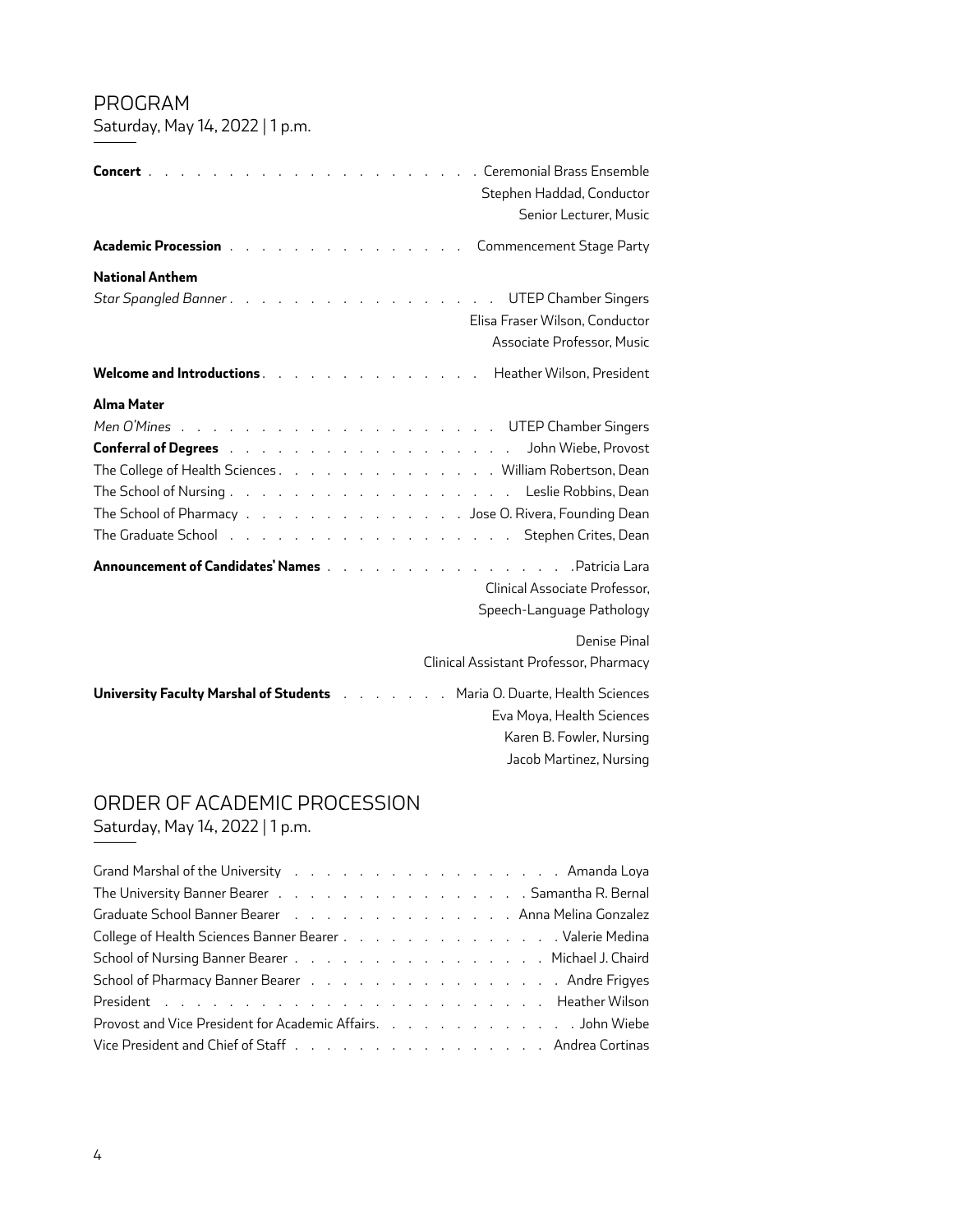# ORDER OF ACADEMIC PROCESSION CONTINUED Saturday, May 14, 2022 | 1 p.m.

| Vice President for Information Resources Luis Hernandez                                                        |
|----------------------------------------------------------------------------------------------------------------|
| Athletics Director, Intercollegiate Athletics Jim Senter                                                       |
| Vice President for Institutional Advancement. Jake Logan                                                       |
| Vice President for Marketing and Communications. Lucas Roebuck                                                 |
| Chair, Graduate Council (Chair Council (Chair Chair Council Chair Council Chair Council Chair Chair Chair Chai |
| President, Faculty Senate. Guillermina Núñez-Mchiri                                                            |
| Secretary, Staff Council (Allenger Marian Allenger Marian Allenger Marian Allenger Marian Allenger Marian Alle |
| President, Alumni Association Bernardino Olaque                                                                |
| President, Student Government Association Austin Stephens                                                      |
| <b>The Graduate School</b>                                                                                     |
| <b>Stephen Crites</b>                                                                                          |
| Faculty Marshal of Students Dahlia Castillo, Health Sciences                                                   |
| Maria Amaya, Nursing                                                                                           |
| lan Mendez, Pharmacy                                                                                           |
| Student Marshal No. No. No. No. No. No. N. N. Nennifer Torres, Health Sciences                                 |
| Jessica Swingler, Nursing                                                                                      |
| Candidates for the Degree                                                                                      |
| The College of Health Sciences                                                                                 |
|                                                                                                                |
|                                                                                                                |
| Faculty of the College                                                                                         |
| Faculty Marshal of Students Hyejin (Jina) Jung                                                                 |
|                                                                                                                |
| Candidates for the Degree                                                                                      |
| <b>The School of Nursing</b>                                                                                   |
|                                                                                                                |
|                                                                                                                |
| Faculty of the College                                                                                         |
| Faculty Marshal of Students Monica Vasquez                                                                     |
|                                                                                                                |
| Candidates for the Degree                                                                                      |
|                                                                                                                |
| <b>The School of Pharmacy</b>                                                                                  |
|                                                                                                                |
|                                                                                                                |
| Faculty of the College                                                                                         |
| Candidates for the Degree                                                                                      |
| The University Librarians Marshal. Marissa Testerman                                                           |
| The University Staff Marshal No. All Alles No. Aller Lizette Gameros, Technology Support                       |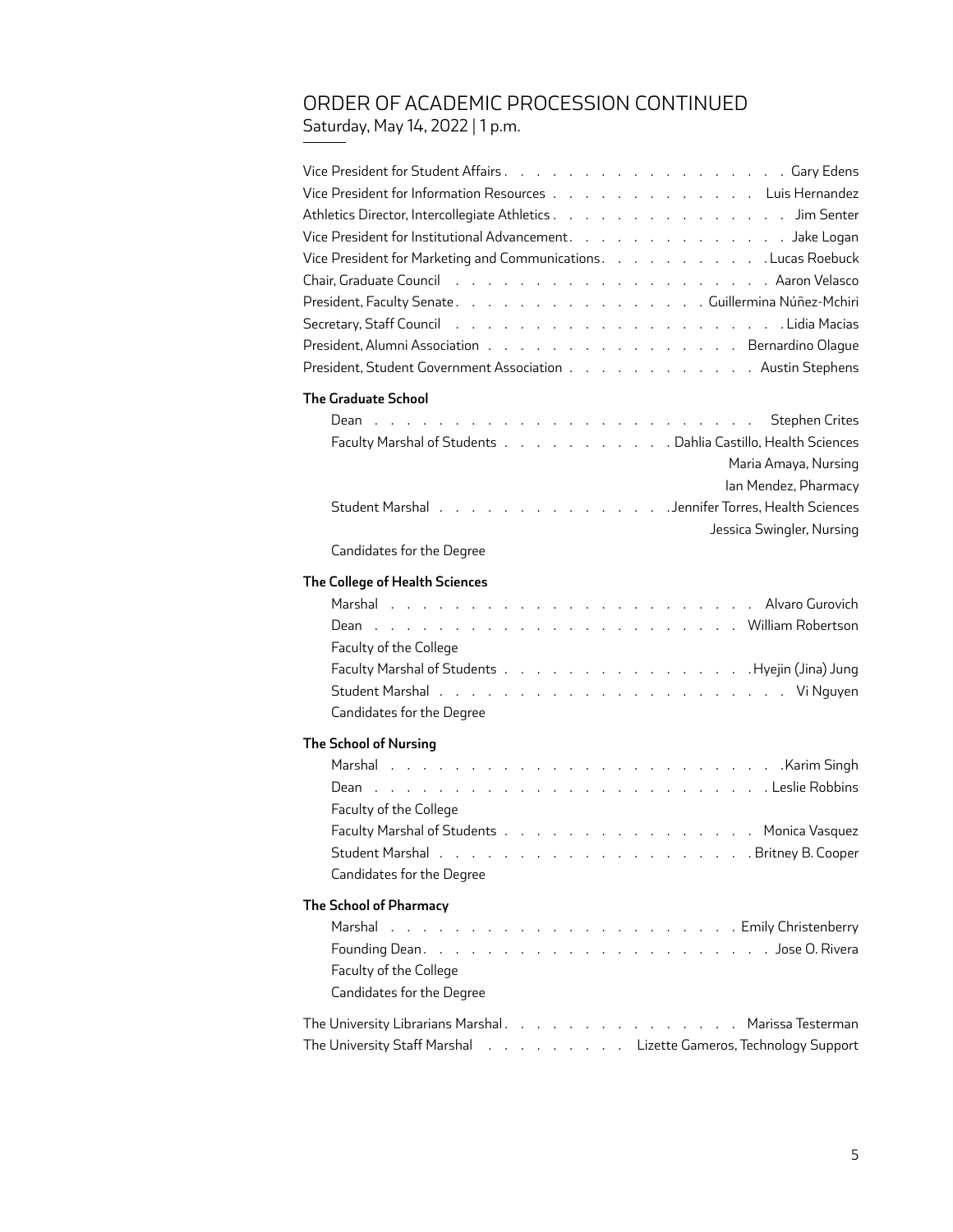# PROGRAM

Saturday, May 14, 2022 | 6 p.m.

| . Ceremonial Brass Ensemble<br>Concert<br>the contract of the contract of the contract of the contract of the contract of the contract of the contract of<br>Stephen Haddad, Conductor<br>Senior Lecturer, Music |
|------------------------------------------------------------------------------------------------------------------------------------------------------------------------------------------------------------------|
| Academic Procession<br>Commencement Stage Party                                                                                                                                                                  |
| <b>National Anthem</b>                                                                                                                                                                                           |
| Star Spangled Banner.<br><b>UTEP Chamber Singers</b><br>Elisa Fraser Wilson, Conductor<br>Associate Professor, Music                                                                                             |
| Welcome and Introductions with the state of the state of the state of the state of the state of the state of t<br>Heather Wilson, President                                                                      |
| <b>Alma Mater</b>                                                                                                                                                                                                |
| The College of Engineering Patricia Nava, Interim Dean                                                                                                                                                           |
| Announcement of Candidates' Names Yvonne Carranza Rolph<br>Director of Student Services, Liberal Arts                                                                                                            |
| Francisco Montes de Oca<br>Assistant to the Dean, College of Science                                                                                                                                             |
| University Faculty Marshal of Students .<br>. David Zubia, Engineering<br>Amit J. Lopes, Engineering<br>Amy Wagler, Science<br>Anthony Darrouzet-Nardi, Science                                                  |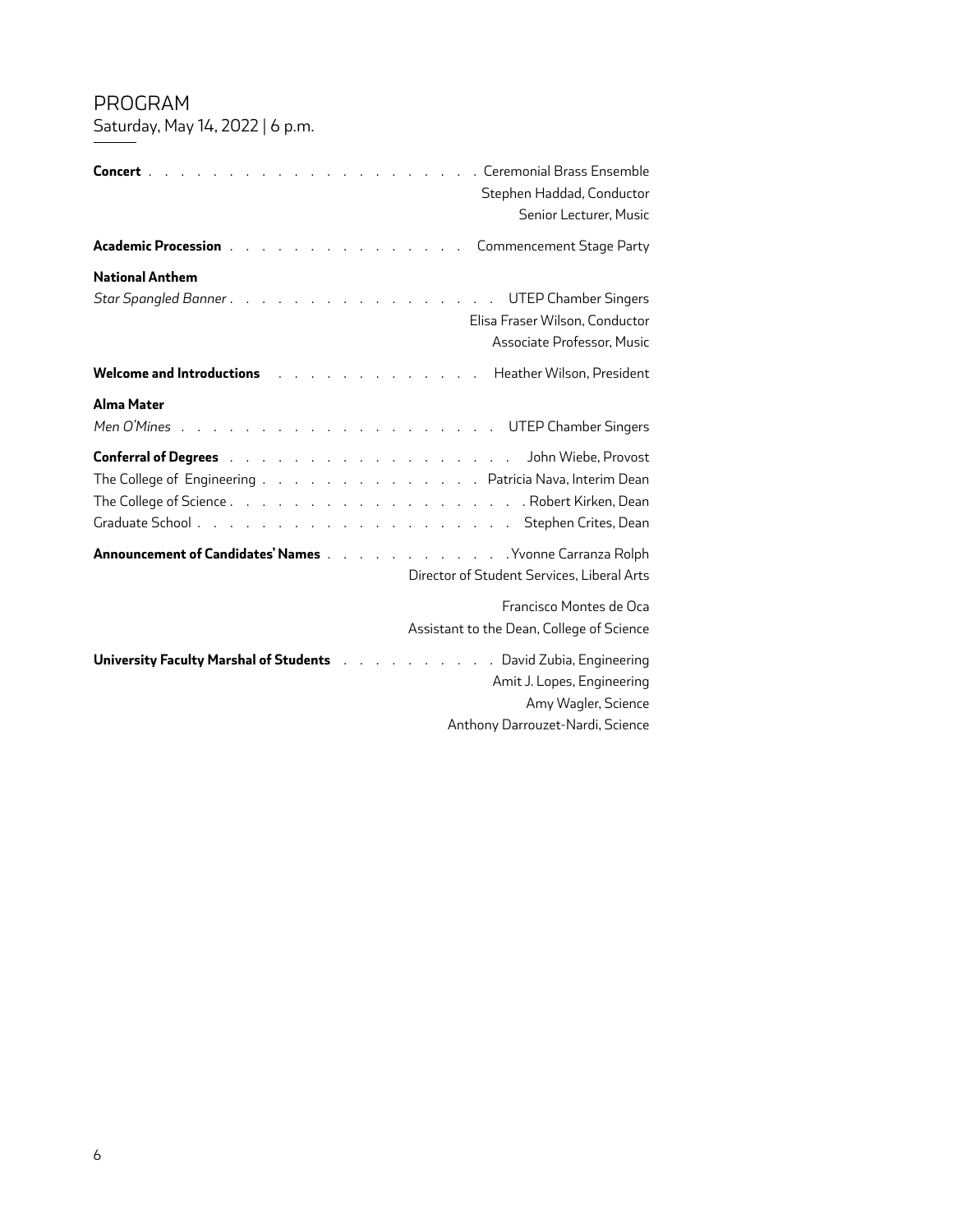# ORDER OF ACADEMIC PROCESSION

Saturday, May 14, 2022 | 6 p.m.

| Grand Marshal of the University (Theory of Alleman Arrow of Alleman Arrow of Alleman Arrow of Grand Jarvis                                        |
|---------------------------------------------------------------------------------------------------------------------------------------------------|
| The University Banner Bearer (Contact of Contact of Contact of Contact of Composition Campos                                                      |
| Graduate School Banner Bearer (Fig. 1991) and School Cesar Yahir Sanchez Zambrano                                                                 |
| College of Engineering Banner Bearer No. A. A. A. A. A. Ana P. Saenz                                                                              |
|                                                                                                                                                   |
|                                                                                                                                                   |
| Provost and Vice President for Academic Affairs (engineerage engineerage engineerage of the Viebe                                                 |
|                                                                                                                                                   |
| Associate Vice President for Office of Sponsored Projects and Research Thenral D. Mangadu                                                         |
| Chair, Graduate Council (Chairman Annumento Annumento Annumento Annumento Annumento Annumento Annumento Annume                                    |
| President, Faculty Senate. Guillermina Núñez-Mchiri                                                                                               |
|                                                                                                                                                   |
| President, Alumni Association Bernardino Olaque                                                                                                   |
| President, Student Government Association Austin Stephens                                                                                         |
| <b>The Graduate School</b>                                                                                                                        |
|                                                                                                                                                   |
| Faculty Marshal of Students Meagan Vaughan Kendall, Engineering                                                                                   |
| Ramon Ravelo, Science                                                                                                                             |
| Student Marshal Henry Salgado, Engineering                                                                                                        |
|                                                                                                                                                   |
|                                                                                                                                                   |
| Valeria Arteaga Muñiz, Science                                                                                                                    |
| Candidates for the Degree                                                                                                                         |
| The College of Engineering                                                                                                                        |
| <b>Scott Starks</b>                                                                                                                               |
| Interim Dean (ed. 2010) and the control of the control of the control of the control of the Control of Theorem                                    |
| Faculty of the College                                                                                                                            |
| Faculty Marshal of Students Louis Everett                                                                                                         |
|                                                                                                                                                   |
| Candidates for the Degree                                                                                                                         |
| <b>The College of Science</b>                                                                                                                     |
| Marshal<br>. Juan Noveron                                                                                                                         |
| Dean                                                                                                                                              |
| <u> 2008 : Alexandr Scholars Scholars Scholars Scholars Scholars Scholars Scholars Scholars Scholars Scholars Schol</u><br>Faculty of the College |
| Kate Giles                                                                                                                                        |
| Student Marshal (Ed. Leoning Leoning Leoning Leoning Leoning Leoning Leoning Leoning Leoning Leoning Leoning L                                    |
| Candidates for the Degree                                                                                                                         |
|                                                                                                                                                   |
| The University Staff Marshal (Changletic Annus Virginia Granda-Becker, Engineering Dean's Office                                                  |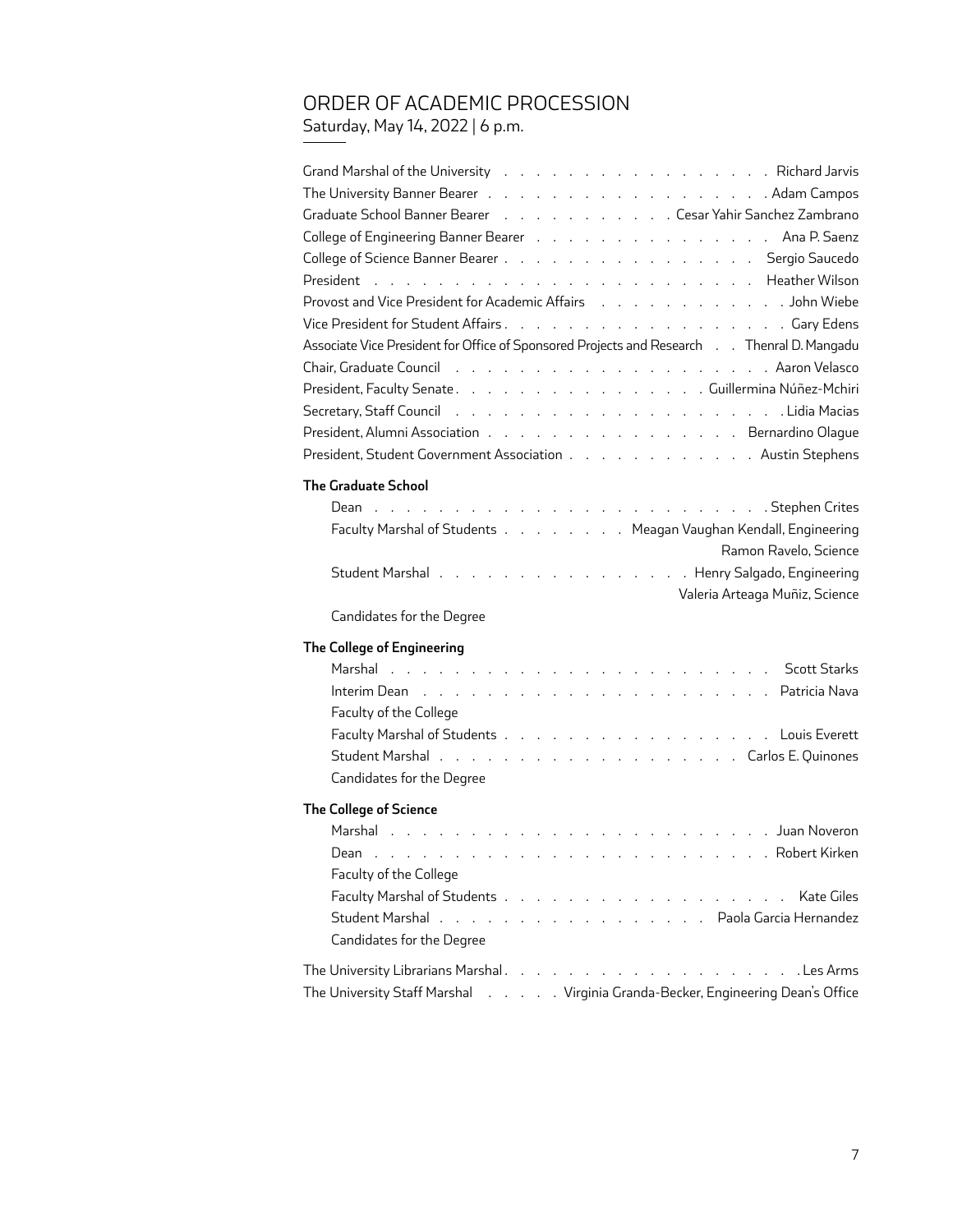# PROGRAM

Sunday, May 15, 2022 | 1 p.m.

| Stephen Haddad, Conductor<br>Senior Lecturer, Music                                                                                            |
|------------------------------------------------------------------------------------------------------------------------------------------------|
| Academic Procession<br>Commencement Stage Party                                                                                                |
| <b>National Anthem</b><br><b>UTEP Chamber Singers</b><br>Star Spangled Banner.<br>Elisa Fraser Wilson, Conductor<br>Associate Professor, Music |
| Welcome and Introductions. Heather Wilson, President                                                                                           |
| <b>Alma Mater</b>                                                                                                                              |
| The College of Liberal Arts Denis O'Hearn, Dean<br>Stephen Crites, Dean                                                                        |
| <b>Announcement of Candidates' Names</b> Yvonne Carranza Rolph<br>Director of Student Services, Liberal Arts                                   |
| Elena Izquierdo<br>Associate Professor, Teacher Education                                                                                      |
| <b>University Faculty Marshal of Students</b> the substitution of the secorro Tabuenca<br>Frank Perez<br>Areli Chacon-Silva<br>Noell Birondo   |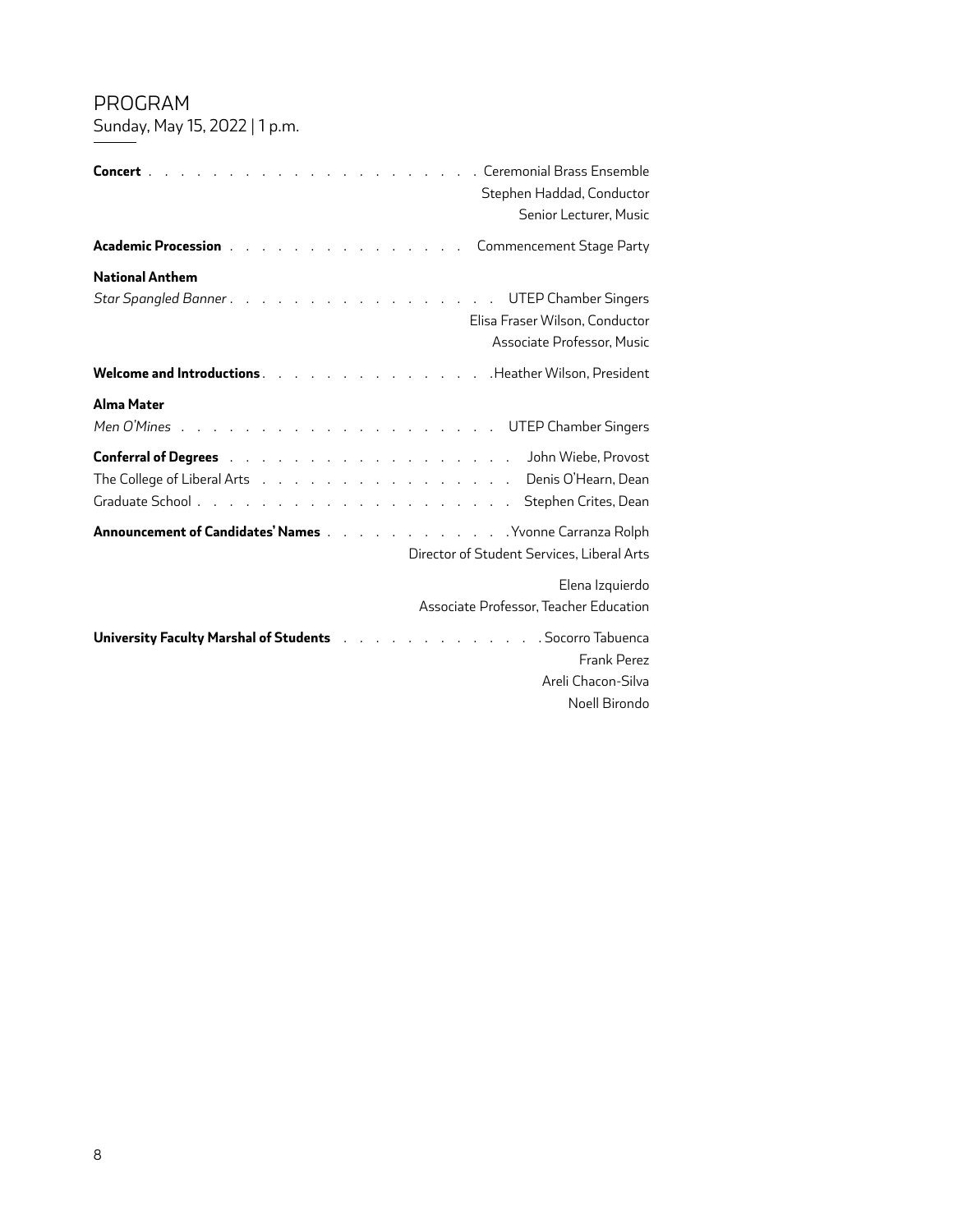# ORDER OF ACADEMIC PROCESSION Sunday, May 15, 2022 | 1 p.m.

| Grand Marshal of the University (Ed. Louis Lawson, Lawrence Cohn                                                  |
|-------------------------------------------------------------------------------------------------------------------|
| The University Banner Bearer (Collection Controller Controller Maldonado                                          |
| Graduate School Banner Bearer (Changel Alley Landeley and Lesley Vanesa Rodriguez                                 |
| College of Liberal Arts Banner Bearer (Changel Annelle Annelle La Rosa)                                           |
|                                                                                                                   |
| Provost and Vice President for Academic Affairs. (Fig. 1, Fig. 1, Fig. 1, Fig. 1, John Wiebe                      |
|                                                                                                                   |
| Vice President for Information Resources Luis Hernandez                                                           |
| Dean, Extended University Beth L. Brunk-Chavez                                                                    |
| Chair, Graduate Council (Chairman Alexander Alexander Alexander Alexander Alexander Alexander Alexander Alexander |
| President, Faculty Senate. Guillermina Núñez-Mchiri                                                               |
|                                                                                                                   |
| President, Alumni Association Bernardino Olague                                                                   |
| President, Student Government Association Austin Stephens                                                         |
| <b>The Graduate School</b>                                                                                        |
| <b><i>COMPANY SERVING CONTROVERS AND LIMITATION CONTROVERS</i></b><br>Dean                                        |
| Faculty Marshal of Students for Liberal Arts No. A. A. A. A. A. A. Josiah Heyman                                  |
| Student Marshal for Liberal Arts. Mariany A. Gainza Perez                                                         |
| Candidates for the Degree                                                                                         |
| The College of Liberal Arts                                                                                       |
| Leanne F. Alarid                                                                                                  |
| Linda W. Nodjimbaden                                                                                              |
| Dennis O'Hearn                                                                                                    |
| Faculty of the College                                                                                            |
| Faculty Marshal of Students Dena Kay Jones                                                                        |
| Crystal G. Herman                                                                                                 |
|                                                                                                                   |
| Candidates for the Degree                                                                                         |
| The University Librarians Marshal. Claudia Rivers                                                                 |
|                                                                                                                   |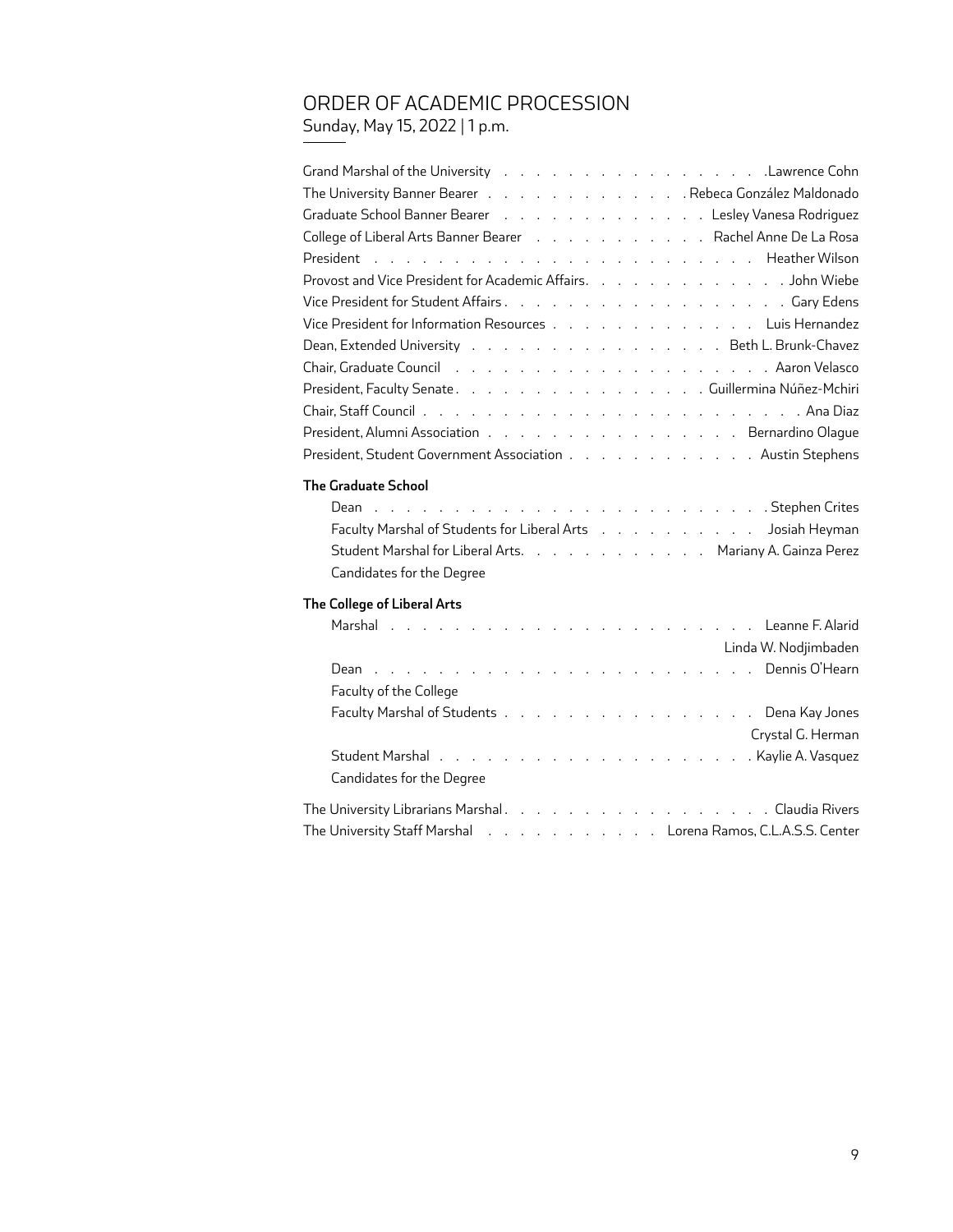# PROGRAM

Sunday, May 15, 2022 | 6 p.m.

| . Ceremonial Brass Ensemble<br>Concert<br>Stephen Haddad, Conductor<br>Senior Lecturer, Music                                                                                                |
|----------------------------------------------------------------------------------------------------------------------------------------------------------------------------------------------|
| Academic Procession<br><b>Commencement Stage Party</b>                                                                                                                                       |
| <b>National Anthem</b>                                                                                                                                                                       |
| Star Spangled Banner.<br><b>UTEP Chamber Singers</b><br>Elisa Fraser Wilson, Conductor<br>Associate Professor, Music                                                                         |
| Welcome and Introductions and a series are a series and introductions and a series of the series of the series<br>Heather Wilson, President                                                  |
| <b>Alma Mater</b>                                                                                                                                                                            |
| <b>Example 2</b> Singers Chamber Singers<br>Men O'Mines                                                                                                                                      |
| John Wiebe, Provost                                                                                                                                                                          |
|                                                                                                                                                                                              |
| The College of Education<br>Clifton Tanabe, Dean                                                                                                                                             |
| Stephen Crites, Dean                                                                                                                                                                         |
| Announcement of Candidates' Names Mauricio Gomez,<br>Associate Registrar, Registration & Records                                                                                             |
| Elena Izquierdo<br>Associate Professor, Teacher Education                                                                                                                                    |
| University Faculty Marshal of Students Fernando Jimenez-Arevalo, Business Administration<br>Hyo Jin Yoon, Business Administration<br>Arturo Olivarez, Education<br>Olga Kosheleva, Education |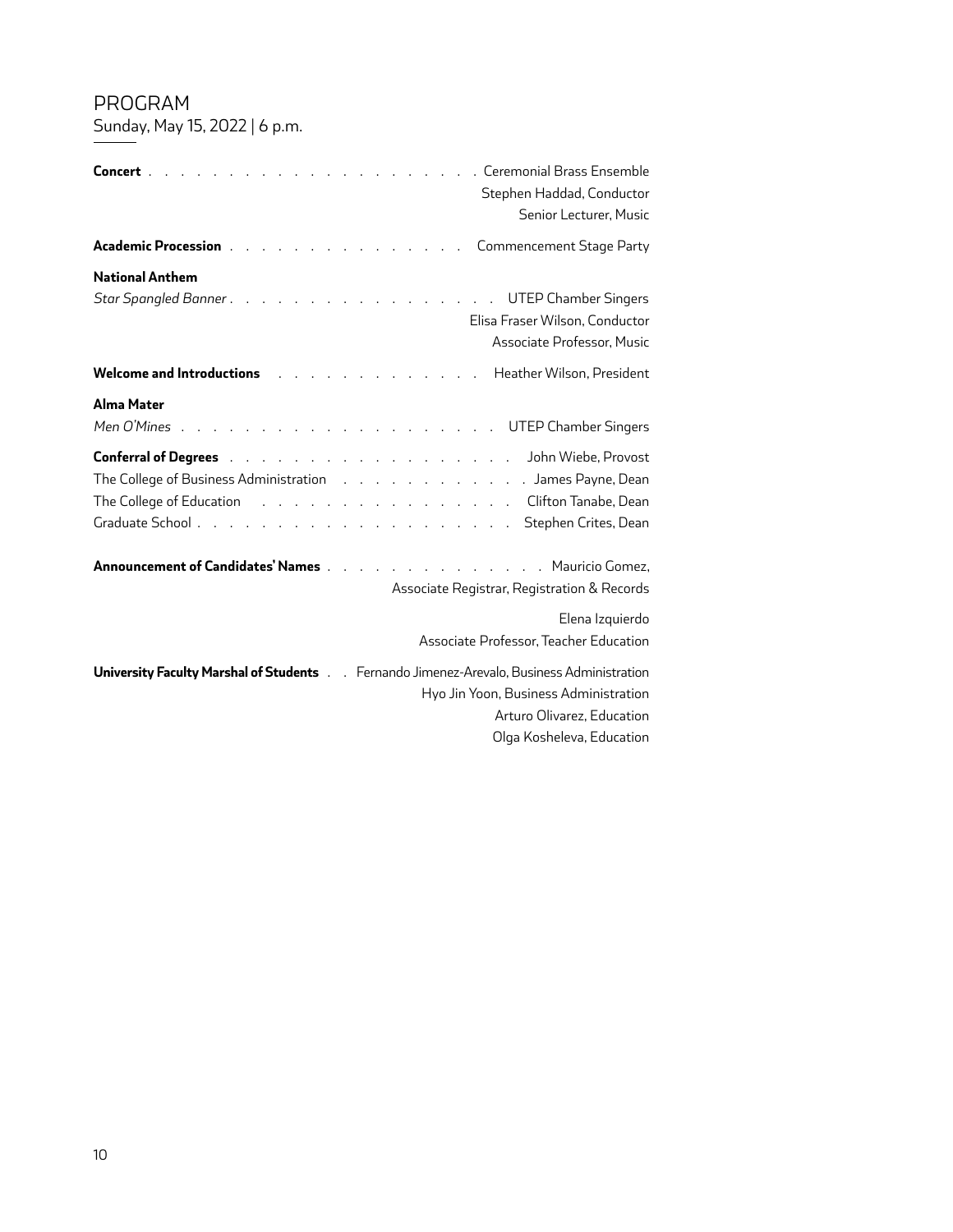# ORDER OF ACADEMIC PROCESSION Sunday, May 15, 2022 | 6 p.m.

| Grand Marshal of the University James Holcomb                                                                                                                                                                                        |
|--------------------------------------------------------------------------------------------------------------------------------------------------------------------------------------------------------------------------------------|
| The University Banner Bearer (Co.C. The Country Countries of the Control of the University Banner Bearer                                                                                                                             |
| Graduate School Banner Bearer (Changel Allen Annument Allen Allen Allen Allen Allen Allen Allen Allen Allen A                                                                                                                        |
| College of Business Administration Banner Bearer Sophia Anastacia Andritsos                                                                                                                                                          |
| College of Education Banner Bearer Ana K. Robles                                                                                                                                                                                     |
| President research research in the control of the control of the control of the control of the control of the control of the control of the control of the control of the control of the control of the control of the control       |
| Provost and Vice President for Academic Affairs (engineerage content of the Viebe                                                                                                                                                    |
|                                                                                                                                                                                                                                      |
| Vice President for Marketing and Communications (encodenciable of the Lucas Roebuck                                                                                                                                                  |
| Chair, Graduate Council (Business Liberty Council (Business Liberty Council Council Council Council Council Co                                                                                                                       |
| President, Faculty Senate. Guillermina Núñez-Mchiri                                                                                                                                                                                  |
|                                                                                                                                                                                                                                      |
| President, Alumni Association Bernardino Olaque                                                                                                                                                                                      |
| President, Student Government Association Austin Stephens                                                                                                                                                                            |
| <b>The Graduate School</b>                                                                                                                                                                                                           |
|                                                                                                                                                                                                                                      |
| Faculty Marshal of Students David Folsom, Business Administration                                                                                                                                                                    |
| Song An, Education                                                                                                                                                                                                                   |
| Student Marshal Paulina Chavira Duran, Business Administration                                                                                                                                                                       |
|                                                                                                                                                                                                                                      |
|                                                                                                                                                                                                                                      |
| Gabriela M. Maynes, Education                                                                                                                                                                                                        |
| Candidates for the Degree                                                                                                                                                                                                            |
| The College of Business Administration                                                                                                                                                                                               |
|                                                                                                                                                                                                                                      |
|                                                                                                                                                                                                                                      |
| Faculty of the College                                                                                                                                                                                                               |
| Faculty Marshal of Students Adam Esplin                                                                                                                                                                                              |
| Student Marshal November 1995 November 2014 November 2014 November 2015 November 2016                                                                                                                                                |
| Candidates for the Degree                                                                                                                                                                                                            |
|                                                                                                                                                                                                                                      |
| The College of Education                                                                                                                                                                                                             |
| Dean                                                                                                                                                                                                                                 |
| <u> 10 million - 10 million - 10 million - 10 million - 10 million - 10 million - 10 million - 10 million - 10 million - 10 million - 10 million - 10 million - 10 million - 10 million - 10 million - 10 million - 10 million -</u> |
| Faculty of the College                                                                                                                                                                                                               |
| Faculty Marshal of Students Rachel Keller                                                                                                                                                                                            |
| Student Marshal (Burnett Libert Alexander Alexander Alexander Alexander Alexander Alexander Alexander Alexander<br>Candidates for the Degree                                                                                         |
|                                                                                                                                                                                                                                      |
| The University Staff Marshal (Fig. 2014). Daniel Dominguez, Accounting & Financial Reporting                                                                                                                                         |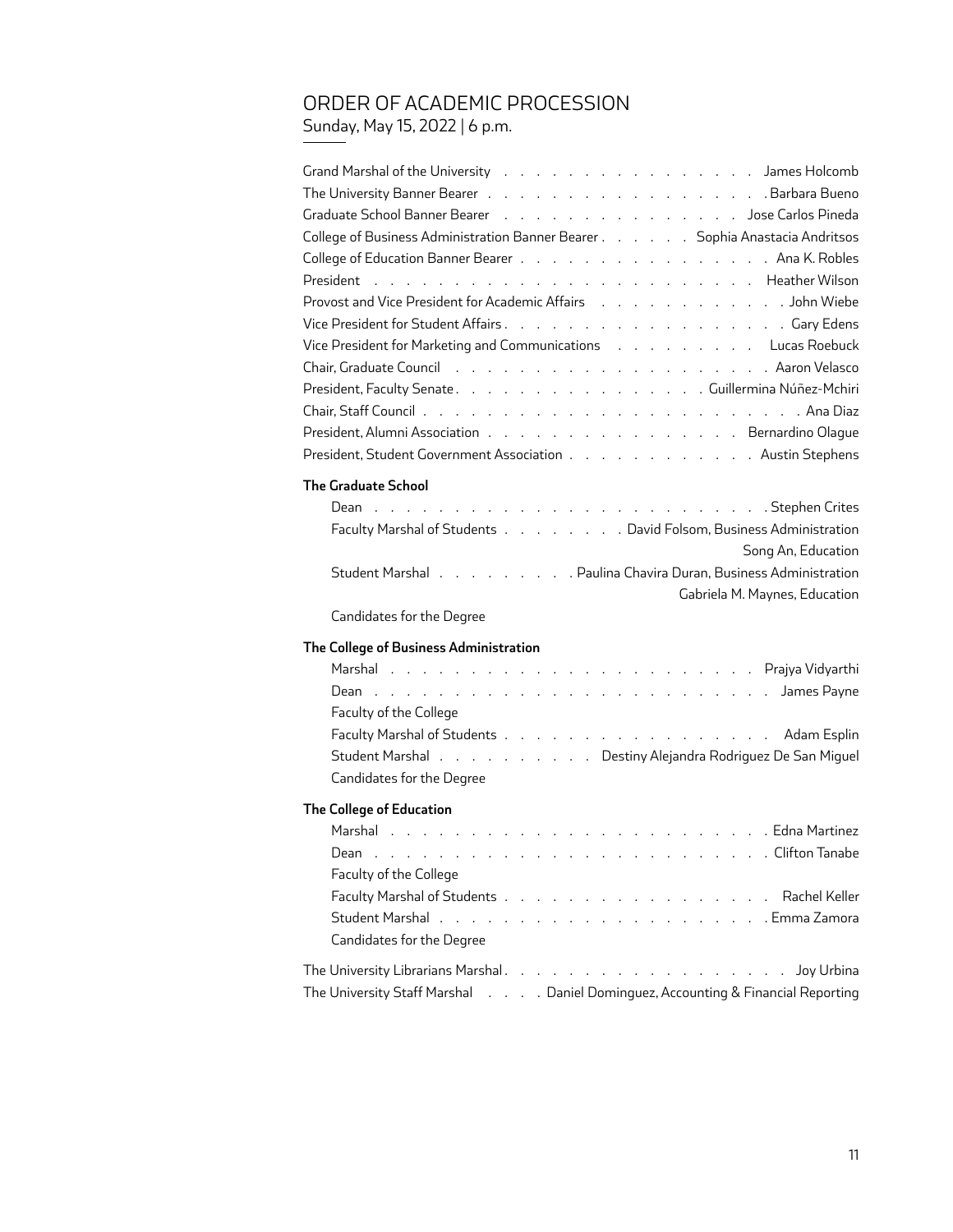#### DISTINGUISHED ALUMNI

*The University of Texas at El Paso is proud to recognize its 2020-2021 Distinguished Alumni Award recipients presented by the UTEP Alumni Association. The award is the highest honor bestowed upon graduates who have excelled in their professions and sustained a commitment to the University.* 



J. STEVE DEGROAT *BBA, 1972 | MBA, 1975*

As a UTEP alumnus, J. Steve DeGroat has remained engaged with the University as a volunteer and a

philanthropist. He has served as president of the Alumni Association and as a member of multiple boards to include Friends of the Library, Legacy Campaign Cabinet, and the College of Business Administration Advisory Council.

In line with his belief in access to higher education, DeGroat and his wife, Martini, have established and funded two UTEP scholarships — the J. Stephen DeGroat and Martini DeGroat Endowment Scholarship and the Robert C. Heasley Endowment Scholarship in Business. Additionally, DeGroat and some of his colleagues established the L. Marcus Fry Endowment Scholarship Fund.

DeGroat retired in 2019 as the longtime owner of Lincoln Financial Advisors' El Paso branch, a financial planning firm. The leadership experience he has honed has yielded opportunities to serve the El Paso community as chairman of the board at University Medical Center and the YMCA, president of the Ronald McDonald House and the Sun Bowl Association, and currently as chairman of El Paso Health.

"Giving back is a way to pay back those who helped me in my growth, development and education," DeGroat said. "Once I got involved in community activities, more and more opportunities came my way and I was enriched by my participation."



JOE M. GOMEZ *B.A. HISTORY, 1970*

Joe M. Gomez serves as the director of business development and community affairs at Jordan Foster

Construction in El Paso. He has served the El Paso community tirelessly and has received numerous awards and accolades for his service, such as the City of El Paso's Conquistador Award and the McDonald's *Hispanos Triunfadores* Award, and was inducted into the El Paso Athletic Hall of Fame. In 2017, Texas Gov. Greg Abbott appointed him to serve on the Pathways to Technology Early College High School (P-TECH) Advisory Council.

Gomez's contributions to the University have been numerous. He served on UTEP boards, raised money for various departments and programs, and provided pro bono work for several campus projects. In 2006, the College of Liberal Arts selected him as one of its Gold Nugget Award recipients.

For decades, Gomez has been known for his steadfast dedication to promote and preserve the history of the 1966 Texas Western College (now UTEP) men's basketball team that won the NCAA Championship. He has worked on three documentaries about the team's accomplishment, assisted the Disney production team on the 2006 film "Glory Road" by providing historical artifacts and memorabilia used in the movie that told the team's story, and was awarded the El Paso Historical Society Hall of Honor Award for his work to preserve the team's history.

"I graduated but never really left because of my love for UTEP, and wanted to make things better through time or treasure," Gomez said.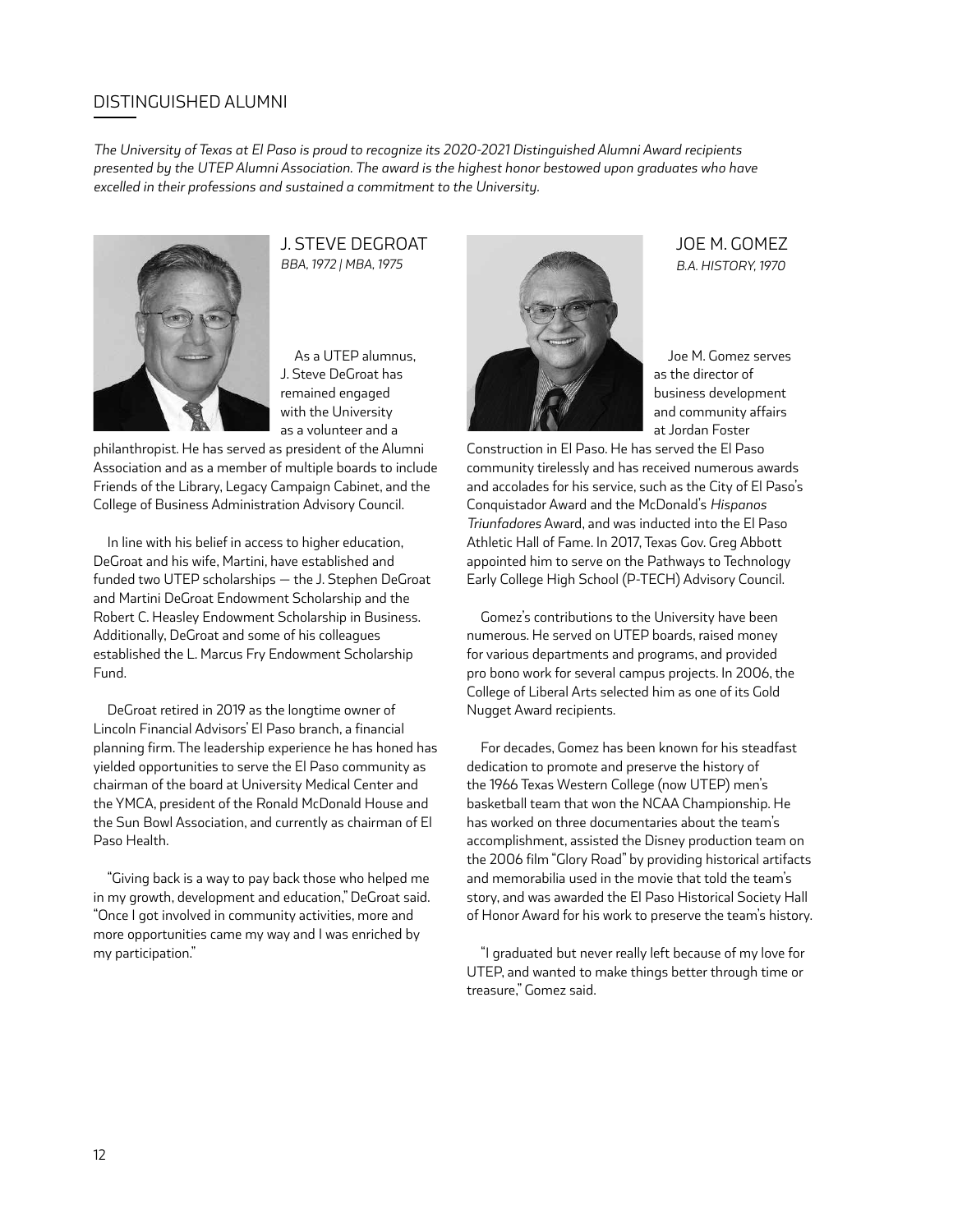

BUZZ GRAVES *B.S. PHYSICS, 1977 | M.S. PHYSICS, 1979*

The National Solar Observatory in Sunspot, New Mexico, immediately recruited Buzz Graves after he earned his

graduate degree from UTEP to assemble its refractive solar coronagraph telescope. Two years later, he joined Kitt Peak Observatory near Tucson, Arizona, where he pioneered the use of digital sensors for ultraviolet, visible and infrared observations. In 1989, Graves traversed the Pacific Ocean to join the University of Hawaii Institute for Astronomy, home to some of the world's largest optical telescopes atop Mauna Kea on the Big Island.

While in Honolulu, Graves obtained funding for 11 years from the National Science Foundation to invent adaptive optics, a concept that revolutionized astronomical observations. Ground-based telescopes with larger apertures could now surpass the resolution of the Hubble Space Telescope once the atmospheric blurring could be removed. This emerging technology brought notoriety for Graves through abundant publications, citations and a place in astronomy textbooks.

In 2000, Graves founded Laplacian Optics Inc., which later became AOptix Technologies, in Campbell, California. At AOptix, he applied his adaptive optics experience to obtain 20 patents in areas of free space laser communications and iris identification. In recent years, Graves has worked as a consultant with Koshla Ventures, KLA-Tencor and SA Photonics. Today, he is a full-time employee with Apple who works on current and future products.

"I owe a great debt to so many people I have been privileged to know and work with over my career, understanding that accomplishing major goals is not a solo adventure, it is the collective work of many who can reach for amazing things," Graves said. "UTEP was critical in helping mold a work and relationship ethic that lives with me today."



R. NOEL LONGUEMARE *B.S. ELECTRICAL ENGINEERING, 1952*

R. Noel Longuemare began his professional career with Westinghouse, where he played a lead role in the development of

modern radar and avionics systems for airborne, land and surface applications, as well as advanced space systems. The Westinghouse Electronic Systems Group later named him corporate vice president and general manager of its systems development and technology divisions.

After 41 years at Westinghouse, Longuemare accepted a four-year appointment by President Bill Clinton to serve as the principal deputy under secretary of defense for acquisition and technology at the Pentagon, where he was responsible for the U.S. Department of Defense's (DoD) \$100 billion acquisition budget. Within that assignment, he served as Acting Under Secretary of Defense, and represented the United States on the NATO Defense Ministers panel in Brussels, Belgium. Additionally, he hosted the 1997 Tri-Lateral Defense Conference in Vancouver, Canada. For his many contributions, he was awarded three DoD Distinguished Public Service awards and the prestigious David Packard acquisitions award.

Throughout his career, Longuemare has served in toplevel management and technical positions for the DoD and the aerospace industry. Additionally, Longuemare holds eight patents and 17 patent disclosures.

Today, he oversees Longuemare Consultants Inc. and continues to participate in studies and advisory boards for the government and industry. He is a member of the executive advisory board for the U. S. Navy, the Strategic Red Team for the Massachusetts Institute of Technology/ Lincoln Laboratories, and UTEP's Engineering Advisory Board.

"Attending UTEP was a pivotal point in my life," Longuemare said. "It opened up amazing new doors, and gave me the confidence to take advantage of the many resulting opportunities."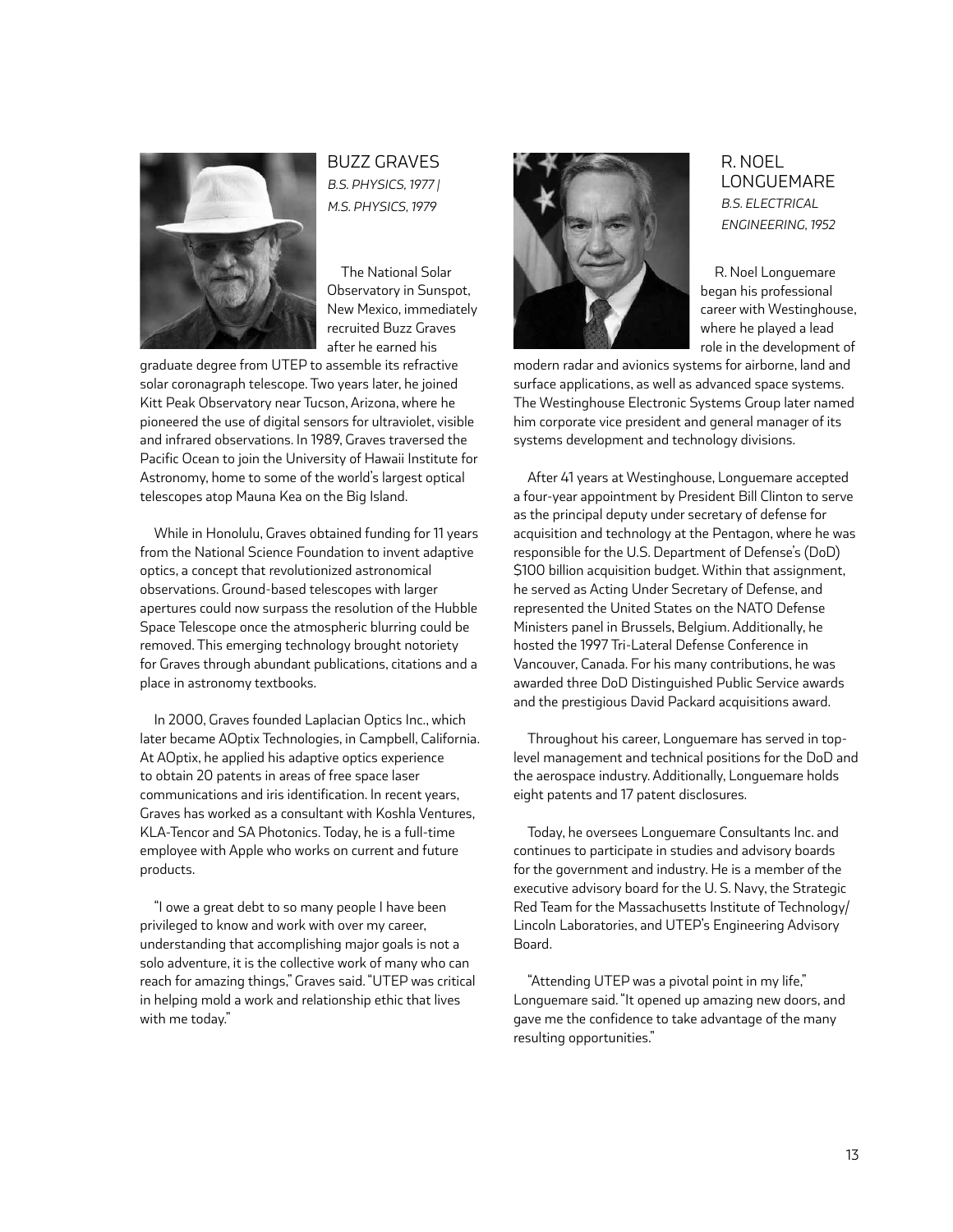# CANDIDATES FOR DEGREES SPRING 2022

Congratulations, Class of 2022! As you leave your alma mater to make your mark upon the world, we want to stay connected with you and be part of your journey.

# PICKS UP! GO MINERS!

¡Muchas Felicidades, Generación 2022! Al dejar su alma mater para comenzar a dejar su huella en el mundo, queremos seguir en contacto con ustedes y ser parte de su travesía.

# ¡VAMOS MINEROS Y ARRIBA ESOS PICOS!

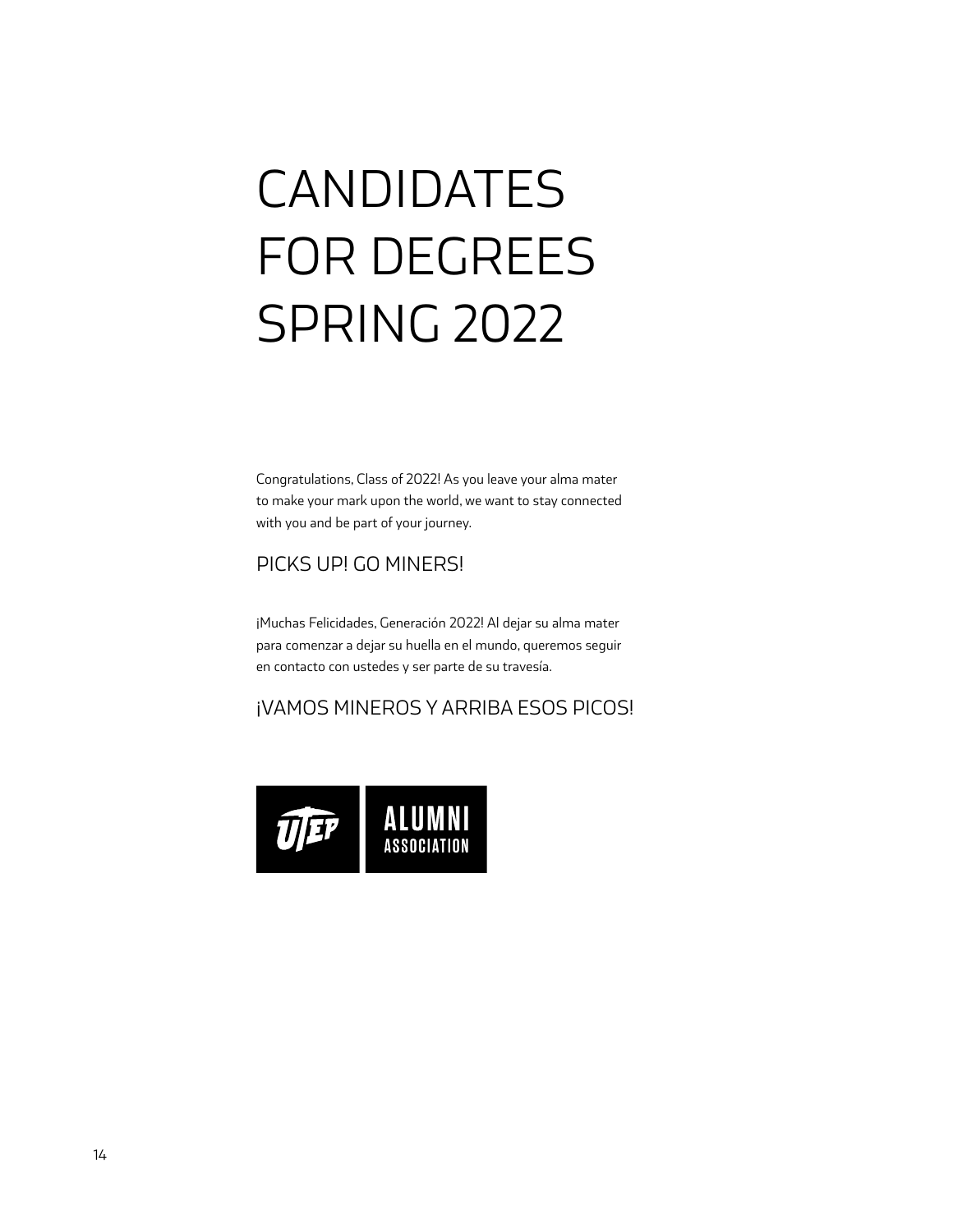# **COLLEGE OF BUSINESS ADMINISTRATION**

#### BACHELOR OF ARTS

#### *Economics*

Jorge M. Valdez

#### BACHELOR OF BUSINESS ADMINISTRATION

#### *Accounting*

Annabelle Renee Alvarez Bryan Alvarez Ryan Nicholas Anaya Jacob G. Bach Jannell Denise Ballin Ricardo Benjamin Carcamo Omar R. Castillo Liliana Cruz Alan Arturo De La Garza Javier De La O Jr. Juan A. De Santiago Jr. Angie Lesly Diaz Dennise Daniela Diaz Daniela Escamilla Oscar Alejandro Escorza Jr. Anaid Esparza Zavala Ariana Fernandez Lucas Michael Fisher Gerardo Javier Garcia Jaqueline Garcia Jazmin B. Garcia Jose A. Garcia Martha Elisa Garcia Miriam Garcia Jessica Ruby Gomez Nicole Alexis Grajeda Vicente Guillen Luis Javier Gutierrez Mia Hernandez Victoria Regina Hidalgo Jean Salvador Holguin Sophia Grace Ibarra Saira V. Liano Maria M. Lopez Youda Ma Ashley Areli Maese Jesus J. Magana Jr. Melyssa Moncayo Diana K. Mora

Mariah V. Morales Crystal Janette Moreno Troy A. Nelson Robert Pedrayes Jorge A. Penuelas Carina Isolda Popoca Fehr Jessica Stephanie Ramirez Gonzalez Jose De Jesus Rangel Quersten S. Resendez Andrea Rivas Daniela Rivera Miguel Angel Rivera Reymundo Rivera Cristina Robles Maria Fernanda Salas Prado Zareth Nichole Segura Viridiana Skelton Oscar Alejandro Sosa Geraldine Stevens Taylor M. Stone Andre Terrazas Diaz Trent Nathaniel Thompson Alexis S. Trevino Myrka Valencia Alondra Arcel Valverde Norma Soledad Vargas Israel Raul Williams

#### *Accounting/Finance*

Destiny Alejandra Rodriguez De San Miguel Jr.

#### *Economics*

Rafael Acosta Garcia Sophia Anastasia Andritsos Gerardo Delhoyo Jr. Genesis Amairami Garcia Fernando Arturo Perez Jr. Jose Renteria Ashley Rincon Guillermo Arturo Sandoval Andrea M. Smith

#### *Finance*

Jorge Aguilar Jr. Fawaz F S E S Alsheetan Roxana Olivia Ascencio Isaac Avila

April Annette Benitez Christina M. Bueno Marco A. Carrillo Jr. Diego Ernesto Carrizal Christian J. Casas Diana Gissell Casas John C. Castro Kevin Castro Ana P. Castro Medina Natanael De La Cruz Valerie De La Cruz Pearson Marie Delara Yosef Julio Diaz Jesus Eduardo Duran Elian Ricardo Estrada Kevin A. Felix Jr. Mariana Fuentes Jesse Gonzalez Monica Guerrero Christopher Dejesus **Gutierrez** Gabriel Gutierrez Jr. Katherine Rachel Harper Karen Alondra Hawk Guadalupe G. Jimenez Kyan Daniel Kamali-Nejad Kenan Andre Kennedy Keonte Le'Mun Kennedy Oscar Lazcano Roberto Ivan Lozano Kevin Javier Martinez Villalobos Carla Mayer Christopher Rey Mendez Miguel Angel Meraz Joshua Miles Miller Truett H. Nickey Derek Giovanni Olivas Miguel A. Olivas Jr. Samantha Marie Ortiz Victor Parra Kathleen Biong Percegona Brenda Gianelly Perez Gonzalez Joseph A. Prado Marco A. Quezada Damaris Ferna Ramirez Paulina Ramos Sosa

Jose Luis Reza III Ruben Rivero Jr. Edwin Guill Salais Isaias David Salas Luis Angel Salas Eduardo R. Sano Dylan Nicho Schirmer Catalina Sotelo Prieto Juan Andres Soto Raziel Alexander Speer Larisa Elizabeth Stepashkin Andrea Villalobos Ramirez Carlos Alberto Yanar Carolina Yong

#### *General Business*

Jorge A. Barragan Cameron Nathaniel Cooper Omar A. Esparza Lara Neyssa M. Krahn Gerardo Montes Daniel Jesus Olmedo Greg H. Yellin

#### *International Business*

Sergio Angel Castillo Escobedo Jorge De La Rosa Chavez Manuel Vicente De La Torre Rosales Gustavo Hernandez Jr. Daniel Enrique Mejia-Morales Yudith Nogami Emily M. Parrott Alejandro Alonso Pena Montes Anapaula Rodriguez Jesus Manuel Rodriguez Alan Alejandro Saldana

#### *Information Systems*

Samuel Lorenzo Cabrales Valerie Lizette Chavez Servando Arturo De La Garza Cory V. Do Kevin Allen Edwards Amy P. Gabaldon Jocelyn Gonzalez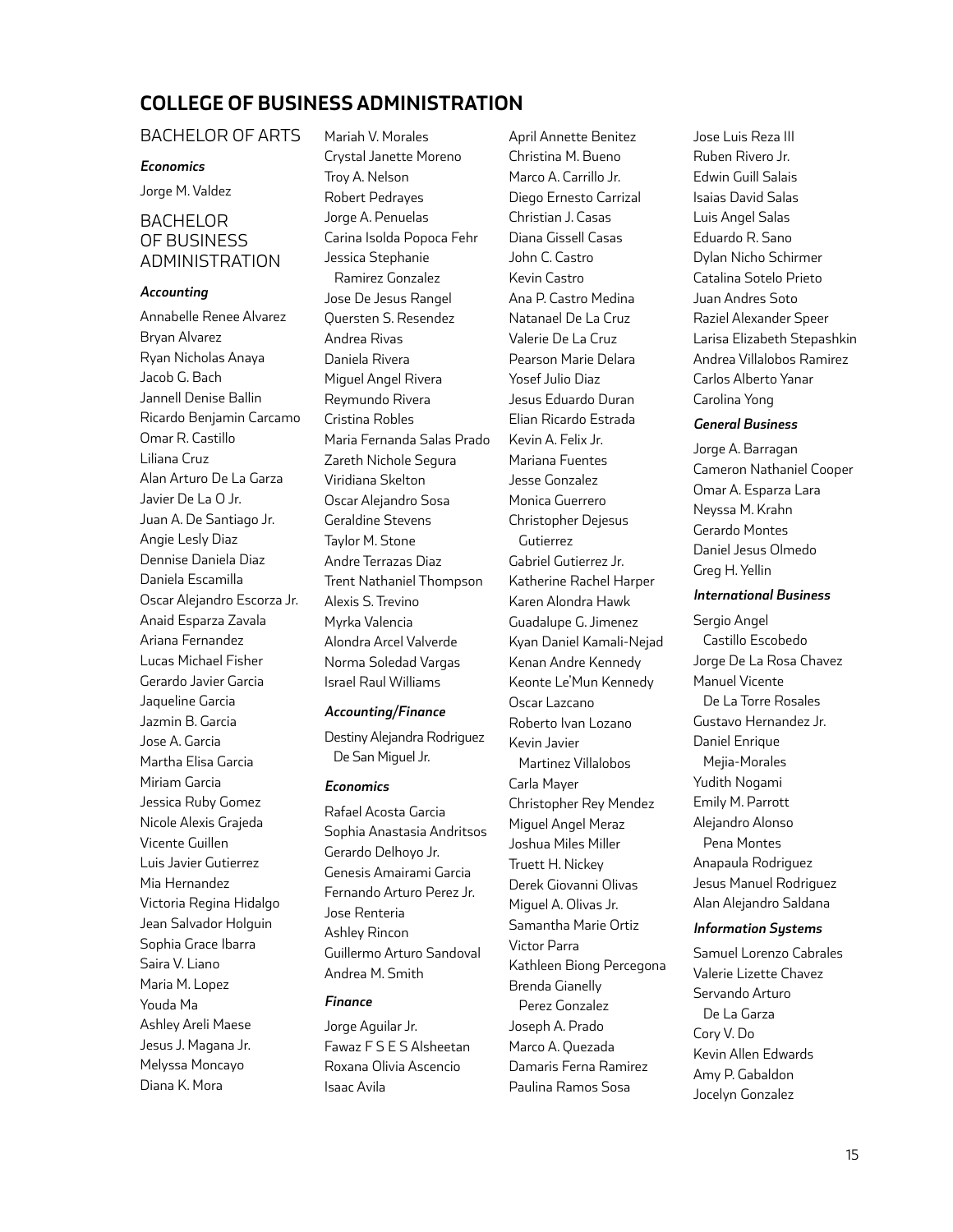Alejandra Hernandez An Thuy Luong Malecia Avonnette Mathis Erick Pena Adrian Pham Austin R. Ramos Yesenia G. Rangel Isai Retana Pedro Santana Ulysses Gary Velez Jr. Moises Ivan Villalobos Mendoza

#### *Management*

Narda Cecilia Aguirre Diana Judith Alvarado Carreno Joseph Alvarez Zavior A. Alvarez Carolina Angulo Daisy I. Barbosa Jorge Alberto Buchanan Fernando Kevin Carrillo Alejandra Castillo Andrei Contreras Julia Contreras Jacob J. Cortez Karoline Daland Danny James Daniels Ingrid A. De Leon Peter Anthony Delgado Patrice Coral Dewane Santiago Esparza III Priscilla Gallegos Hernandez Edward Anthony Garcia Jr. Stephanie Gonzalez

Roman Juan Guerrero Yazmyne Diamond Hallback Fabiola Iniguez Veronica D. Lozano Mirian Luna Jose Eduardo Manjarrez Veronica Rubio Mcgill Alina K. Mcneil David Mendez Jr. Szilarda Mendoza Cynthia Meza Maria Jose Montoya Tostado Adam Marci Olivarez Dominick Raul Ortega Jasmin Ortega Melissa Yazmin Pedroza Coral Perez Sergio Salvador Preciado Janette Rojas Bryan Rojo Lorenzo Esteb Salcido Ramon Salcido III Orlando Sanchez Ilena Rae Santos Georgina Sepulveda Rodolfo Jose Soto Jezreel Tarango Rose Marie Torres Jonathan Marcos Tovar Nancy Vedoy Alejandro Villalobos Donald Riley Conner Ward

*Management/Computer Information Systems* Luisa Fernanda Torres

#### *Marketing*

Brenda Viridiana Aguilar Taisha Alicea Arce Nathaniel E. Alvarado Jennifer Alvarez Carina Armendariz-Zamarripa Stephanie Isibet Barrios Liliana Carbajal Sebastian Carbonell Elizabeth M. Caro Jesus Fermin Carrera Jr. Celeste Carrillo Denny A. Chavez Gilles Dekoninck Jordan Isaiah Delgado Evelyn Escobedo Mayra Garcia Koral Gardea Zachariah Garibay Ernest M. Haro Cesar Ozziel Hernandez Marcos Jaziel Herrera Danica Lopez Maria Marin Becerra Adrianna Lorraine Martinez Carolina Martinez Divina Blair Mclendon Cirramy Moncivais Nathan A. Moreno Jacob Anthony Nathan Giang Ngoc Nguyen Cindiley Ojeda Munoz Kaylaa Marie Olivas Leonardo Ornelas Ferreyra Leticia Nicole Ortiz Giana Palacios

Sara Alejandra Pazcual Martinez Angela Quezada Raiza Elizabeth Ramirez Rodarte Daniel Rey Daniel Antonio Reyes Briseida Rivera Lilian Armine Rivera Gutierrez Alan Johan Rojas Victoria A. Ruiz Leila A. Sanchez Philip S. Sarmiento Bobby Trejo Sedivy Jr. Isaac Uribe Pamela Bernice Villasana Janet Yvellez Diego Fernanado Zamora

#### *Operations & Supply Chain Management*

Alejandro Barriga Corina Vianey Borges Jad Fayez Boureslan Edgar Alfredo Chavira Richard Gerardo Corral Rene Gijon Ibn Lopez Mireya Moran Caraveo Sergio Reyes Jr. Yoshari Melany Salazar Jonathan Alec Scott Christopher Tovar Adrian Trujillo Valeria Villalobos

# **COLLEGE OF EDUCATION**

#### BACHELOR OF ARTS

#### *Applied Learning and Development*

Paulina Acosta Kenya Ivonne Aguilar Rocio Guadalupe Aguilar Oscar David Alvarado Monique Apodaca Diana Ruby Araiza Maria Jose Arredondo Santillan Josefina Barraza

Cinthia Carolina Barrera Simental Messiah P. Bryant Barbara Bueno Izenia Maria Campos Priscilla Campos Klarissa Estela Cantu Valeria Ruby Carlos Adam C. Castillo

Paulina Graciela Chavez Jennifer Cruz Jacqueline Cuanda Edwardo Alejandro Del Campo Allison Nicole Dominguez Katelynn Duarte Blanca Aide Elias Kara Lynn Englisbee

Juana G. Enriquez Elizabeth Espinoza Anna Rocio Flores Maria Fernanda Flores Paula S. Flores Claudia I. Francis April Kristine Frias Taylor Alexis Fuller Anika J. Galvan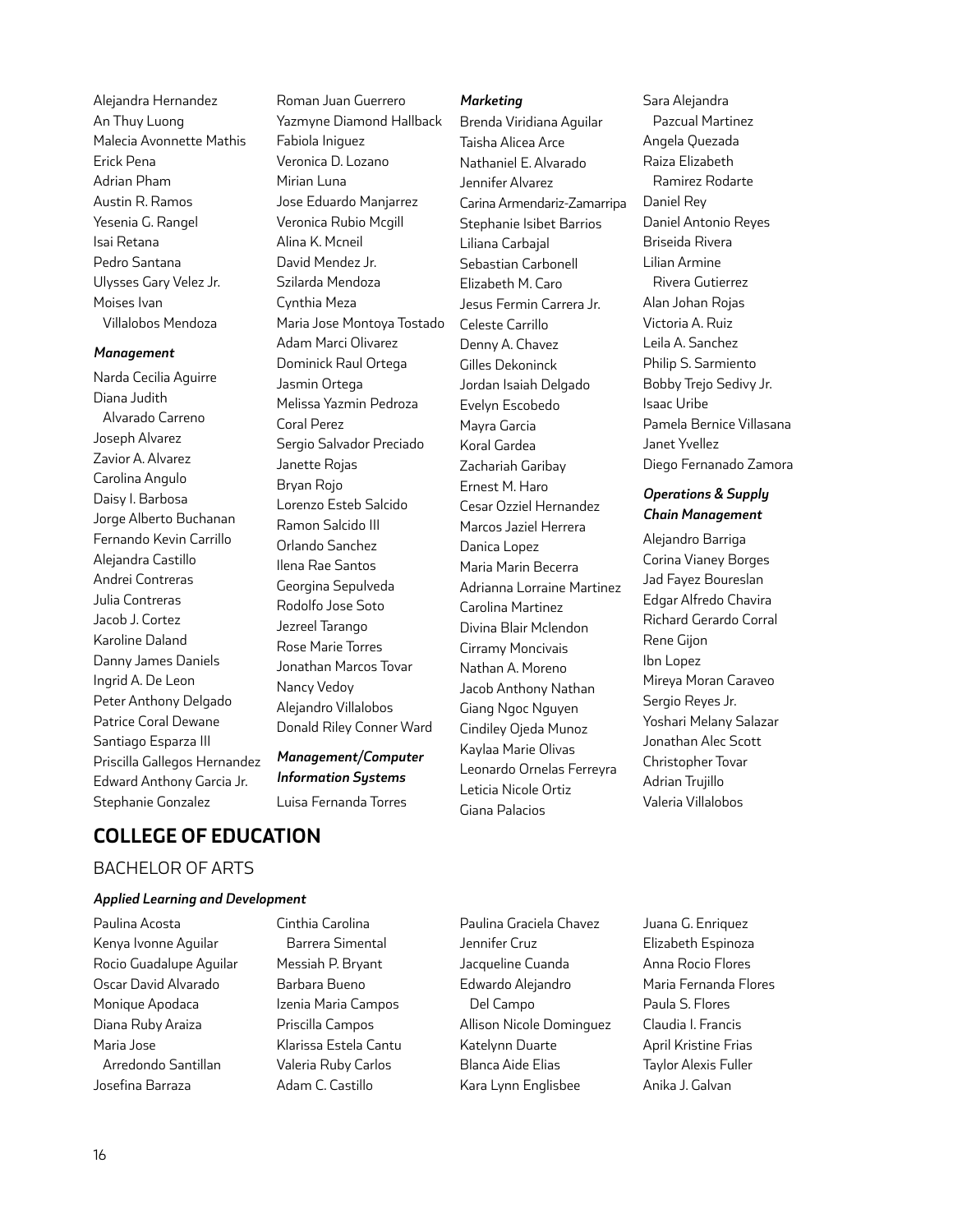Dante L. Garcia Lannette Patricia Garcia Danielle Ruth Gomez Salma Gonzalez Cynthia Liliana Gonzalez Silva Karina Herald Hernandez Angelica Teresa Hnat Abigail Joy Jolly Stephanie Elisa Jurado Vanessa M. Lake Gabriella L. Ledesma Hannah Lynn Lerma Damaris Linares Aylin Lopez Kimberly Loya Manuel Antonio Luna Jessica Macias Isabella Maria Marin Anahi Marquez Kared Vianney Maving

Morgan Katherine McCamon Claudia J. Melgoza Abraham Mendoza Edgar Ivan Mendoza Elida Morales Jr. Ariana Moreno Nancy Jazmin Nava America Ogaz Natalie Padilla Amy Partida Guadalupe R. Payan Irma Yolanda Perez Isaura Yaremi Perez Jennifer Perez Leslie B. Ponce Olivia Ashley Pulley Leilani Quezada Azucena Quinones Jose A. Quintero Jr. Deni Alexa Ramirez Iris Melinda Ramirez

# **COLLEGE OF ENGINEERING**

#### BACHELOR OF **SCIENCE**

#### *Engineering Innovation & Leadership*

David Martinez Aguilar Eduardo Enriquez Maximo Sebastian Gamez Alejandra Guadalupe Garay Magdalena Isabel Guillen Diego Martinez Nain Ortiz Jorge Alberto Valle Nelson Gabriel Villanueva

#### BACHELOR OF SCIENCE IN CIVIL ENGINEERING

Yasser Alejandro Aguilar Venegas Steve Armengol Sergio Avalos Cid Edgar Bissuett Joram Carranza Davyan Chavez Anthony James Fraga II Luis David Garcia Noelyn Nahomy Garcia Zepeda Janette Gomez Izik N. Gonzalez Jose Manuel Gutierrez Erick Eduardo Herrera Quezada Austyn James Hill Susan Adelle Kessler Crystal Licon William Limas Brianna Davina Lucero Xavier Alejandro Lujan Danielle Madrid Melissa Martinez Armando Meza Gabriela Montes Arreola Crystal Alondra Nunez Marissa Dolores Olivas Abraham Juan-Valentino Pedroza Charles M. Perkins III Rafael Rodriguez Ana Paulina Saenz James A. Schornick

Ana Karen Robles Joelstine Marie Ruiz Cynthia N. Samaniego Ashley Rachel Sandoval Enrique Santiesteban Vanessa Serna Michael A. Sigler Paloma Rodriguez Simmons Lorena Soria Naomi Celes Sosa Julisa Quintero Torres Blanca A. Urbina Ivonne Urueta America Azuce Valadez Rosa I. Valdez Maria Guadalupe Vicuna Jessica N. Vielma Laura K. Villalobos Alyssa Marie Villanueva Dana Marie Watson Amber C. Williams

Patrick N. Serna Robert Anthony Soto Gabriel Alejandro Tarango Angel Villalobos

#### BACHELOR OF SCIENCE IN COMPUTER SCIENCE

Manuel Aguilar Bryant Austin Allsup Kevin Samoa Aofia Ana Karen Arellano Marissa I. Atilano Nadia Atiyeh Betza Avalos Adrian David Avendano Alex Adrian Avila David Antonio Ayala Oscar Ayala Gavin Paul Baechle Michael J. Beard Alfonso E. Beltran Dafne Tais Bencomo Laura Veronica Blanco Aaron Destin Brown Ruben Alexander Bustamante Stephanie M. Williams Samantha Nicol Woodart Emma Marie Zamora

#### BACHELOR OF INTERDISCIPLINARY **STUDIES**

Loraine Yvette Fresquez Crystal Michelle Valdez

#### BACHELOR OF **SCIENCE**

#### *Education*

Cory Lynn Ball-Gonzalez Vivian Alejandra Cigarroa Cynthia D. Gutierrez Iris Irene Herrera Melissa Janette Martinez Melissa Morales Joann Beatr Perales Lisette Rodriguez-Campos

Abel Carrasco Denise Gabriela Castro Daniel Gustavo Chavez Catalina Maria Chinolla Cristobal Jose Chinolla Ryan Philip Clark Maria Fernanda Corona Ortega Solomon Davis Ivan M. Espino Eduardo Fernandez Alan Gerardo Garcia Claudio Angel Garcia Eduardo David Garcia Nathan Garcia Denise Marie Gomez Paulie Jo Gonzalez Juan Oscar Gutierrez Sofia Miranda Gutierrez Sofia Guadalupe Hernandez Carlos Andres Jaime Elisa Jimenez Todd Laurence Justin Labayen Alfred A. Laredo Jeremiah Rene Lopez Roberto Israel Lopez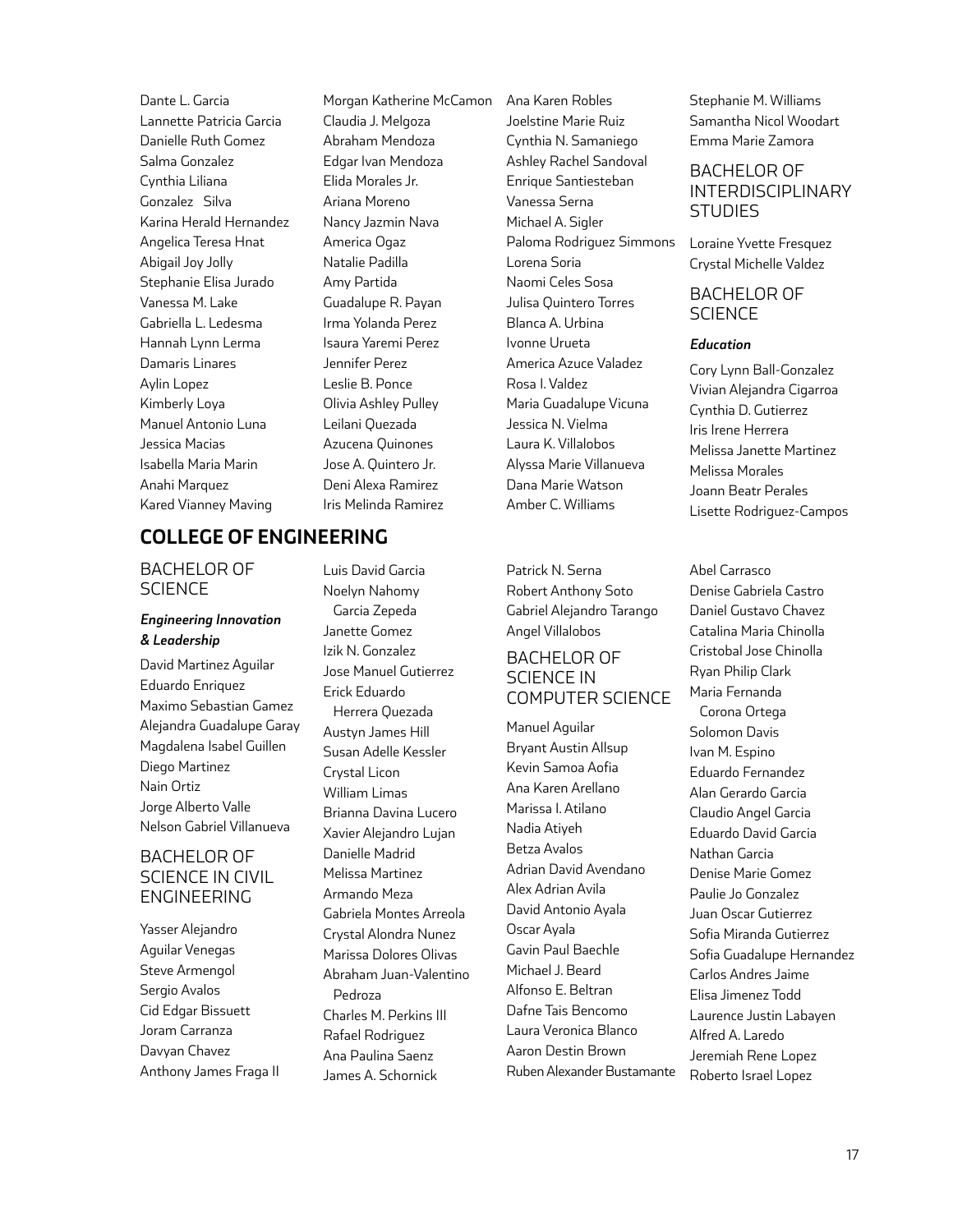Adrian Albert Luna Joseph Medina-Sandoval Janeth Yvonne Meraz Josue Morales Delgado Grecia Navarrete Miriam Paulina Olague Osagumwenro Osasumwen Osaretin Diana S. Ramirez Joel A. Ramos Christopher Reyes Abel Rodriguez III Alfredo Rodriguez Andrew Rene Rodriguez Angel Rodriguez Justin Drake Ruiloba Manuel Aureliano Ruvalcaba Ricardo Ruvalcaba Noah Manuel Saenz Tyler James Salas Adrian Sanchez Jr. Madison Clair Schlosser Daniel Solorzano Javier Daniel Tellez Andrea F. Torres Stephanie Kristen Valdez German Viezcas Angel Villalpando Wenbo Xie Joshua Arael Zamora Arae Zarzosa Antonio Zavala Anaya

#### BACHELOR OF SCIENCE IN **CONSTRUCTION** ENGINEERING AND MANAGEMENT

Joanna Arlene Garcia

#### BACHELOR OF SCIENCE IN ELECTRICAL ENGINEERING

Ulises Aguilera Rodriguez Javier Alfonso Arellano Armand Joseph Avila Fabian Botello Mauro Cabada Enrique Ceballos

Marco Anton Colmenero Daniel Jacob Contreras Alberto R. De La Rosa David Alberto Dominguez Brito Francisco J. Duran Alexis Estrada Hicmar F. Falcon Juan Angel Gallegos-Perez Sebastian Humberto Garcia Bryan Gonzalez Pedro Manuel Hernandez Christian Benjamin Huerta Aritzy Nicole Ibarra Kevin Xavier Jauregui Elia Vanessa Licerio Nina Liz Lopez Ruiz Cristian Ramon Marmolejo Richard C. Martinez Carlos E. Mata Hazel Elizabeth Mc Kenzie James Michael Mc Kenzie Jesus Mertig James Gilbert Ortega Salvador A. Palma Carlos E. Quinones Hernandez Ronald Silas Ramirez Jr. Daniel A. Reyes Ricardo Rodriguez Eunize Alejandra Tobias Oscar Rodolfo Urbina Daniel N. Villalva BACHELOR OF

# SCIENCE IN **INDUSTRIAL** AND SYSTEMS ENGINEERING

Omar Abdulhameed Alhashmi Karina Lizbeth Aranda Saucedo Aylin Crystel Barbosa Karla Campos Briana Cardenas Edwin Alejandro De La Cruz Nelia I. Faz Luis Eduardo Garcia Martinez

Diego Enrique Garcia Tovar Jesús Alejandro Gutiérrez Araiza Roxana Infante

Mireya Jimenez Manuel Arath Lopez Jose Emilio Loya De La Rocha Nour Moraveg

Luis G. Moreno Hamad Mubarak Mohammad Mubarak Brenda Pacheco Isaac Gabriel Perezchica David A. Pina Monica A. Prieto I Abisai Ramirez Ramirez Grecia N. Soto

#### BACHELOR OF SCIENCE IN MECHANICAL ENGINEERING

Sarah Abed Edwin Guadalupe Adame Stephen Patrick Aguilar Efren Manuel Alvidrez Amber L. Atkinson Omar Attar Alexis Avila Hernandez Cristian Banuelos Saul Cosme Barraza Genesis Anahi Barraza Reyes Paola Alesandra Barrientos Eduardo A. Barrios Omar A. Barron Perla Bribiescas Jacob Thomas Bryant Gerardo Calderon Juan Carlos Chavez Jr. Vanessa Carolina Chavez De La Rosa Valeria Estefania Chavez Torres Mario I. Cortes Jacqueline Rose Cottingham Jarod C. Courtright Isaiah Emmanuel Cyr Gerardo Del Toro

Julio Cesar Diaz Nicholas E. Durand Miguel A. Escobedo Carla Estrada Arturo Adrian Galindo Arlet Neftaly Gamboa Andres Garcia Ian Garcia Juan Pablo Garcia Chavira Julian Isaiah Gardea David Fernando Guereca-Berumen Lina Hajir Jr. Brian R. Hernandez Cameron Josep Hill Erick Loera Eloy Lopez Alexa F. Lucero Laura Itzel Marquez Hector Marquez Ordonez Javier Alberto Martell Jason Alan McCleary Vianey Miranda Monica I. Monroy Brian Aaron Morales Hector Manuel Morales Juarez Adam Julian Munoz Luis Andres Nunez Marrero Luis Carlo Nunez Saenz Cristian Ochoa Orlando Olivas Jr. Sebastian Orozco Salvador Orozco Martinez Abigail M. Ortega Isaac L. Ortiz Sara Alejandra Ortiz Jesus Alfredo Ortiz Galarza Raul Eliazar Palacios III Victor Antonio Paz Lino Porras Jr. Eduardo Alonso Ramirez Jenna Luisa Ramirez Joe Andrew Ramos Tess Adelynn Reyes Gustavo Adrian Rios Ibanez Adam Palafox Roberts Jacob Isaiah Rodriguez Denise Rojas-Melendez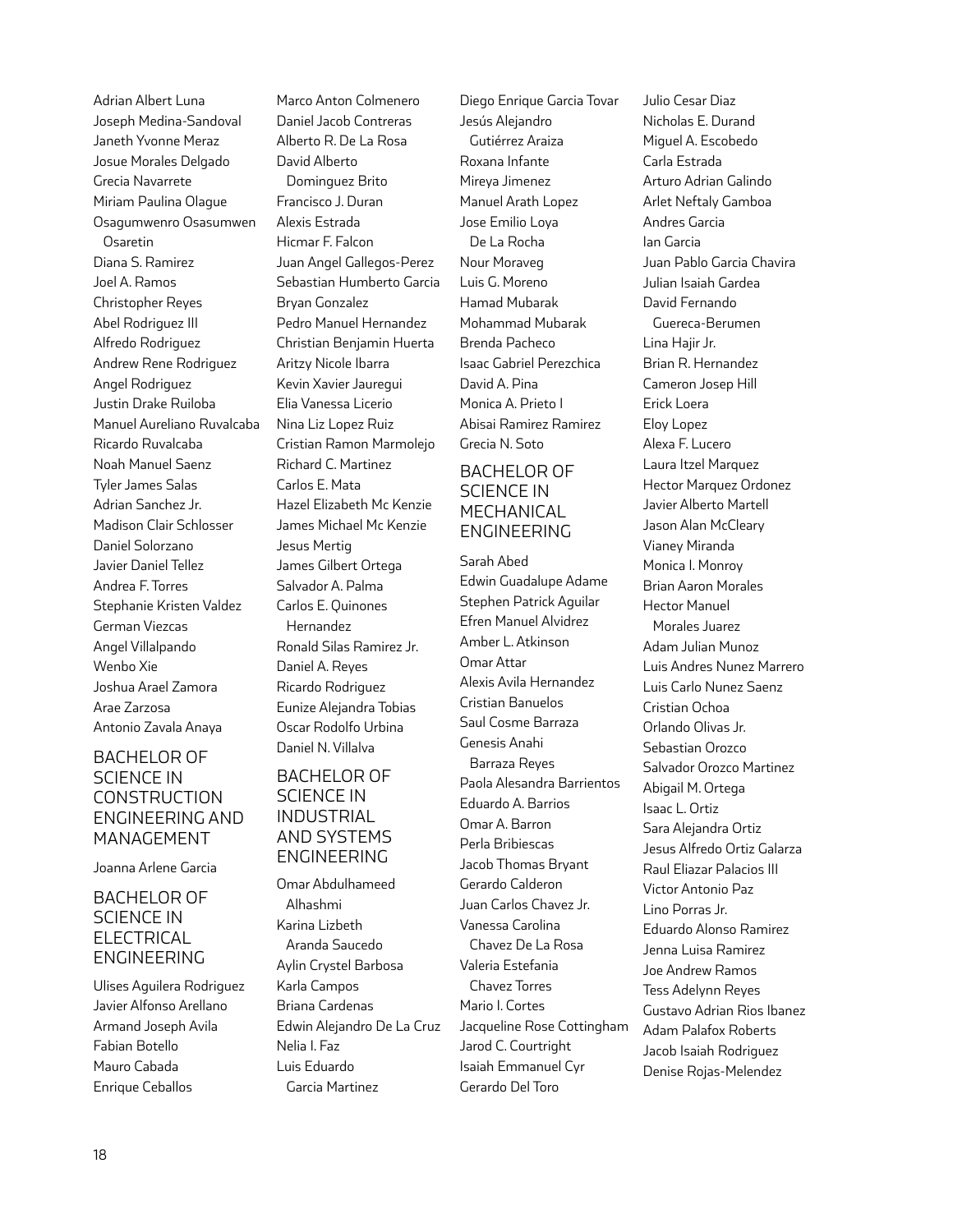David F. Salas Jorge A. Salazar Yolanda Maria Sanchez Rodrigo Sanchez-Crespo Daniel Sandoval Sergio David Sepulveda Jr. Ayushma Sharma Timilsina Ericka Priscila

 Soltero Lazalde Randy Robert Soriano Alan A. Terrazas Sanchez Karla Vasquez

Luisa M. Venegas Justin Villalva Arianna Isabel Villegas Hasan Said Zwid

#### BACHELOR OF SCIENCE IN METALLURGICAL AND MATERIALS ENGINEERING

Daniela Andrade Chavez Zachary Wayne Barker Victor Alejandro Burciaga Zavala Jr.

Celine Chiong Hugo Ernesto Heredia Ivana Hernandez Adan Joel Mireles

Valeria Marie Morales-Rosario Joel Alexander Mudloff Michael G. Nava

Cassandra Lissett Orozco Kevin Noe Renteria Jesus Alan Valerio Hernandez

# **COLLEGE OF HEALTH SCIENCES** BACHELOR OF SCIENCE

#### *Clinical Laboratory Science*

Brianna Andrade Joseph Abraham Batdorff Alexandra Renee Beltran Jose Ferna Conejo Valeria De La Cruz Nataly Marie Delgado Viridiana Gonzalez Andrea Danielle Hernandez Jose Ibarra Jr. Briana Alexa Jimenez Alexis Marina Lara Carolina Lizarraga Kristine Alyssa Magallanes Miranda Patricia Marquez Cacho Jesus Francisco Medina Jr. Kenrry Lou Melendez Isaiah Armando Munoz Vi Phuong Nguyen Adriana Perez Daniela Rios Evelyn Shelton Carmen Mariana Sierra Yvette Solis Leslie Ann Unzueta Melissa Vazquez

#### *Health Promotion*

Andrea Alarcon Kristen M. Fritsche Chardonnae Yasmine Harvey Lizbeth Holguin Joseylin Huerta

#### *Kinesiology*

Celeste Dillys Amescua Nicole Andazola Nestor Felipe Arrieta Jr. Kristopher Anthony Barraza Erick I. Batres Araceli Velarde Baylon Julia Benavidez Shaina Betancourt Daleemar Bonilla Katherine A. Calderon Marco A. Calderon Frances Loren Candia Jason J. Castillo Camiron P. Cathey Paulina Itzel Chavira Sean Justin Cowans Carlos Alexis De La Rosa Retana Vanessa Diaz Blanca Yadira Duran Rogelio Estrada Jr. Alejandro Feuchter Viviana Isabel Flores Arisbeth Flores Chaparro Eduardo Luar Garcia Rasheedah M. Garza Emilio Jose Gijon Gabriela Gomez Anthony A. Gonzales Adrian Gonzalez Jose Gabino Gonzalez Robert Grimes Brianna S. Guerra Brandon Gutierrez Paola Higareda

Kacie Nicole Jones Jalen Jaquo Joseph Jasmine Denise Lloyd Jade Gabrielle Long Yvonne Elena Lopez Alondra Lozano Gabriel A. Lujan Ricardo Fernando Luna Ramirez Desirae N. Luna-Villanueva Michael Anthony Macias Robert Dante Martinez Valerie Medina Christina A. Mejia Idalis R. Mendez Edna Gabriela Meraz Julian Ray Meraz Priscilla A. Miranda Anthony Thomas Molina Dominic Anthony Molinar Yasmine Montoya Benjamin John Morales Alyssa Gabrielle Moreno Sarah J. Murillo Eric I. Nunez Hazel N. Nunez II Ruben Mauricio Olivera Kevin Alejandro Ontiveros-Acosta Bryanna Maria Ophord Kailah Dasani Orellana Emily Hope Orquiz Omar M. Parada Jr. Chandelle Nicole Pehle

Paulina Michelle Perez Rosas Michael Louis Pinon Jose Ismael Quintana Sally Quintana Jessica Christine Ramirez Alejandra Andrea Ramos Banuelos Daniela Elizabeth Rodriguez Robin Renee Rodriguez Sara Noemi Sanchez Rodriguez Bianca Adria Sano Kiyomi N. Santiesteban Elizabeth Saucedo Genesis Sarai Saucedo David Joseph Sepulveda Jessica R. Smith Carla Solis Raul L. Tapia Lazcano Jr. Christina Michelle Taylor Jacob Lee Velasco Karen Lizbeth Young-Ramirez

#### *Public Health*

Jailene Itzel Gallegos Samantha Victoria Gutierrez Janine Elizabeth Montenegro Gabriela Michelle Portillo Sofia Alejandra Prieto Jose Alejandro Ramirez Italy Anel Ramos Sophia Nicole Sanchez Brandy R. Williams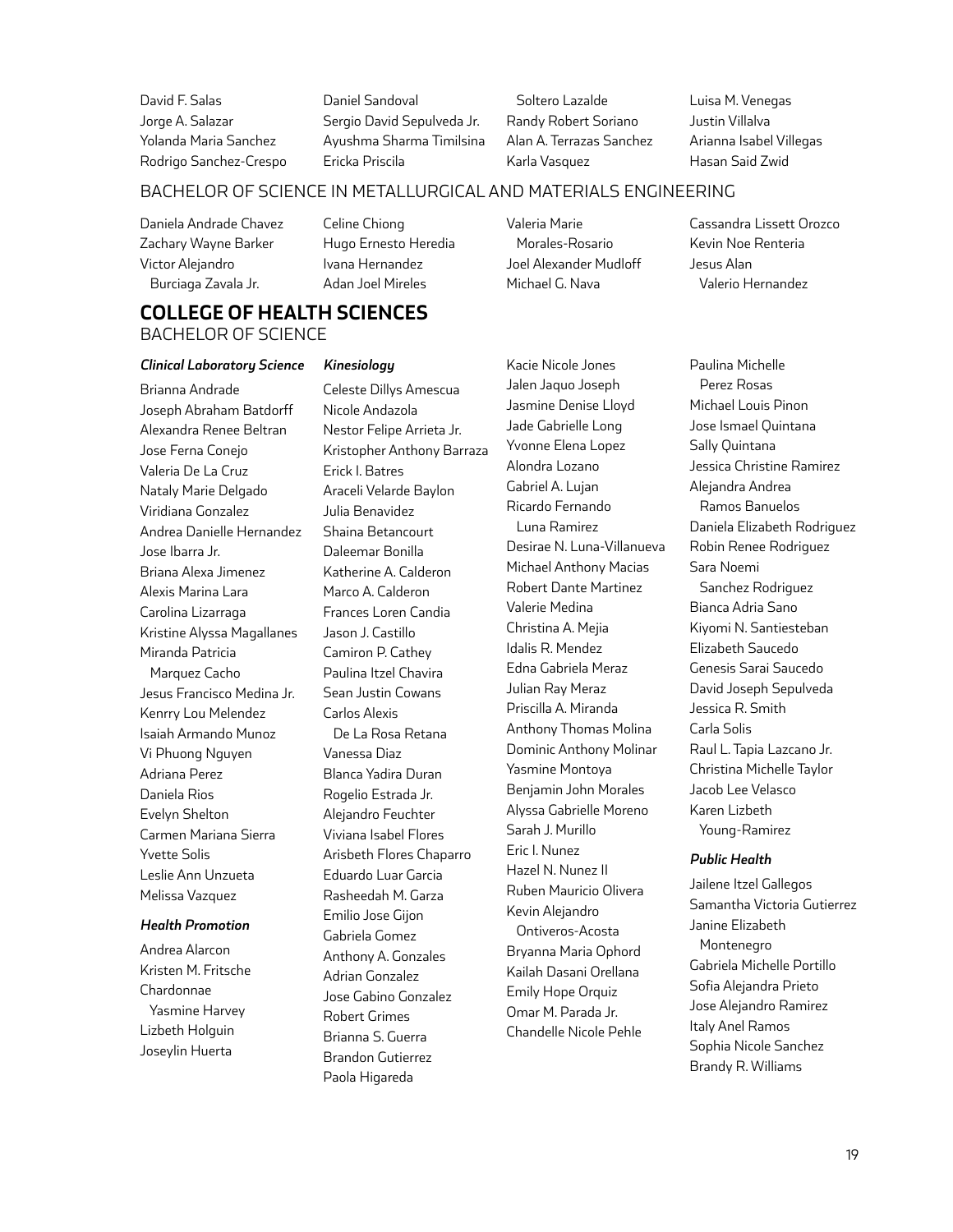#### *Rehabilitation Sciences*

Leonie Aragon Leslie A. Ayala Destiny Rochelle Bradshaw Paola Gisselle Cabrera Diana Marie Cadena Jessica Munire Canbaz Adria Melissa Casale-Cuellar Christian Yair Casas Ortiz Elizabeth A. Chavira Krysten Skylar Estrada Graciela Favela Daniel Adrian Flores Lopez Izabel Janyce Garcia Sergio Alexandro Garcia Anna Karen

 Garcia Hernandez Evelyn G. Garibay Joshua Adam Gartner Angelina Gasca Gabriel Gonzalez Haley Corina Gutermilch Myra Hernandez Ariana Masako Ibarbo Alyssa Janae Ibave Jazmine Lizette Jacobo Claudia Juarez Sydnie Elise Judge Jose Ruperto Lechuga III Kenya Alejandra Ley Erica Leyva Alexandro Ismael Medina Lisa Marie Medrano Paulina Medrano Julio Cesar Meza Leonardo O. Perez Arlene Ponce Brianna N. Ramirez Natalie Rae Rangel Fernanda Rodriguez Loya Jonathan Jordan Sanca Matthew Shawn-Luke Sanca Rebecca Dawn Smith Sabrina Isabel Sosa Johnathan Alan Stacy Chastidy Skye Urteaga Velia Valenzuela

#### BACHELOR OF SOCIAL WORK

Karla Jazmin Aguilar Mireya Lizzeth Aguilar Laurencio Baker Jennifer Bernal Mariel A. Bustamante Luis Miguel Casas Katya Neida Compian Jessica Janet Espinoza Tanya Flores Basti Gonzalez Paulina Gonzalez Priscilla Jodi Gonzalez Itzel Herrera Marisol Jacquez Kashion Elena Jenkins Younghie Glenda Jeong Adriana Limon Stephanie A. Lopez Adriana Esther Mariscal Hazel Lee Marquez Elena Mireya Neria Erika Ann Ortega Iliana Ortiz Alyssa Alexis Pedregon Jessica Perez Brenda L. Ramirez Vara Aaron R. Rascon Sofia Rochin Alyssa Arrian Rodriguez Jessica Ruiz Sandra Tibuni Saenz Edna Itzel Salcido Reyes Brian Eugene Selzler Treisy Erimey Skidmore Karina Vianney Sosa Jaime Sotelo Jr. Emmanuel Terrazas Aracely Valdez

#### BACHELOR OF APPLIED ARTS AND SCIENCES

Maria Graciela Gonzalez

#### BACHELOR OF ARTS

#### *Anthropology*

Brooke Anne Gerdes Victoria Graciela Rios

#### *Art*

Lidia M. Avila Dana Raelynn Booker Claudia Yvette Carrillo Mariel Duarte Dabash Ali Joanna Daw Maria Margarita Gomez Itzyiana Marie Nunez Elena Sotelo

#### *Art History*

Salma Buhaya Vanessa Pauline Ciocco

#### *Chicano Studies*

Cassandra Perez Clarissa Perez

#### *Communication Studies*

Laura Mavil Aguilera Nicole Marie Aragon Valeria Chavarria Brandon Cortez Isabel Garcia Angela Marie Grijalva Daisy Morales David Moreno

#### *Criminal Justice*

Rose Lynn Janice Aguilar Lizette A. Aguirre Victoria Justine Aguirre Desiree Kristelle Alba Vianey Alba Khalid Salem Aldossary Ashley Danielle Alvarado David Alvarado Lourdes Letic Alvarado Raymond Alvarez Lizbeth Alvidrez

Daniela Arevalo Sophia Angeline Arrieta Stephanie Arroyo Fabiola Janeth Avila Jacob Avila Carlos Anthony Baeza Neil Edward Barnhouse Daniel Ray Barraza Amaya Nicole Boles Jonathan Tommy Bravo Eric Breuer Gema Campa Gabriela Cangas Genesis Dayana Cantu Moises Castorena Christian A. Ceniceros Jacqueline Nichole Claudio Andrea Contreras Kerri S. Cordero Selina S. Cordero Christian Elizabeth Corona Clarissa Rene Cuevas Allen Cunyus Oscar Davalos Joselyn Antoinette Diaz Vicente Armin Dominguez Jr. Michael Anthony Dubrule David Victor Duran Dafne A. Elizalde-Gomez Fernanda E. Estrada Jasmine Estrada Matthew Fernandez Andrew Kyle Ferree Diana Aida Flores Dominic Anthony Foggia Bonnie E. Fuentes Daisy G. Fuentes Angel Alexis Garcia Jacqueline Ivonne Garcia Linda Julissa Garcia Sandra Garcia Acevedo Karen Desiree Gomez Bernice M. Gonzalez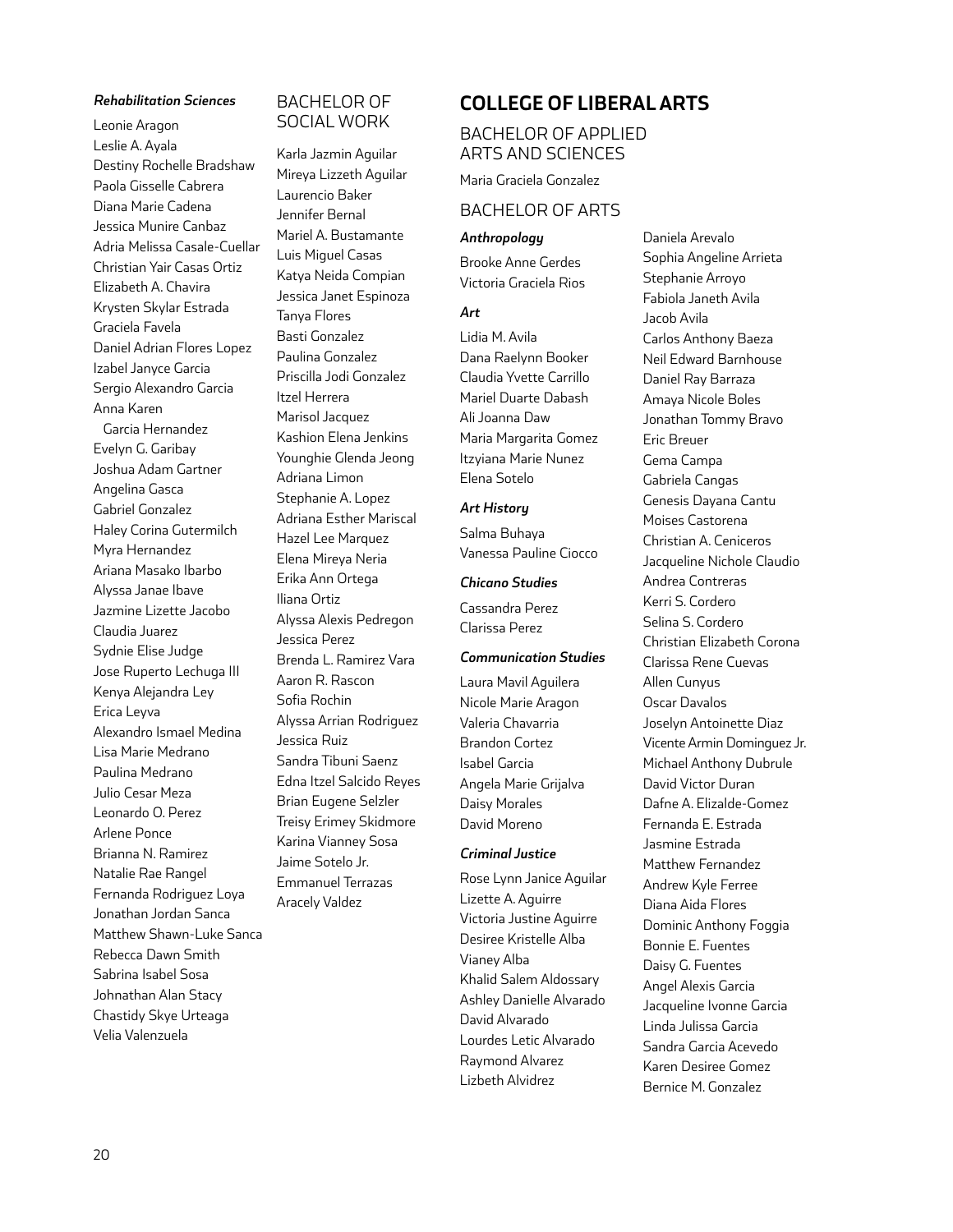Charles Adam Gonzalez Robert Leo Harkrider Jr. Miguel A. Hernandez Arizbeth Hernandez Arellano Jessie Marley Hunt Emily Rebecca Kazhe-Lee Tamara S. Lainez Cesar Esteban Lazcano Emily Bernadette Leyva Lourdes Leza Nathan A. Lopez Cisneros Hilda Lujan Ivan Lujan Patricia Lujan Jacob N. Macias Lesley Macias Esmeralda Marin-Villanueva Jose Luis Marquez Jr. Alexys A. Martinez Sandra Michelle Martinez Priscilla M. Medina Alyssa G. Mejia Marcos Antonio Mendoza Jr. Maria Miranda Esdras Elias Muniz Brian Steve Munoz Jojo Ngongo Ayana A. Noel Ruby Esmeralda Orduno Ernesto A. Ortega Misael Ortiz Braedon C. Oshea Brittany Marie Padilla Victoria R. Padilla Bianca Aurora Parra Alexa M. Perez Samantha Marie Perez Oswaldo Arturo Portillo Gaytan Esteban Prado Brisa Quezada Emilio Guillermo Quezada Jacob Ramirez Adriana Ramos Amanda Nicole Ramos Andres Ivan Raya Melissa Reyes Miguel Rico Jr. Alison Rivera

Adrian G. Robles Bryan D. Rodriguez Jonathan Rodriguez Jose Armando Rodriguez Mariela Areli Rodriguez Samuel Rosas Efrain Rubio Ari Alejandro Ruiz Avy Nohemi Ruvalcaba Aislyn Saenz Jonathan Sanchez Maricela Sanchez Yesenia G. Sanchez Andrew Noel Shah Samantha Renee Silva Renee Lianne Soto Evelin Soto-Ramirez Payton Rhoderick Street Albert Lee Teran Rebeca Tiburcio Bryan J. Tiscareno Aylin Trujillo Fernanda Xcaret Urbina Daniella Martha Valles Jesus H. Vasquez Jr.

#### *Criminal Justice/ Psychology*

Stephanie Vazquez

#### *Creative Writing*

Lauren Alicia Burke Teron James Caldwell Clara Patricia Cortes Alexa Mendoza Elisa Nicole Moton Cayla A. Payne Raven Milagro Waroquiers

#### *Digital Media Production*

Michael Christopher De La O Sebastian Esquivel Michelle Rose Hernandez Hugo Angel Hinojosa Padilla Ivan Lom Miguel Angel Morales Eduardo A. Munoz Erik Lee Quesada Noah Anthony Sarabia Javier Alejandro Silerio Ivan A. Solano

#### *English & American Literature*

Abbigail Frances Bayless Edward Elliott Bernard Jessica Cardoso Caitlyn Quinn Cook Justin Tyler Dees Sarah Elizabeth Esparza Taylor Sydney Gilmore John Paul Hensgen Daniel Hernandez Jr. Liliana Jimenez Todd Samantha Ashley Linn America Daniela Martinez Marlene Mendez Luis Alonso Menendez Jasmin Moya Brianna N. Sanchez Munise Z. Tosun Thomas Michael Weinheimer Sandra V. Zuniga

# *English & American Literature/Organizational & Corporate Communication*

Lizbeth San Martin

#### *English & American Literature/Philosophy*

Catherine Marie Washington

#### *English*

Renee Dolores Espinoza Abril Alondra Estrada Nancy Vianey Garcia Daisy Hernandez Javier Omar Medina Robert Austin Morris Maribel Rosario Navarro Evelyn F. Schaffer Macaleb Adrian Stephenson Jazmine Lizeth Torres

#### *History*

Felicia Rene Basco Rene H. Garcia Leonardo Guzman Monica R. Juarez Michael Aaron Maynes

Abraham Medina Ricardo J. Mendoza J Hillary Morales Carlos Ramirez Jr. Arturo E. Velez

#### *Linguistics*

Emily Contreras Samuel Ontiveros II Cynthia M. Ortiz Seth Elias Fox Quinones Karen Ramirez Simental Gema Gabriela Salazar Lily Esmeralda Villalobos

#### *Media Advertising*

Reyna Marie Arciniaga Kevin Andrew Bazar Aaron Alejandro Caldera Chavez Kaytlynne Jane Clanan Maria Fernanda Escobar Cota Javier Gamez Jr. Brian Gatewood Briana Leonard Andrea Miravete Janina Nunez Jesus Antonio Ponce Jr. Daniel Alfredo Ramirez Alejandra Rosa Sifuentes Lucero S. Torres

#### *Multimedia Journalism*

Daniela Paola Alonso Miguel Ivan Contreras-Muro Mayra A. Delgado Anahy Y. Diaz Karla Maris Duran Doris Garza D'Laura I. Herrera Salma Edith Marin Contreras Emily Zuniga

# *Multimedia Journalism/ Organizational & Corporate Communication*

Serjio Alexander Gonzales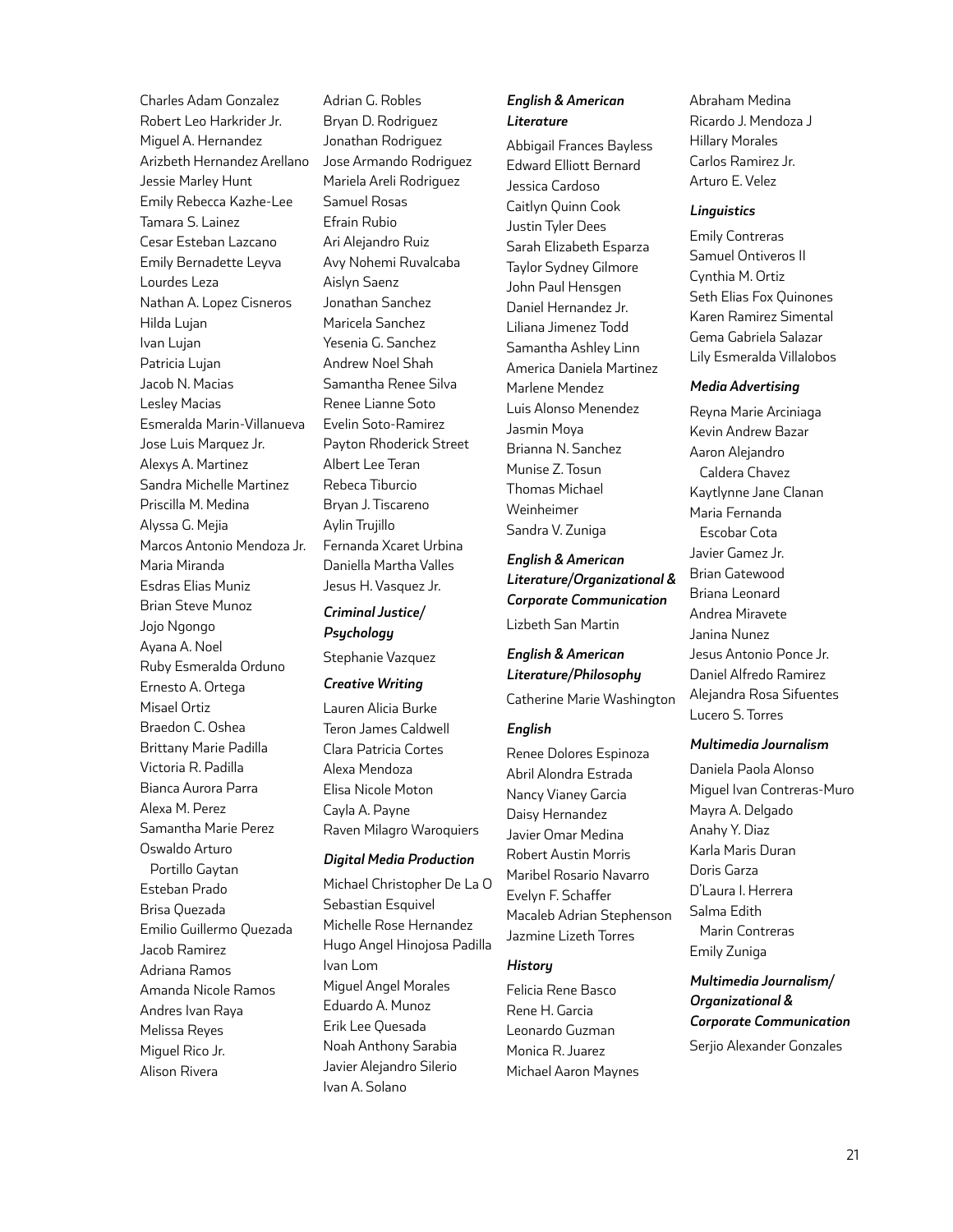#### *Organizational & Corporate Communication*

Brian Thomas Akers Clarissa Lynette Boone Isabel Castorena Diego Cruz Alexis Annette Dean Maria Espinoza Alejandra Esquivel Saucedo Diego Garcia Mendoza Jaime Gonzalez Jr. Alex Guzman Lorenzo Librado Herrera Alexa Marie Leon Maritza Marquez Myriam Sofiah Martinez Zylene Jeannette Martinez Samantha Jean Mcgee Heidy Miche Medrano Isis Andrea Ruiz-Hurtado Fabiola Terrazas Duarte Ashley C. Zeh

#### *Philosophy*

Matthew Paul Duran Daniel Antonio Santos

#### *Political Science*

Sabrina Alcala-Soleno Jacqueline Alvara Armand Joseph Avila Issac Andre Banda Melissa Blanco Aaron Carrillo Jennifer Patricia Carrillo Karina Elaine Castillo Velazquez Jasmine Gutierrez Contreras Cristian Michael Diaz Michelle Dominguez Mayte Elizalde Anahi Gallardo Diana Lizbeth Garcia Ana Carola Hernandez Derek Hernandez Alberto Jimenez Dallas Joe Jimenez Michael Burnette Mcgee III Abel Melendez III Laura V. Montelongo

Carolina Quiroga Melissa Ramirez Ana Cristina Rodriguez Hannah James Romero Diego Omar Soto Justinray Darrin Spence Andrew W. Stokes Jorge Jesus Torres Kaylie Ann Alyssa Vasquez Irene Zarate

# *Political Science/ Psychology*

Sarah Feras Salama

#### *Psychology*

Briana N. Almanza Jazmin Alvarado Mia Zade Alvarado Alison Avila Syniya Ann Mion Beauge Xochilt N. Burrola Iris Janeth Cano Marlene Castillo Ana Areli Ceballos Tshering Choden Kayla Nichole Clark Aja Koren Conde Isaiah Joseph Crest Rachel Anne De La Rosa Yadira De La Rosa Sebastian Delgado Alexis Dominguez Daisy Dominguez Ariel Duran Seth Ryan Eisenberg Norma A. Elizondo Priscilla Elizondo Hernandez Karen Juliette Espinoza Laura Favela Ana J. Flores Vianney Frias Alexa Jude Garcia Anahise A. Garcia Arlene Villegas Garcia Daniela A. Garcia Valeria Elizabeth Garcia Brianna Julia Gonzalez Aylin Andre Gutierrez Alizee Clementina Guzman

Hibah B. Hamdan Cassandra Amor Hernandez de la Cruz Benny A. Jimenez Brianna Victoria Jimenez Justin Garrett Jurado Yvonne Lara Jasmine Lujan Michelle Marin Mariapaula Marroquin **Sandoval** Alexis Marie Martinez Andrea Linette Martinez Sujey Yanet Martinez Joshua David Gideon Meier Dafhnie Briana Miramontes Daniel Antonio Monarrez Gutierrez Edgar Emman Montes Alyssa Danie Munoz Alan Navarro Isaac Eduardo Nevarez Andrea Ortiz Jacqueline Padilla Yamil Alejandra Palacio Daniel M. Pedroza Jr. Gabriela Prieto Joselynn Stephanie Puentes Daniela I. Ramos Mariana Paulina Reyes Marie J. Rivera Aracely Rodriguez Lynette Alyssa Romero Valeria Ruan Jacob I. Rubio Esmeralda Salas Nayeli Sanchez Fernanda Silva Anshuman Arul Singhal Alexis Dreyana Singleton Rodolfo E. Soto Mary Katherine Springer Diana Irene Taylor Danita R. Teague Andres Torres Alejandra Trujillo Austin Reece Rodrigo Unger Yesenia Valdez Sofia Denise Valenzuela Dominguez

Karina Vazquez Mia Lin Vecchione Jacob Andrew Veilleux Gabriela Alejandra Villegas Cristina Zapata

#### *Psychology/Philosophy*

Veronica Ursula Armendariz

#### *Sociology*

Kimberly Bustillos Apodaca Janet Yadira Badillo Lorena Figueroa Bernardo Guillen Jr. Marleen Hernandez Brandee Lerma Rhiannon Dawn Powers

#### *Spanish*

Hilda Lidia Grage Ian I. Montes Evelyn Cecilia Villarreal

#### *Security Studies*

Evelyn Nicole Avelar Eddy Flores Alexander Jones Garachana Arturo Hernandez Lorena Jordan Belia Marie Martinez Gonzalez Manuel Padilla III Ivey Mitchell Torres

#### BACHELOR OF FINE ARTS

#### *Dance*

Jennifer Gallardo Jennifer Morales Isabelle Urquizo Marcela I. Zacarias

#### *Studio Art*

Ruben Aguayo Jr. Jaime Armenta Jr. Katelyn Marie Behrens Mike B. Bombach Adrian Christopher Cuellar Andrew C. Cuellar Jordan G. Dodson Myrna Navil Garcia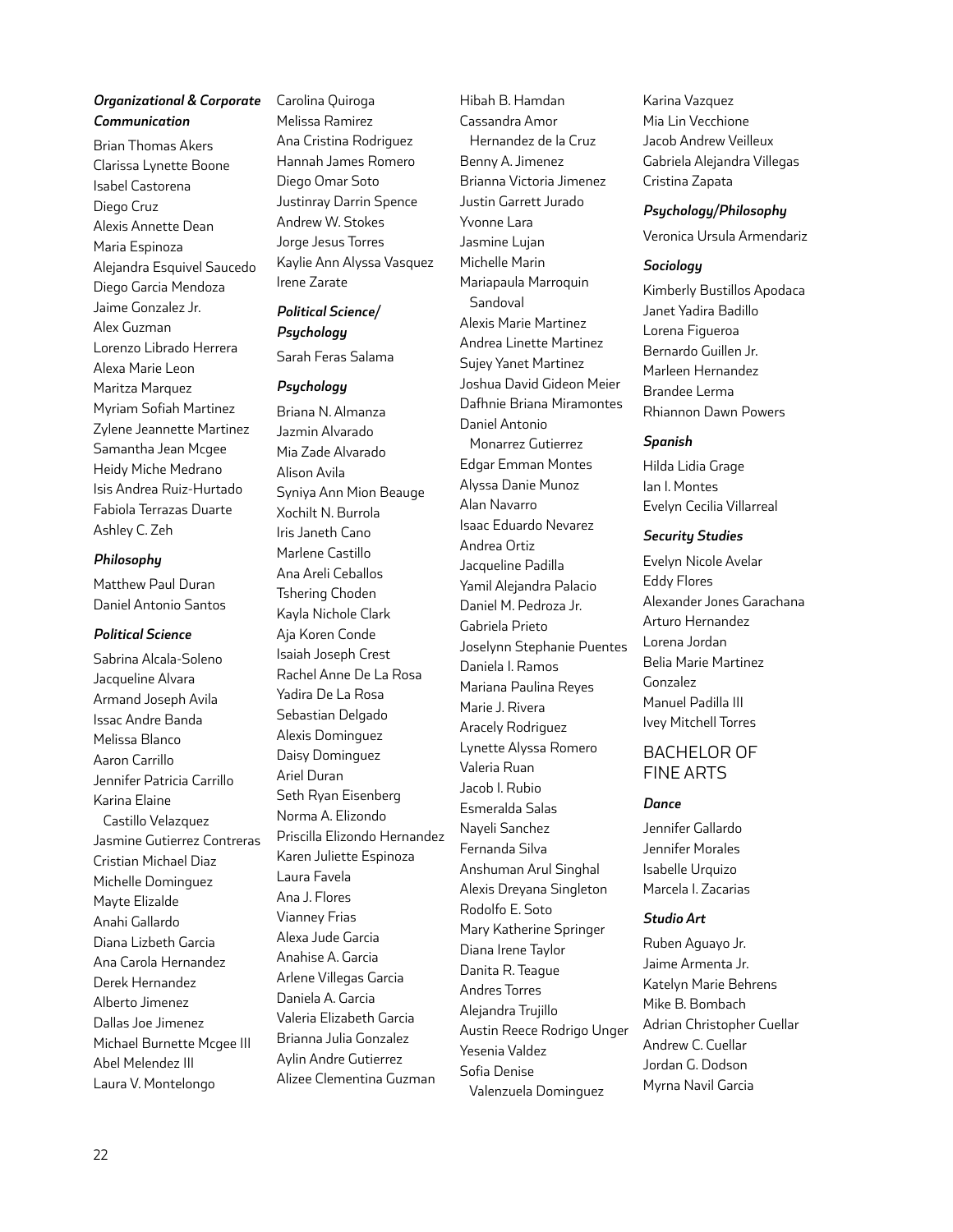Roxanne S. Gonzalez Valeria Gonzalez Torres Andrew R. Lopez Alan Aaron Maguregui-Fuentes Jorge Edgar Martinez Zayra I. Mojica

Luis A. Rios Crystal Licet Rodriguez Ruben Alonso Rohan

#### *Theatre*

Kassia Rene Curl Nigeth Alexsandra Preciado Judith Cristina Villalva

#### BACHELOR OF MULTIDISCIPLINARY STUDIES

Erica Haide Acosta Vincent Francisco Arroyo Autumn Beaty Kyndal L. Braswell Jackie Vinson Cano Vanessa Carrasco Linda Carrillo Irma Cepeda Karla Alejandra Chavez Jordan Thomas Czarnecki Jessica Devin Pablo Diaz Edwin Duarte Jr. Shelbi N. Durant Michael Gerald Easterling Anthony L. Edwards Christina V. Elmore Diana Fierro Megan Elizabeth Fikes Jennifer Flores Melissa Dionne Flores Darrell L. Fountain Karen Alejandra Fournier Jennifer L. Gamboa Sandra Gandara Anna Margarita Garcia Stephanie Monique Guerra Travis Lamarr Haines Jr. Ronald H. Harding III Elizabeth Haro Alma Ivette Holguin Jeffrey William Homan Kenidy Monae Howard Mara Gabriela Huerta-Baltazar Autumn Hunter Lydia Jaquez Ericka Latonya Johnson

Cameron Sean Kelly Dennis Terrance Krenzer Jocelyn Marga Macias Vianey G. Medina Larissa Meza Peter Steven Miller-Valerio Sarahi Berenice Mora Crystal Muniz Juana Elizabeth Nevarez Nelson Ortega Serena Paige Patterson Theresa Marie Pearson Adriana Berenice Pena Christina Esperanza Pietrowski Amyjane Tamanan Powers Justin Onyo Prince Breonna R. Ray Mauro Reyes Martha Isela Reyna Joanna Jael Rivera Carina Michelle Rodriguez Raul Rodriguez Jr. Zack Jacob Sawyer Christopher O. Smith Coco Marquita Smith Irma Estefania Tarwater Stephanie Torres Michelle Ariadne Vanecek Maryia Vasileuka Rafael Salvador Vaughan Deylon Rashon Williams Cedric Kalil Woodfork

#### BACHELOR OF MUSIC BACHELOR OF

#### *Commercial Music*

Cathania Nicole Grau Paola Isabel Munoz Zaira A. Perez Osio

#### *Music*

Victor Alfonso Anchondo Milcha Isabel Andavazo Diego R. Calderon Celeste Dawn Collette Jaden E. Frescas Elizabeth Ann Gandarilla Eli Garcia Jose G. Gardea Rebeca Gonzalez Maldonado Fernanda Maria Jaquez Kody W. Jones Lauren Lizette Martinez Isidro G. Melchor Ricardo A. Mena Alice Marie Morris Victoria N. Nila Angel Olivas Gonzalez Juan Francisco Rivera Christian Xavier Rodriguez Noah Raphael Rodriguez Cory Glen Tamez

# **SCIENCE**

#### *Psychology*

Jacqueline E. Aguilar Daniel Eduardo Calvo Ilse Carrizales Laura Castro Diego Alfonso Cerde Mahika Reddy Chitti Adriana Contreras Brianna Marie Contreras Brenda L. De La Rosa Giovanni Damian Del Campo Aaron Xavier Garcia Diana Judith Gomez Perales Ashley I. Gonzales Giovanna Yuridia Gonzalez Karla Gonzalez Aguilar Matthew Dionicio Guerra Laura Nataly Gutierrez Sanchez Bryan A. Hernandez Nadiah Hernandez Cynthia A. Herrera Carrie Elizabeth Love Anagabriela Martinez Marco Anton Messina Jr. Brittany Andrea Mitchell Melanie B. Morales Stephanie Nevarez Sergio Nunez Jr. Diana Itzel Ornelas Michelle Vianey Ortega Cisneros Aiswarya J. Pillai America Ponce Charlyn Anahi Riojas Brissa Rivas Moises Javier Rosales Dulce Aglae Salinas Hannah Rebecca Salinas Ashleigh Sevillano Dana P. Smith Lina Saray Trejo Leslie Dayana Trevizo Yee Miguel A. Urbina Jr. Hayley Janice Vaughan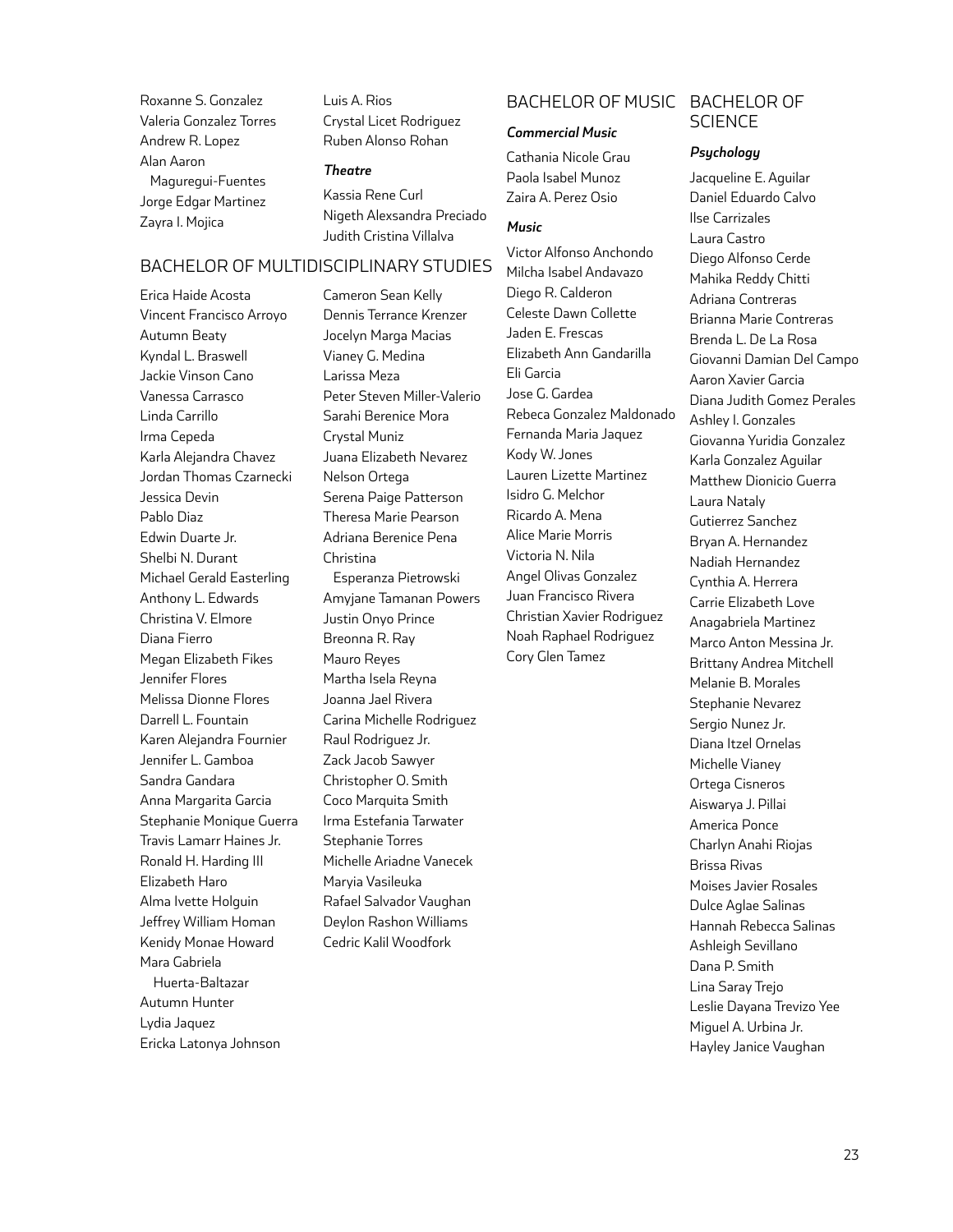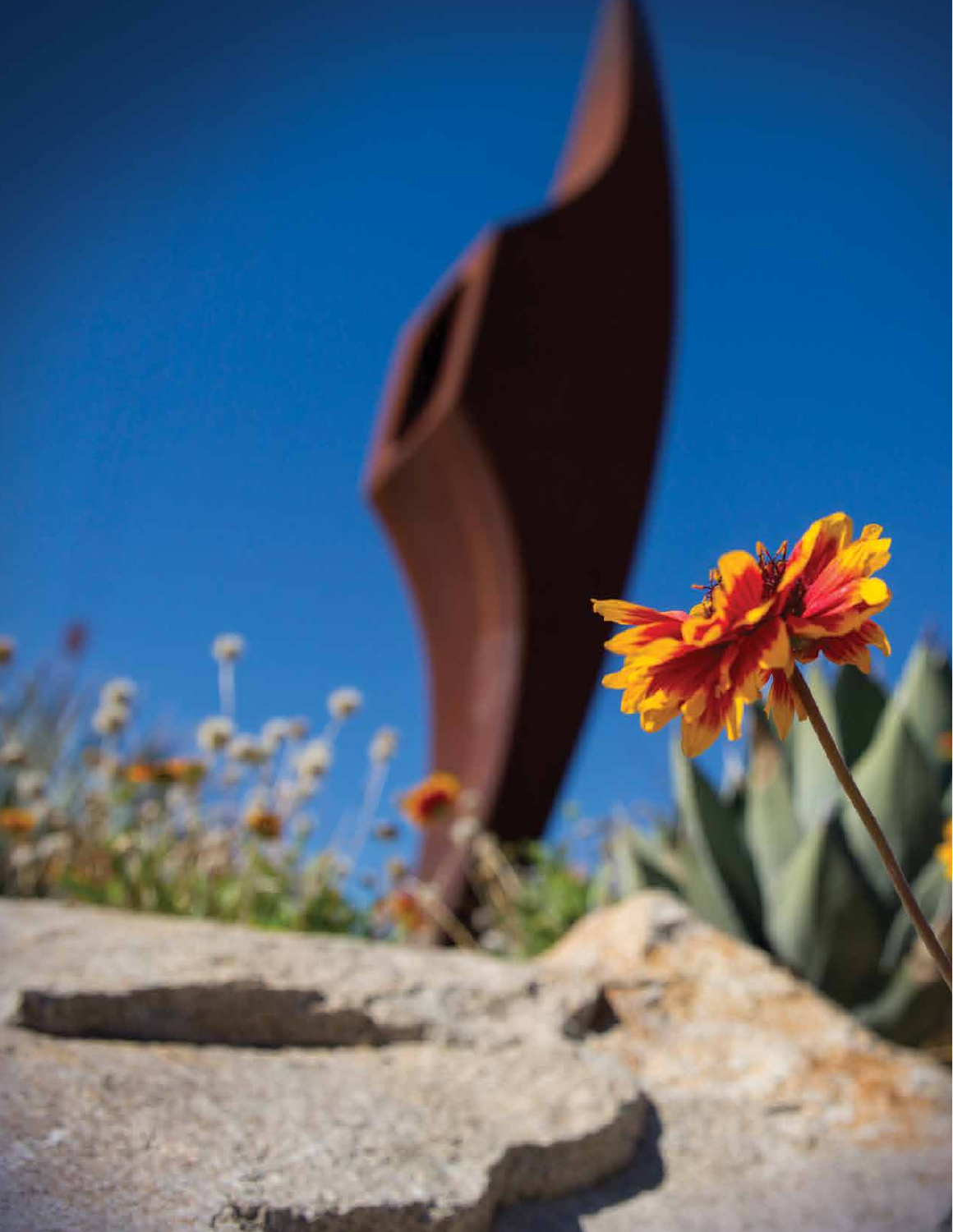

# The University of Texas at El Paso America's Leading Hispanic-Serving University



**More than 110,000 Living Alumni Worldwide**



**Most Hispanic Degrees Awarded Among R1 Research Universities**



**UTEP Contributes \$2 Billion to the Regional Economy Annually**



**Top 10 for Social Mobility** Helping graduates move from lowest income level to highest



**49% First-Generation College Students** 



**Hispanic Student Pipeline to Doctoral Degrees** Top 10 for Hispanic graduates who go on to earn doctoral degrees



**Nationally Recognized for Research AND Community Engagement**



**Highest percent of Hispanic faculty among R1 research universities**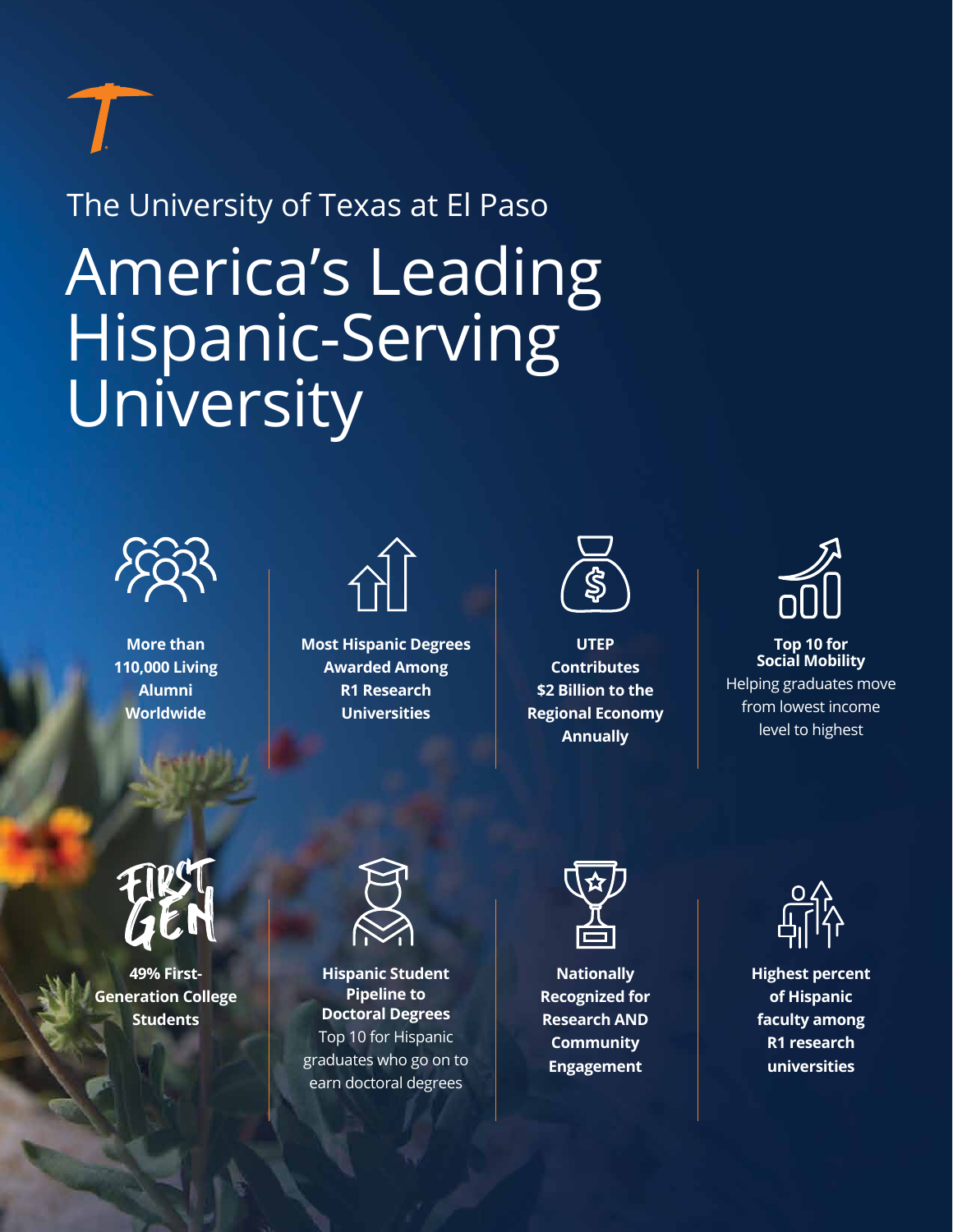# **SCHOOL OF NURSING** BACHELOR OF SCIENCE IN NURSING

Alexandria Alvarez Teresa Marie Alvarez Brian Aranda Adam Michael Avila Alan C. Babcock Luis Andre Villegas Ballew Angel L. Barclay Cinthia D. Barragan Mariana Barraza Luisa Mariana Barraza Escudero Samantha Rose Bernal Victoria A. Bohdan Denise Ariana Borja Anthony Michael Bray Diego Sebastian Cantu Kevin Austin Castillo Hayde Lizette Cervantes Lauren V. Chacon Michael Jongyeop Chaird Suzan Myra Chaird Kimbel Elane Chatman Britney B. Cooper Francisco Cruz Itzel Natalia De La Torre Carolina De Los Santos Natalia Delgado

Desirae Renee Espino Gilberto Esquivel Saucedo Karina Lorely Flores Liliana Y. Gallegos Samantha R. Galvan Alejandra Garnica Lizette Godinez Crystal Gonzalez Cassandra Hernandez Valeria C. Hernandez Arianna S. Hipps Yara Ahmed Hussein Macy Lee Jaynes Florence M. Kana Tido Joshua Jovan Lechuga Michelle Alejandra Lopez Zenia L. Lopez Julio Cesar Lozano Kimberly Lozano Karla G. Lucero Jacobo Luna De Leon Sarah Mares Vianey Jimena Marquez Mayra V. Martinez Lopez Mya Destiny Martin-Thomas

Diego Alonso Duarte

Alejandro Medina Robin A. Medina Daniela Mendiola Eugenia Waynelle Mitchell Raquel Montoya Carlos M. Munoz Sarah W. Mwangi Eveyline Manka Ocheme Michaela Paige O'Hara Jesus A. Olaguez Sharai A. Orozco Mariana Palacios Lopez Raquel Nicole Piercey Emily Marie Poplawski Christian Eduardo Prieto Karina S. Raffaele Andrea Michelle Ramirez Irvin Brian Ramirez Ana Sofia Ramos Jasmine Iris Ramos Adriana Rivera April Suzanne Rivero Marisela Rizo Kalie Amber Roa Claudia Robles Daisy Esmeralda Rodriguez

David Rojas Jr. Julie A. Romano Valerie Rosales Paola I. Rubio Karina B. Salas Miranda Gethsemani Salazar Melissa Ann Sanchez Adrianna Saucedo Sophia Annelise Sepulveda Alana Maya Serrano Rosemary Shearer Sujin Kim Shields Jordan Alexis Soliz Gabriela Soto Dominque Marcel Stubbs Nicole C. Talamantes Jennifer Turner Breanna C. Valles Samantha Estephania Vargas Carlos Villa Herline Leslie Wami Djeukwe Lucy I. Wiernicki Mariana Zambrano Luis Francisco Zamora

Natalie Rodriguez

Sebastian De La Cruz Giovanni Damian Del Campo Frida Mariana Delgadillo Cesar L. Diaz Edwin Jovani Diaz Jr. Jacob Zachary Diaz Victor Diaz Jr. Ariana Dominguez Jordan Seth Dominguez Melissa Dominguez Zarena Marie Dominguez Carlos Echevarria Jr. Nicholas Austin Enriquez Magaly Guadalupe Escobedo Roberto C. Espinoza Brenda Danielle Estrada Ana G. Flores Edith A. Franco Camille Ariana Garcia Paola Garcia Hernandez

# **COLLEGE OF SCIENCE**

#### BACHELOR OF ARTS

#### *Biological Sciences*

Krystal Carmona Yamaris Miche Cordero Alfredo Gomez Jr. Alan Eduardo Lizarraga Lujan Janet Nohemi Melendez Jennifer Rodriguez Gabriel Vargas Jr.

#### BACHELOR OF **SCIENCE**

#### *Biochemistry*

Shelsea Cabral Jeremiah Deshawn Davis Bell Lourdes Asenath Jimenez Madrigal

Arlene Paulina Levario John Oliver Melby Jr. Chandler Grant Morgan Desiree Nieto Jixuan Pan Emily Elise Perez Sergio Saucedo Azul Florencia Silveyra Eduardo Tomas Soto Christian Alejandra Verdugo Del Hoyo

#### *Biological Sciences*

Andrew Aguilar Misael Aguirre Christopher Matthew Allen Adam Israel Alvarez Raymundo Aragonez Brian Daniel Arellanes Monique Ariel Arellano

Karina Banuelos Elizabeth Yvonne Beltran Renee V. Bernal Samantha Jazmin Bernal Andrea Betancourt Karol Judith Brito Luis Angel Calderon Adam Campos Carla M. Canales Ulysses Cano Anissa Micaela Cardona Andrea Mariana Carlin Maria Fernanda Castaneda Leslie H. Castellanos Alan Chavez Brayan Adolfo Chavez Esequiel B. Contreras Jr. Valeria Cruz Camille Monique Cyr

Jessica Marie Avila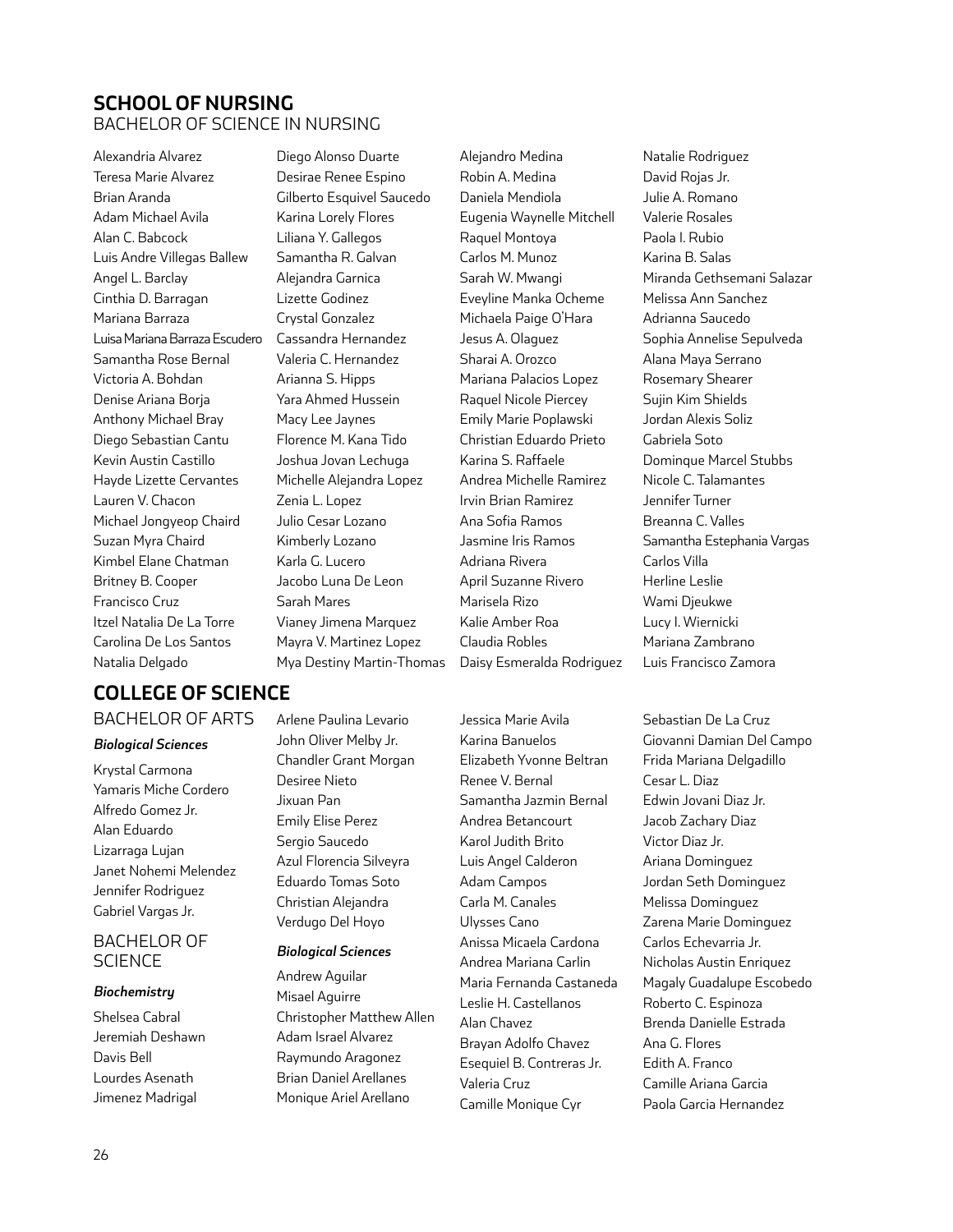David Armando Gardea Luzconsuelo Gavaldon Jose G. Gaxiola Valenzuela Grace Coco Gomez Yameli M. Gomez Noemi Lizbe Gonzalez Perla Aide Gonzalez Alejandra Guerra Elan Monet Guinn De La Rosa Perla Ivonne Haro Denise X. Heredia Joanna Hernandez Julie Marina Hernandez Nayeli E. Herrera Rebekah Tzigane Hightower Itzel Odemaris Jaramillo Annie Lauren Johnson Bruce Elion Jordan Ruben Eduardo Lara Ariana Cecilia Lezama Alyssa Iliana Lopez Enrique Acosta Lopez Yesenia Lopez Diana Lujan Bela Mahtabfar Kristian Adriana Mancillas Adan Mares Jr. Mariana Marinelarena Crystal G. Martinez Jaqueline Martinez Juan Pablo Mata Elias Medel Cecilia Melendez Jacob Robert Melendez Natalia Guadalupe Mendoza Nataly Montoya Eduardo D. Moreno Anakaren G. Munoz Vanessa Murillo Brandon Willi Myers Autum Reign Nunez Jannarys Iveli Occttaviani Abraham Olivas Mark Anthony Olivas Rebeca Orozco Sepulveda Helena Elise Ostos Christopher Paul Owens Zisley Perez Alexa Flor Pizarro Lawrence Portillo II

Ryan L. Portillo Francesca Antonella Pulisci Annmarie Cruz Ramirez Michelle Eloisa Ramirez Stacy Ramirez Victoria Ramirez Serena Marie Ramos Erik V. Ricker Daniel Rivera Genesis Rodriguez Jasmin Rodriguez Rochelle Rose Rodriguez Rachel Keely Russ Leylee T. Safabakhsh Wendy Salinas Xidney Dan Edgar Sangalang Salvosa Jaqueline Abigail Samaniego Castro Evelyn Sue Sanchez Samantha Denise Sanchez Roberto Junior Saucedo Jr. Blessing S. Savusa Carina Serna Jorge A. Tarango Jonathan Anievas Tipo Melissa M. Torres Paulina Rocio Torres Alexandra M. Turgeon Annmarie Elizabeth Ugarte Irene C. Valverde Viviana Alyssa Vidalez Benjamin Viescas Jr. Sophia Villegas Zyna Villescas Sofia Lizeth Zepeda Brianne Zubiate Jacqueline Valerie Zuloaga Norberto Zuniga

#### *Cellular & Molecular Biochemistry*

America Yamil Alvidrez Camacho Cesar Ivan Cardona Samantha Nicole Garcia Cristina Diann Guerena Alondra Liliana Martinez Heba Mustafa Aiswarya J. Pillai Laura Michelle Rocha

Samantha Marie Sakells Alejandro Sanchez Celeste Rose Sanchez Kareli Paola Valdez Cosette Soraya Velasquez

#### *Chemistry*

Alejandro David Acuna Korina Avitia Sonam Choden Lham Tshering Daniel Valles

#### *Ecology & Evolutionary Biology*

Lyndsey Marie Marquez Anissa A. Rodriguez

#### *Environmental Science*

Brenda Almanza Lizette Gonzalez Aparna D. Mangadu Miranda Helena Miranda Michelle Quiroz Gerald Lee Strenke

#### *Forensic Science*

Natalia Balderrama Diamond Alexis Candelaria Jacklyn Marie Estrada Cynthia Marie Gonzalez Sydney Nicole Held Christopher Alexander Heredia Noelia Mendoza Susana Robles Jr. Amanda Star Rodela Susana Tapia Viyaney Vale

#### *Geological Sciences*

Jose Jonathan Jimenez

# *Geophysics*

#### Brittney Nicole Collins

#### *Mathematics*

Dilli Ram Acharja Gabriela Alexa Acuna Saul A. Caldera Jr. Jacqueline Chacon Tashi Chophyl Jocelynn De La Rosa

Eric De Leon Alexander Fernandez Kayla R. Foster Pedro Garcia Alexander Arturo Gonzalez Ricardo A. Isaac Kelzang Jigme Mariah La Rosa Janeth Yvonne Meraz Aaron Ortiz Miguel Angel Padilla Kayla Ragland Citlali Reyes Aranda Luz Rivera Ashley Giselle Rodriguez Maricela Sanchez Ilse Tarin

#### *Microbiology*

Andrea Lilian Anchondo Mia Soledad Chan Diana Raquel De La Cruz George W. Doering Heather M. Minjares Ariadna Itzel Mora Raul Olivas III Alexis Sanchez Karena Hidalgo Steele Rebeca R. Valle

#### *Neuroscience*

Mariana Mitzel Castaneda Denisse Cervantes Guzman Erika Nicole Denio Joann Gluth Myra Hernandez Ruth E. Lechuga Isabella Liano Denise Alicia Nevarez Katherine Fatima Refaei Velia Valenzuela

#### *Physics*

Diego Alejandro Ariza-Barba Pema Dhendup Lhawang Nima Dorji Jeremiah Rene Lopez Samir Alejandro Muniz Carolina Quintana Athenns Edith Seijas Kinley Wangmo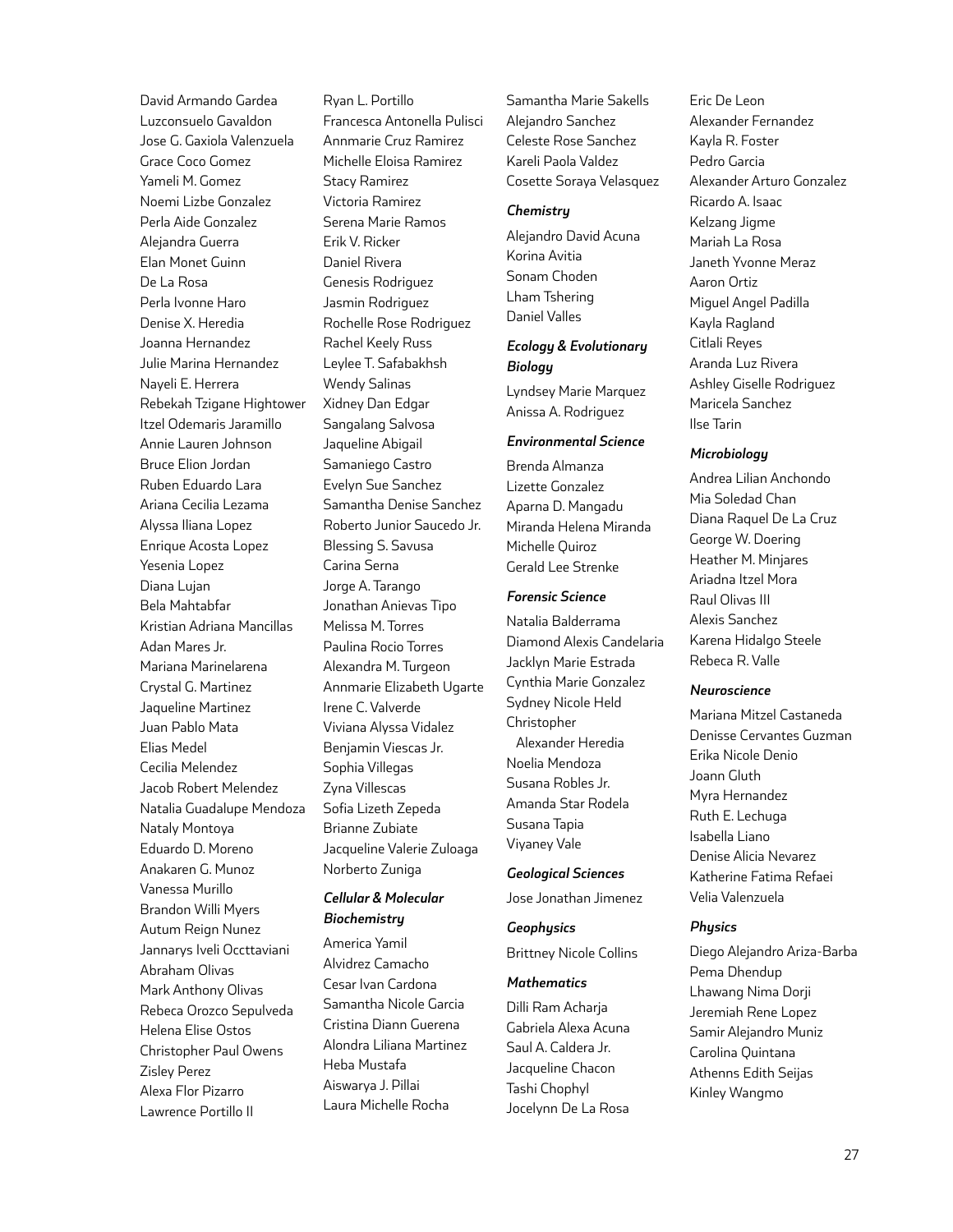# GRADUATE SCHOOL **SPRING 2022 DOCTORAL CANDIDATES**

# DOCTOR OF EDUCATION

#### *Educational Leadership and Administration*

Cindy Corinne Contreras Dissertation Title: *The Principal's Role in* 

*the Implementation of Professional Learning Communities (PLC): From Compliance to Change*

Yvette Huerta

Dissertation Title: *Latinx students in Community College: Institutional Actions and Persistence*

Kristin Elizabeth Oberheide

Dissertation Title: *The Student Border Commuter Experience: An Initial Investigation on the Southern U.S. Border*

# DOCTOR OF PHILOSOPHY

#### *Biomedical Engineering*

Alyssa N. Olivas Dissertation Title: *The Mobility and Cognitive Mechanisms Involved in Altering Gait Speed in Children with Autism Spectrum Disorder*

Beu Primavera Oropeza Dissertation Title: *A Bioprinted Aortic Construct for Pediatric Congenital Defect Repair*

#### *Biosciences*

Myriah Lorraine Acuna Dissertation Title: *The Contribution of Alternative Splicing toward the Global Control of SUMO1/2/3 SUMOylation*

#### Brian Ivan Grajeda

Dissertation Title: *Lipid Rafts, Exosomal Vesicles and Anti-Giardial Therapies*

Amie Marie Kern

Dissertation Title: *Generating and Sustaining Meaningful Professional Development Opportunities for Graduate Teaching Assistants Facilitating Course-Based Undergraduate Research Experiences in the Biological Sciences*

#### Xiaojun Zhang

Dissertation Title: *Anticancer Mechanism of Oridonin through Two-Dimensional Electrophoresis-Based Proteomics Approach*

#### Hilda Ontiveros

Dissertation Title: *Students' Perceived Value of Women's and Gender Studies and Chicana/o Studies at a Hispanic Serving Institute: A Quantitative Study*

#### Jesse Antonio Sepulveda

Dissertation Title: *21st-Century Learning: An Autoethnographic Study of a Principal Opening a New School Supporting Pathways to College and Career Readiness for Children in a Border Community*

#### George Clair Thomas

Dissertation Title: High School Career Guidance: From the View of a Street-Level Bureaucrat

#### *Borderlands History*

Aurelio Saldana Jr. Dissertation Title: *The Shaping of Ethnic Mexican Identity in the Segregated Schools of Presidio County, Texas, 1848-1947*

Andrea Marie Severson Dissertation Title: Unlaced: *The Dress Reform Movement of the Late Nineteenth and Early Twentieth Century*

#### *Business Administration*

Adrian Joseph Tippit Dissertation Title: *Essays on Employee Litigation Risk*

#### Yilu Wang

Dissertation Title: *Not All I-Deals Are Same: Examining a Process Model Linking Content-Specific I-Deals to Employee Performance Outcomes*

#### *Chemistry*

Jyoti Ahlawat

Dissertation Title: *Nanotechnology-Based Approaches to Mitigate Environmental Pollutants'-Induced Neurological Disorders*

#### Bianka Andrea Holguin

Dissertation Title: *Small Heat Shock Protein 27 and its Role in Human Disease*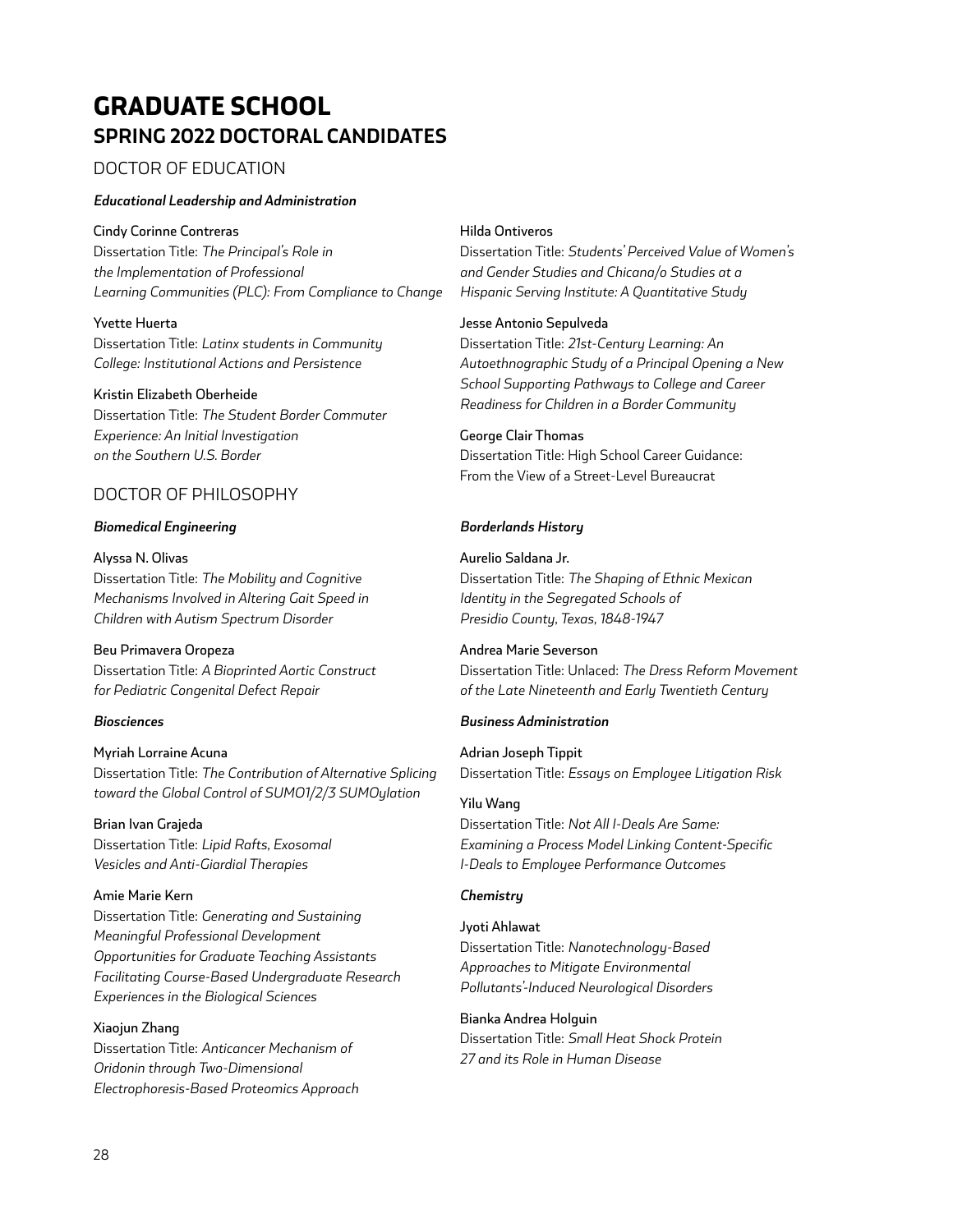#### Mariana Marcos

Dissertation Title: *Design of Composite Nanomaterials with Water Treatment Applications*

#### Alejandro Rodriguez

Dissertation Title: *Structural and Biochemical Studies on Heat Shock Protein 60*

#### Hamed Tavakoli

Dissertation Title: *Integration of Genetic Isothermal Amplification on Low-Cost Hybrid Paper/Polymer Microfluidic Biochips for High Sensitivity Point-of-Care Disease Diagnosis*

#### *Computational Science*

#### Mirza Mohammad Maqbule Elahi

Dissertation Supervisor: *Dynamic Interference Mitigation of Radio Frequency Signals on a Flexible Software Defined Testbed*

#### Asad Ullah Hil Gulib

Dissertation Title: *Algorithm for Exploration of Advanced Electromagnetic Concepts*

#### Md Mahmudul Hasan

Dissertation Title: *A Central Compact Hybrid-Variable Method with Spectral-Like Resolution*

#### Yixin Xie

Dissertation Title: *Developing and Applying Computational Algorithms to Reveal Health-Related Biomolecular Interactions*

#### *Computer Science*

Mohammad Sujan Miah Dissertation Title: *Game-Theoretic Deception Modeling for Distracting Network Adversaries*

#### *Ecology and Evolutionary Biology*

#### Austin Nicholas Roy

Dissertation Title: *Understanding the Role of Small Mammals in Arctic Biogeochemical Cycling*

#### *Electrical and Computer Engineering*

#### Miroslava Barua

Dissertation Title: *Optimized Learning Using Fuzzy-Inference-Assisted Algorithms for Deep Learning*

#### Edgar Bustamante

Dissertation Title: *Computational Method for Complex Geometries that are enabled by Digital Manufacturing*

#### *Environmental Science and Engineering*

#### Md. Nurul Huda

Dissertation Title: *Targeting Delivery of BCL-2 Family Protein Inhibitors has the Potential to Treat Cancer and Fibrosis*

#### Anand Raj

Dissertation Title: *Contribution of a Higher Educational Institution towards Advancing Sustainability in the West Texas Paso Del Norte Region*

#### *Interdisciplinary Health Sciences*

#### Martin S. Dietze Hermosa

Dissertation Title: *Effects of an 8-Week Resisted Sprint Training Program on Ice Skating Speed, Acceleration, and Measures of Athletic Performance in Male Youth Ice Hockey Players*

#### Salvador Dominguez

Dissertation Title: *Understanding Depressive Symptoms among Emerging Adults*

#### Patrick Vaughn Hopkins

Dissertation Title: *Informing the Parent Component of an Acceptance-Based Behavioral Weight Loss Treatment Program Tailored for Hispanic Adolescents in the Paso del Norte Region*

#### Sheralyn Sarah Sanchez

Dissertation Title: *Understanding Mental Health Related Factors and High-Risk Behaviors among Emerging Adults through the Lens of the Social-Ecological Model*

#### Marni Elise Shoemaker

Dissertation Title: *Inflammaging: Inflammatory Biomarkers Associated with Nutrition, Metabolism, and Muscle Tissue Oxygenation Relative to Sarcopenic Status in Older Adults*

#### *Materials Science and Engineering*

#### Rebecca Alexandra Romero

Dissertation Title: *Investigation of Refractory CrNb (V,Mo)TaW High Entropy Alloys for Extreme Environment Applications* 

#### *Mechanical Engineering*

#### David Alexander IV

Dissertation Title: *Suitability of Low-Cost Additive Manufacturing for PEFC Bipolar Plates* 

#### Jaime Aaron Cano

Dissertation Title: *Application of the Continuum Damage Mechanics Wilshire-Cano-Stewart (WCS) Model*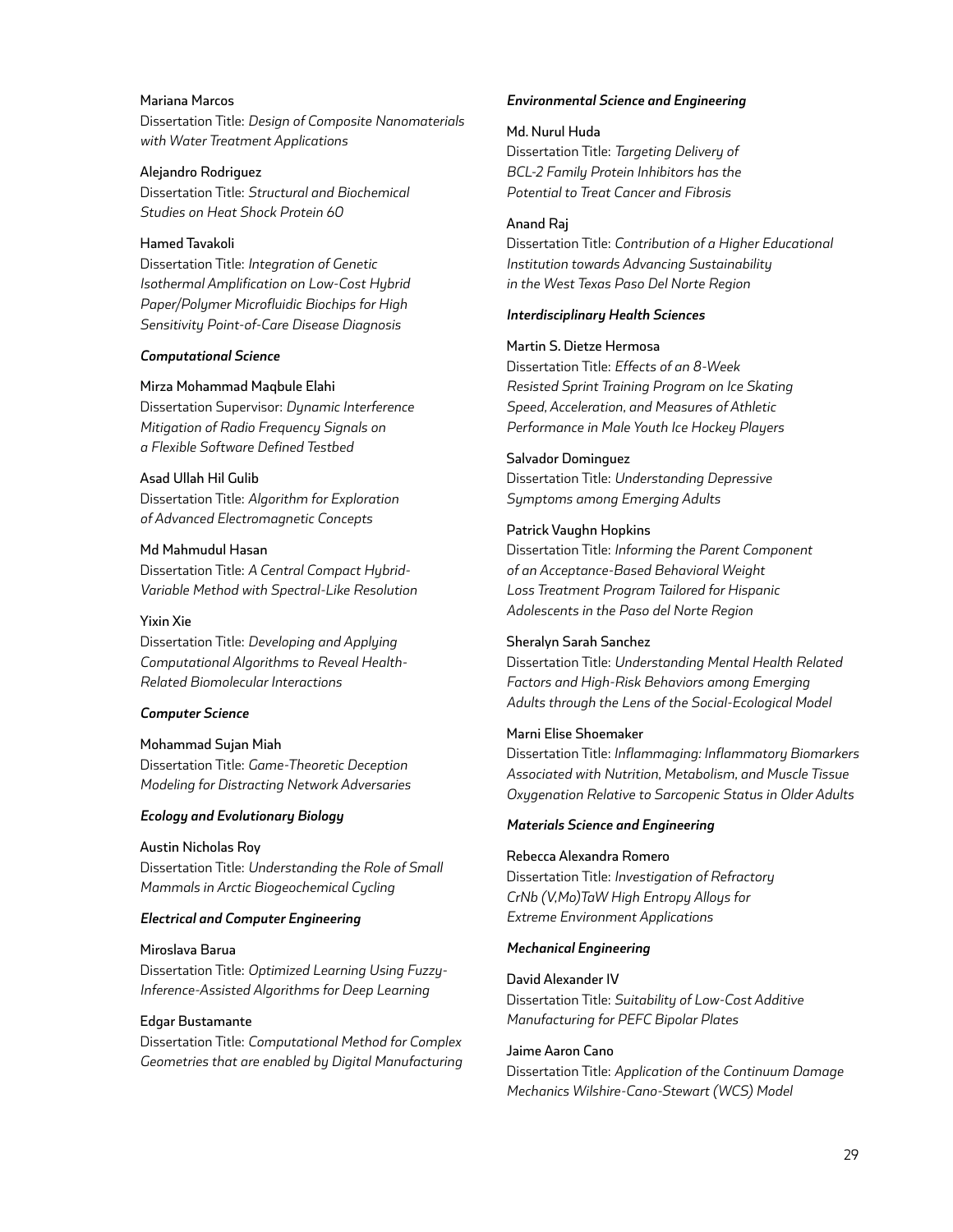Jaime Eduardo Regis Dissertation Title: Material Synthesis and Machine vision for Additive Manufacturing

James Cherrington Susen Dissertation Title: Practical Applications of Pressure-fed LOX/CH4 Rocket Engines

#### Jose Armando Terrazas

Dissertation Title: Predicting Profiles of High-Speed Water Braking at Holloman Test Track using Multi-Phase Flow Computational Fluid Dynamics and Machine Learning

#### *Psychology*

#### Nicholas Daniel Evans

Dissertation Title: Language Dependent Effects of Nostalgia, via Mental Transportation, among Bilinguals

#### Claudia Iliana Lopez

Dissertation Title: Self-Determination Theory and Attachment Theory: An Integrative Model to Predict Drinking Motives and Protective Behavioral Strategies in Emerging Adults Attending College

#### Carlos Portillo Jr.

Dissertation Title: Establishing the Construct and Concurrent Validity of Psychological Cumulative Stress and the Moderating Effect of Protective Factors to Drinking Outcomes

## DOCTOR OF NURSING PRACTICE

Maria Mercedes Acevedo Juan Emmanuel Anzures Jr. Bertha Lorena Contreras Maria Inez Crespin Lucia Belleza De La Paz Sutha Mervin Fernando Crystal Garcia-Martinez Marcia Watts Hammons Assumpta Ifeyinwa Iwe Azeb Hailu Lemma Maria Magdalena Marquez

Desiree Ann Medina Erika Victoria Meza Rodriguez Gabriela Mimbela Mariagorety Okwuzimuche Nwiloh Raquel Okubo Angel Pineda Holly Powers Miguel Angel Rodriguez Lyndsey Marie Slape

#### *Rhetoric and Composition*

Stephen Jantuah Boakye Dissertation Title: Digital Literacy Readiness of First-Year Composition Students

#### Patricia Flores Hutson

Dissertation Title: Implementing Mindfulness-Based Interventions in the First-Year Composition Classroom

#### Juan Moises Garcia Renteria

Dissertation Title: Zapatista Maya Literacies and Decolonial Civic Pedagogies

#### Suresh Lohani

Dissertation Title: Smartphones as the Tools for South Asian International Students to Navigate Academic and Non-Academic Sites in the US

#### Evelyn Saru Jimmy

Dissertation Title: Rethinking Critical Metaphor in the Rhetoric of Alzheimer's Disease

#### Natalie Elise Taylor

Dissertation Title: Centering Silence: Graduate Student Instructors Negotiating Quiet in the Writing Classroom

#### *Teaching, Learning and Culture*

#### Cynthia Carolina Teran Lopez

Dissertation Title: Testimonios of First-Generation, Bi/ multilingual, Hispanic Doctoral Students in a Hispanic-Serving Institution on the U.S.-Mexico Border

## DOCTOR OF PHYSICAL THERAPY

Jesus Gabriel Altamiranda Molina Maria Isabel Avila Seles Raquelle Avila Gregory Steven Bell Jonathan Chase Britton Michelle N. Brown Larissa Castro Roger Iram Castro Michelle Constante Briana N. Dawkins Clarissa Katelyn Diaz Megan Myung Eckert David Gonzalez Alexandra R. Gutierrez Loya Kayla Harrell Josephine Supiny Hay

Adrian Joshua Llanez Sebastian Joao Lopez Asha Marchant Oscar Alberto Martinez Nicholas Jacob Montoya Kenny Nguyen Jesus Roberto Ortegon Jr. Anja Louise Parikh Natalie Marie Quesnel Julia Lynne Reagan Angel Rene Rodriguez Nora G. Salgado Chavez Rebecca Nicole Sharp Juan Carlos Torres James Thomas Walther Collin Robert Wigely Lauren Ashley Zoller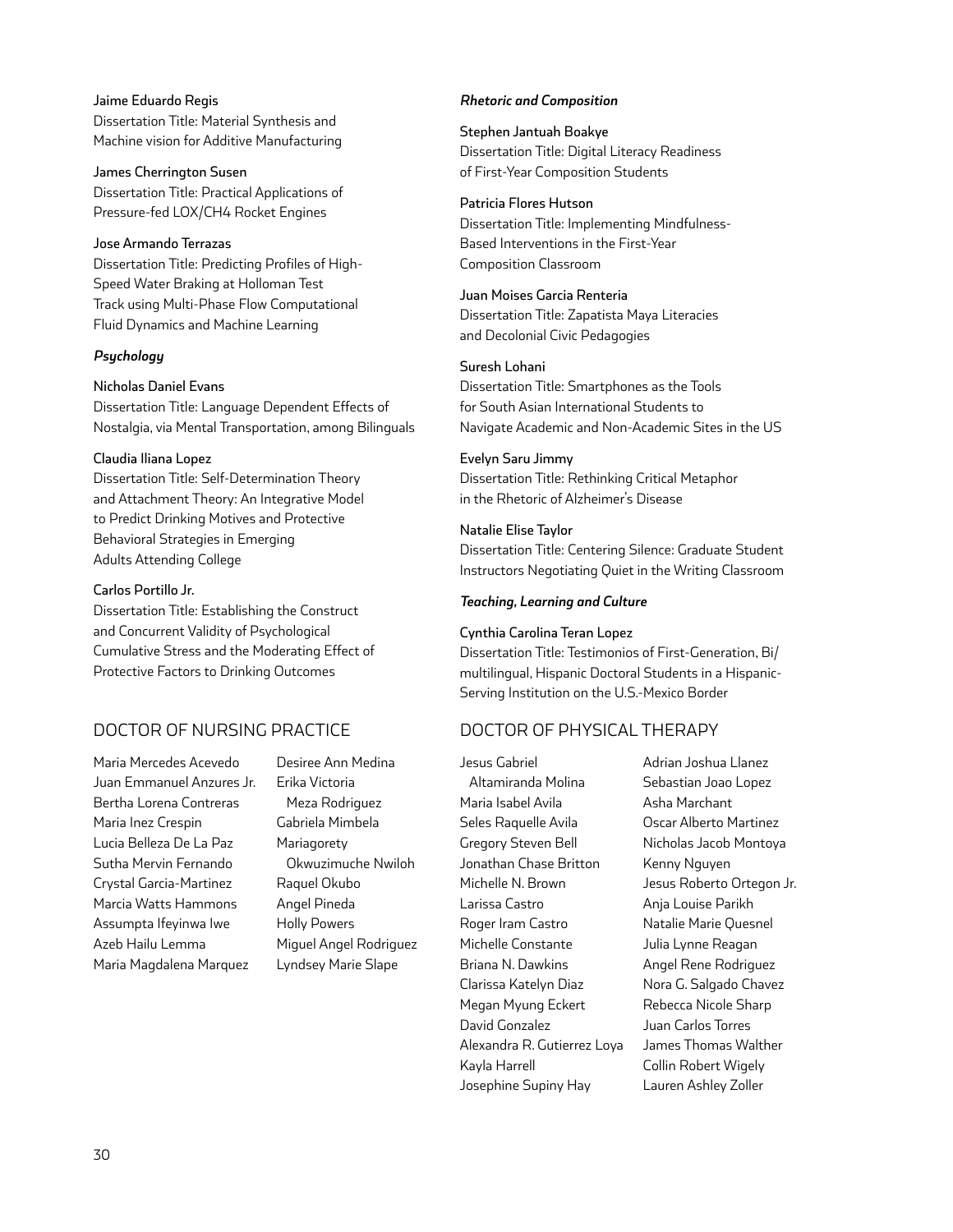#### DOCTOR OF PHARMACY

Erick Paul Alvarado Jasmin Aileen Amaya Marie Jacqueline Angayen Daniel A. Antunez Melissa E. Aragon Darcy C. Aranda Raul Banuelos Jr. Heidi Nohemi Barron Alexis Noelle Betancourt Daniel A. Betancourt Ascencio

William Campillo Terrazas Brisa Janae Chacon Leticia Cortez

Amanda Ann De La Cruz Bianca A. Duran Andre' Matthew Frigyes Abigail Gallegos Tsige Gebremedhin Emily Teresa Hibbert Erik Christopher Holland Lilian Jeptoo Koech Susana Y. Lopez Raymundo Javier Luna Fernando Martinez Johanna Yvette Martinez Briana Vanessa Mason Samantha L. Montoya

Christian Martin Monzon Maite Moyers Elie Naddour Alejandro Olmos Orelon Osei Vianca M. Padilla Abril Ramirez David Victor Ramos Mrudula Raparla Miguel Rivera III Sarah Ruth Salazar Gerardo Sanchez Salma Lorena Sandoval Javier Sarinana

Clarissa Alexandra Soto Christopher Alexander Styles Luis B. Tinoco Jr. Samuel Urenda Priscilla Valle Eduardo Crist Vazquez Jasmine Yvette Velarde Ashleigh B. Williams Fernando Daniel Zambrana Valenzuela Ashlynn Mary Zeiger

# **SPRING 2022 MASTER'S CANDIDATES**

#### MASTER OF ACCOUNTANCY

Elizabeth Yvette Aguilar Jeanette Nicole Alvarado Luis Angel Avitia Andrea Corral Alfonso Guerrero

#### MASTER OF ARTS

#### *Communication*

Vianey Esparza Gema Sarahi Lopez Oluwabukola Motunrayo Pereira

#### *Clinical Psychology*

Mariany Astrid Gainza Perez Roberto Sagaribay III

#### *Education*

Elizabeth Abilez Kate Vianette Galvan Veronica C. Gomez Paul Edmund Halliday Miriam Smith Lambert David Miranda Michelle Sagaribay Holly Christine Watkins

English and American Literature Jose L. Bayona Kira Rae Crider Luis Felipe Garcia

Mandy Michelle Henderson Arisbet Hernandez Hernandez Iris Jazmin Hita Erika Alicia Hungate

Marcus Alexander Graves Vivian Raquel Rivas

#### *English: Rhetoric and Writing Studies*

Javier F. Cortez Sebastian Ezequiel Martinez Lauren Elizabeth Uribarri

#### *Experimental Psychology*

Candice Fawn Coffman Veronika Evangelina Espinoza Bianca Valentina Gurrola Minerva Rodriguez Rachel Lynn Williams

#### *History*

Adam Heywood Jason Daniel Martin Daniel Paul Miskei Kera Lynn Steele Melissa Lisette Trejo Alexis Gerardo Valerio Valdez

Pamela Kuchle Cristina Laguna Jesus Manuel Larrea Ana Sofia Meouchi Madrid Yesenia Molina

#### *Latin American and Border Studies*

Ana Fuentes Maribel Jauregui Elizabeth Rose Loewenthal Antonio Mendoza Daniel Miranda

#### *Leadership Studies*

Evelyn Aguilera Cynthia Alamillo Adrian Aranda Patrick Abel Baker Jacob Joseph Belpedio Leonard Calvin Boyer Daniel Joseph Cromer Richard Gregory Dickerson Monica Edman Phillip Wesley Fenrick Shalim Guzman-Rodriguez Brandon Lamar Hatchell Kristian Brandon Jones Bailey Adam King Carlos Mendoza

Adrian Angelo Ramos Gabriela Lizeth Rodriguez Daniel Steven Seegers Melissa Villanueva

Arlene Ogan Russell Wayne Pace Taesung Park Raul Rodriguez Maria Elena Rubio Alhaji A. Savage Jason M. Silva LaVander Neil Talley Robert Michael Theus Maria Alicia Vonzaluskowski Melisha Karon Wilson Michael Woolley

#### *Linguistics*

Mauricio Gomez Tracy Aldaco Huhn Lesley Vanessa Rodriguez

#### *Philosophy*

Maximiliano Gutierrez Kenneth Lee Koenemann Pablo Patricio Olivas Walker Daniel Peatross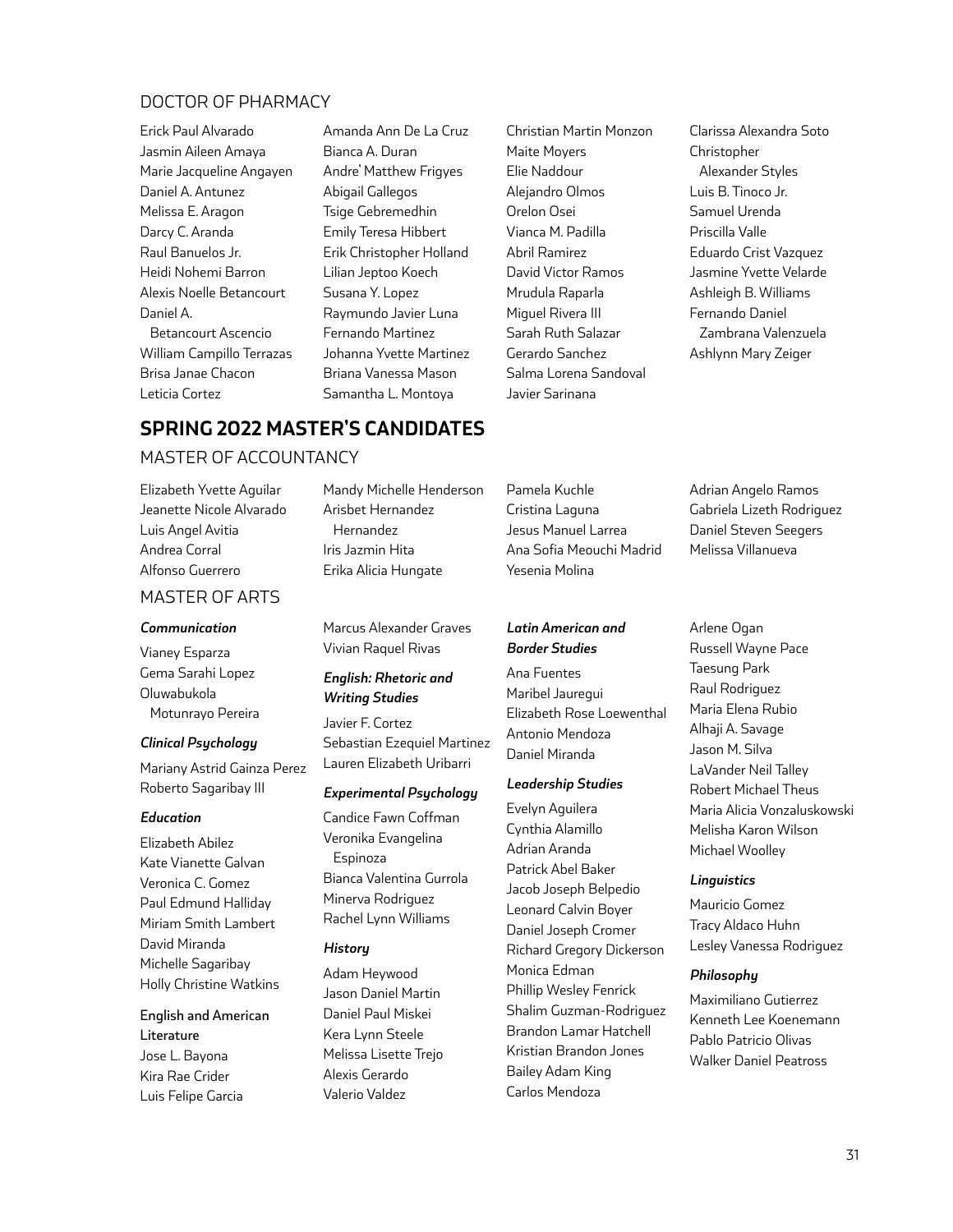#### *Political Science*

Fabiola Pongratz Benjamin Eduardo Torres Sophia Corinne Wozniak

#### *Sociology*

Sergio Alexeiev Armendariz Eric Antonio Beltran Sonia Lizet Ramos Laura Schwanke

#### *Spanish*

Santos German Lopez Sr. Angelica Rey Acevedo Lesdy Yedid Tovar

#### MASTER OF ARTS IN TEACHING

#### *English*

Ana Maria Doll Ghelere Portas

#### *Sciences*

Aaron Esparza Racheal Gabrielle Schrock

#### MASTER OF **BUSINESS** ADMINISTRATION

Oscar Manuel Alvarez Manuel Adrian Alvarez Ramirez Abril Astrid Arzate Tarek Moatasem Azzam Elena Barrios Walter Alfonso Bencomo Paulina Alicia Caldera Lucia Cardona Leticia Caro Chihyu Chang Jason A. Colon Fabiola Diaz-Paz Ricardo Miguel Dominguez Jr. Edgard Estrada Leslie I. Franco Alejandra Sarahi Gamez Corral Hector Arturo Garcia Raquel Garcia

Sergio Miguel Gomez Baltazar Miguel A. Loya Jose Javier Loya Fernandez Ivan Luna Manali Arun Mahalungkar Elizabeth Leonore Marquez Rebecca Moreno Leticia Munoz Joseph Alfred Nava Nathan M. Nguyen Margarita Nieves Evelyn Ortiz Cynthia Carolina Perales Liliana Maria Quevedo Claudia Manely Ramirez Jaquez Denise Reynosa Alexis Rivera Christian Tyler Rivera Stephanie Michelle Rivera Celia Maria Rodriguez Victor Manuel Rodriguez Karime Saad Gema Aline Sanchez Victor Serrano Hector Gabriel Silva William Anthony Vega

#### MASTER OF DEFENSE AND STRATEGIC STUDIES

Cruz Manuel Duran Saffron Marie Fletcher Jose Aramis Herrera Alejandro Rincon Martha Trevino Sablatura Victoria Louise Gisella Underwood

#### MASTER OF EDUCATION

#### *Curriculum and Instruction*

Rebecca Alarcon-Clybourn Vianey Laura Anchondo Bianca Larissa Barrera Manuel Barron Diana Yvette Castaneda-Villa

Elizabeth Theora De La Rosa Amy R. Dominguez Ashley Lina Donacio Monique Esquivel Amaliery Hernandez Sanchez Claire Cecilia Kirkland Viridiana Hernandez Mascorro Gretchen Lorraine Olson Melo Jazmin Gabriela Montanez Gregory James Oates Valeria Ordoque Kathy Janet Pena Elsa Melina Perez Uriel Ernesto Saenz Maria del Refugio Soto

#### *Educational Administration*

Sarah Elizabeth Baranyay Diana Caldera Luz Angela Calzada Sergio Cardenas Brenda Melissa Carrasco Alma Chavez Jeanette Davis Javier Del Campo Sonia Delgado Katerina Erickson Miguel Espinoza Guadalupe Favela Enrique Gomez Dafne Lorena Hernandez Whit Antoine Madere Eduardo Marquez Gabriela Maria Maynes Marisela Melero Naomi Sue Morales Nidia Veronica Moreno-Holguin Rosa Isela Orozco Elizabeth Ortiz Josue Israel Palomino Eric Pichardo Jose Carlos Pineda III Cesar Romero

German Saenz Lydia Sandate

Emma Alejandra Serrano Jordan E. Sonora Brenda Alejandra Terrazas Ashley Danielle Thomas Hilda Vanessa Turner Raquel Kelly Watts

#### *Literacy Education*

Andrea Rios Escobar

#### *School Counseling*

Elizabeth Irene Barker Cinthya Araceli Barraza Diana Delgado Celeste Kieffe Trisha Rae Reade Estela Marie Ruiz

#### *Special Education*

Jaime Hernandez

#### MASTER OF ENGINEERING IN CIVIL AND ENVIRONMENTAL ENGINEERING

Giann Aguirre Karen Paola Saenz Munoz

#### MASTER OF FINE ARTS

#### *Creative Writing*

Benjamin Bouvet-Boisclair Andrea Lora Castillo Marilyn Noraya Ccoyure Jefferson Daniel De Los Rios Sr. Ana Mayela De Velazquez Farfan Erik Arturo Josue Fernandez Pozo Ines Gallo De Urioste Sergio Andres Godoy Tori Michelle Hicks Robin Marcelle Latimer Yoshimar Gerardo Maceda Jonathan Albert Maltz Hugo Javier Moreno Sr. Bobi Page Jason Michael Palomo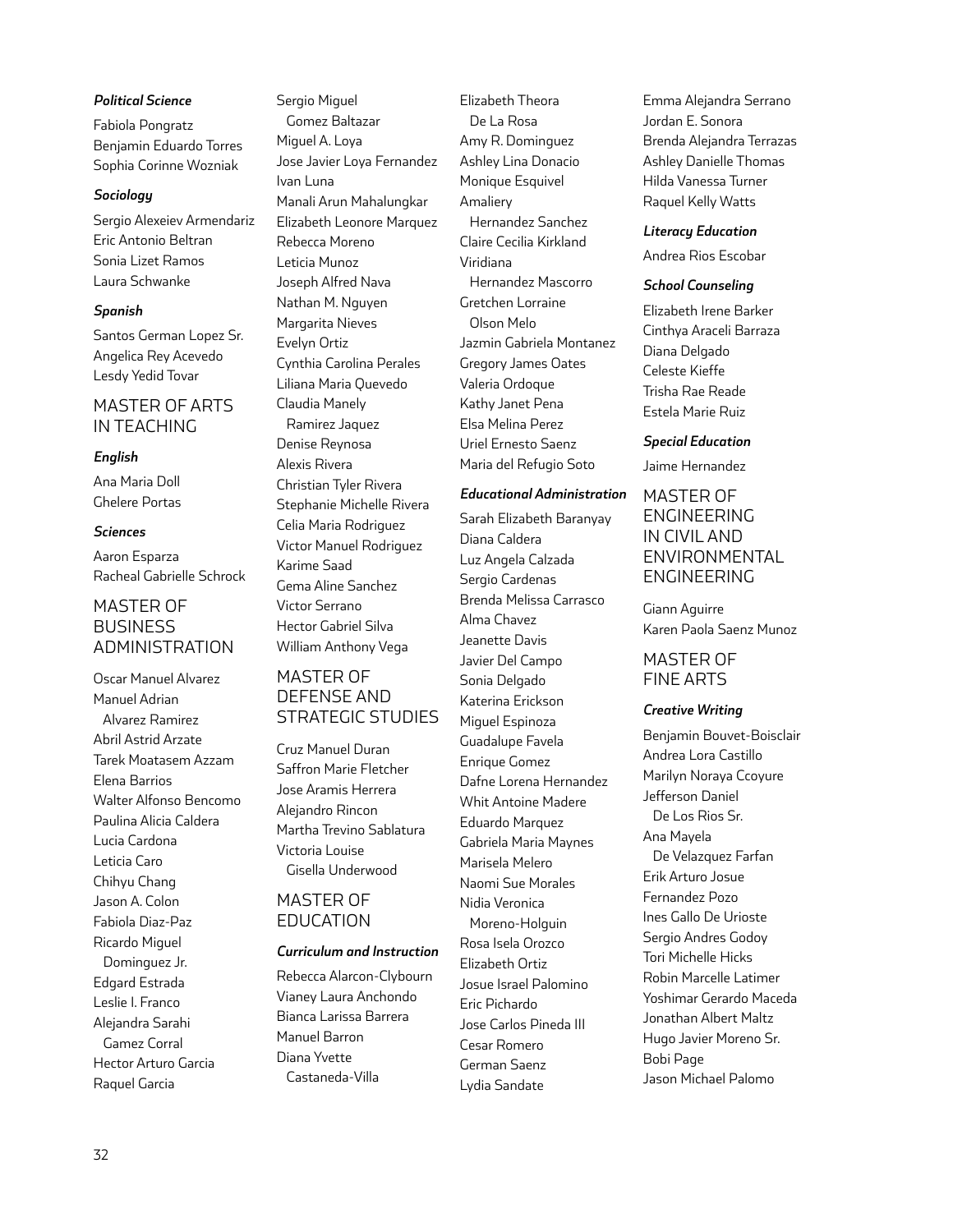Adam L. Ramsey Tania Maria Romero Alaide Ventura Medina Heidi Zeigler

#### MASTER OF MUSIC

Shamlan Ahmed Al-Masoud Jesus Ramon Burciaga Anthony Louie Castillo Benjamin Adam Crowder Keith Alexander Morales Matthew Isaac Pena Jesus Josue Perez

#### MASTER OF **OCCUPATIONAL THFRAPY**

Diane Chau

#### MASTER IN PUBLIC ADMINISTRATION

Angelite Aleman Edgar Arnall Anthony Ryan Haas Clark Daniel Hitchcock Christopher Alan Holder Joe Adam Palacios Desiree Naomi Traver

#### MASTER OF PUBLIC HEALTH

William Campillo Terrazas Eduardo Elias Chaib Denise Nicole Portillo

#### MASTER OF REHABILITATION COUNSELING

Manelic D. Alcala Monica Corin Alfaro

#### MASTER OF SCIENCE

#### *Bioinformatics*

Adalberto Issac Garcia Axel Misael Hidalgo Huanhuan Zhao

#### *Biomedical Engineering*

Hector Hugo Estrada Medinilla Daniela Luisa Mendoza Brenda Leticia Valadez Mesta

#### *Civil Engineering*

Lucas Tameirao Abrantes Mauricio Esquivel Jose Luis Lugo Jose Angel Ramirez Gerardo Ivan Valenzuela Mendoza Jacob Robert Wessel

#### *Computational Science*

Alan Eduardo Lopez Hernandez

#### *Computer Engineering*

Adrian Diaz Luis Carlos Ferrero Padilla Jesus Minjares

#### *Computer Science*

Toshiki Kamio Erik Scott Macik Jorge E. Ramirez Carrasco

#### *Construction Management*

Ojo Adebanji Adeniji Benjamin Cashen Bobby Charles Londie Cesar Delgado Carlos Herrera Celia Nayeri Martinez Alberto Perez Jr. Edier Eleno Quinones Brianna Marie Ramos Karl Luis Ruiz Bernal Martin Saucedo Jr. Adan E. Valdez Erin Antonia Vandergriff

#### *Criminology and Criminal Justice*

Maria Sharlene Aguilar Lucia C. Coria Sergio Saldivar Eliana Padilla Samaneigo Creslan Troy Williams

#### *Economics*

Adriana Carmona

Raul Estrada Karla Janeth Lujan Villa Maria Priscila Vargas Fierro

#### *Electrical Engineering*

Oscar Samuel Acosta Cesar Alan Gonzalez Asad Ullah Hil Gulib Brian Osvaldo Lopez Sarah Cassandra Manzano Christian Steve Nieto Orlando Quezada Simental Yves Alejandro Ramirez Andres Sagredo Cesar Yahir Sanchez Zambrano

#### *Engineering*

Martin Cirkov Eliska Glaserova Katerina Pithartova Henry Salgado

#### *Environmental Science*

Sydne Rose Spinella

#### *Geology*

Martha Gallegos Perry Ivan Houser Joshua Matthew Lewis Derek Travis Scott

#### *Industrial Engineering*

Sandra Jaheli Fernandez Carlos Andres Lopez Garcia Luis Carlos Meza Jorge Osvaldo Montes Maria Gliset Ornelas Roberto Ornelas Mota Brianda Susana Rocha Vejar Angel Guillermo Rodriguez Diego Edmundo Rodriguez

#### *Intelligence and National Security Studies*

Deon Barbee Jose Alfredo Donacio Jr. Veronica Andrea Espinoza Leonardo Garcia Selen Kuden Elizabeth Olivas Justine A. Provencio

Mark Eduardo Riusech Karina Rosas Aguilar Robert Matthew Sanchez Jessica Lee Sumrall

#### *Kinesiology*

Simon Patrick Bejarano Emily Martinez Armando Martinez Ruiz Jaime Alfredo Perales

#### *Manufacturing Engineering*

Omar Domingo Bravo Guerra Juan Alberto Del Real Gonzalez Rene Alexis Dominguez Garcia Pedro J. Garcia Jr. Alejandra Garcia Alvarado Joshua Holguin Raul Reza Sanchez

#### *Mathematics*

Oula Khouzam Zaira Elizabeth Mather

#### *Mechanical Engineering*

Hermilo Acosta Chantal Atienzo Dominic Helmut Emil Austen Edgar Avalos Alexis Ayala Moreno Elsa Bramasco-Rivera Zachary Aidan Chanoi Kevin Samuel Estala Rodriguez Alan Garcia Guillermo Gaxiola Pilar Gonzalez Rueda Flores Patrick Steven Gutierrez Samuel Ernesto Hall Sanchez Alexandra Hernandez Naomi Nicole Ingram Stuart Paul Kohn Leilani Anahi Martinez Jesus Javier Mata Jesus Manuel Melendez Priscilla Annette Mendoza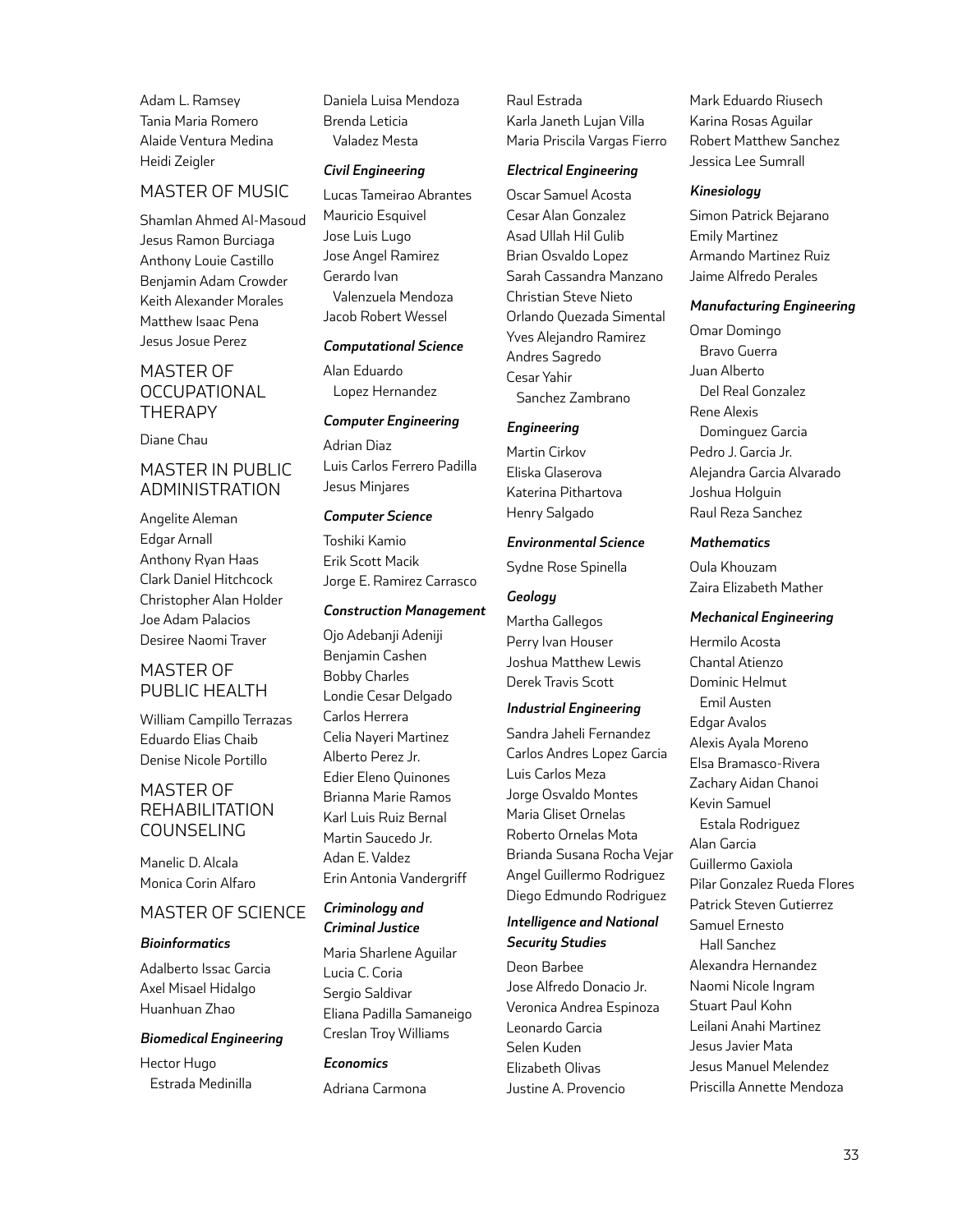Alberto Meza Stephani Nevarez Zackery Ryan Nieto Alejandro Romero Bryan Enrique Ruvalcaba David Abraham Sepulveda Andrea Paola Tovar Felix Ian Matthew Turner Ariztbe Valladolid Angel Vega Alexander Wittmann

#### *Mental Health Counseling*

Melissa Mariel Bedolla Sylvia Boerger Eva Leticia Briones Maria Isabel Castanon Lilian E. Diosdado Zuzanna Barbara Gromulska Natalia Anali Murillo Sasha Vanessa Ponce Sarah Rouhani Michelle Cordero Santana Lydia Carmina Sosa Sharlene Marie Tandy Maria Aracely Terrazas

#### *Metallurgical and Materials Engineering*

Jorge Mario Avila Michelle Gamboa Jaehyun Kim Carla Michelle Villalobos

#### *Physics*

Valeria Itzel Arteaga Muniz Omar Avina Karma Dema Armando Garcia Jr. Hector Iturriaga Alexander Irun Johnson Vanessa Judith Meraz Rubyann Olmos Homero Reyes

#### *Software Engineering*

Carlo Alejandro Alvarado Gerardo Ivan Armenta Adrian Alberto Gonzalez Ivan Drisdel Granero Vega

Julio Alberto Hernandez Mauricio Roberto Hidalgo Steven Ibarra Adrian Jacob Lopez Cristian Alberto Molina Simental Luis Eduardo Ochoa Erik Rivera Christian Javier Sandoval Javier I. Soon Jose Eduardo Soto Timmy Lee Williams Jr.

#### *Speech-Language Pathology*

Ariadna Gisel Amparan Vibrianna Estrella Avila Annette Marie Barron Viktoria Marie Calanche Armando Frausto Jr. Alexis Renee Garcia Ana Luisa Guerra Sarah Rebecca Loveless Brianna Celine Lozano Melissa Machorro Evelyn S. Madrid Lorena Marisol Martinez Bailey N. Matthews Alma Graciela Mosley Vanessa Marie Orraca Devon Richter Genesis Romero-Hernandez Isabella Sabino Karla Michelle Sanchez Jacqueline R. Soto Darby Sublasky Julianna Marie Thomas Jennifer Torres Alexis Rose Zak

#### *Statistics*

Pablo Ever Avalos Robles Martin Santos Denisse Urenda

#### *Systems Engineering*

Carmen Noemi Almeraz Erick G. Balaguer Carlos Alberto Chavira

George Joseph Cleary Renata Lopez Israel Means Douglass Wayne Morgan Scott Gregory Morris Emmanuel Rodolfo Perez Estephany Rascon Ariadne Sheccid Reveles Ignacio Humberto Reyes Jr. Jose Rivera Ruiz Carlos Rodriguez Galvez Ivan Saenz Ian Wolfgang Scheithauer Scott Brandon Deon Smith

Kent C. Solis Jesus Javier Terrazas Gabriela Teresa Terrazas Valles

Matthew Asa James Wiener

#### MASTER OF SCIENCE IN DATA AND INFORMATION **SCIENCE**

Maria Fernanda Fiscal Centeno

#### MASTER OF SCIENCE IN ENVIRONMENTAL ENGINEERING

Angel Gabriel Bustamante

# MASTER OF SCIENCE IN NURSING

#### *Nursing-Practitioner*

Iris Aguilera Wendy Erika Araiza Alejandra Arredondo Rebecca Dina Avila Ngozichi Azuonye Rasheta Cannon Matthew Castanon Richard Conger Latasha Crockett Cindy Yadira De La Cruz Cynthia Lizeth De La Cruz Talisha Jenelle Dennis Jose Santiago Esquivel Jr.

Erika Flowers Crystal Marie Garcia Angelica Louise Gutierrez Josefina Hernandez Garcia Jose Jimenez-Camacho Rachael Lynn Kirn Kaitlynn Allysse Licon Vanessa Magallanes Raudel Melchor Valerie Molina Anjelica Allegra Moncada Hanna Minh Mospens Micah Christianna Meily Ocampo Jason Ortegon Antonio Ortiz III Alma Angelica Palacios Eunice Quayson Georgina Reyes Jasmine Yvette Reyes Crystal L. Session Nancy Sosa Jessica Swingler Jeannette Tapia Woodroe Thomas Jr. Courtney Elizabeth Tracy Cecilia Valdovinos

Ashley Nicole Walker Zack Thomas Wills

#### MASTER OF SOCIAL WORK

Emmanuel Avila Tiana Pualani Babers Jaclyn Nicole Berger Kassandra Suhey Borrego Sandra Cortez Noemi Cortez-Calderon Valerie Yvonne Fielding Janet Flores Jisselle C. Gallardo Areli Suset Garcia Yarenn Garcia Melody Renee Gomez Anna Melina Gonzalez Vianca Reyna Guadarrama Ambar M. Gutierrez Araceli Hess Yvette Janel Lares Brittany Michelle Lewis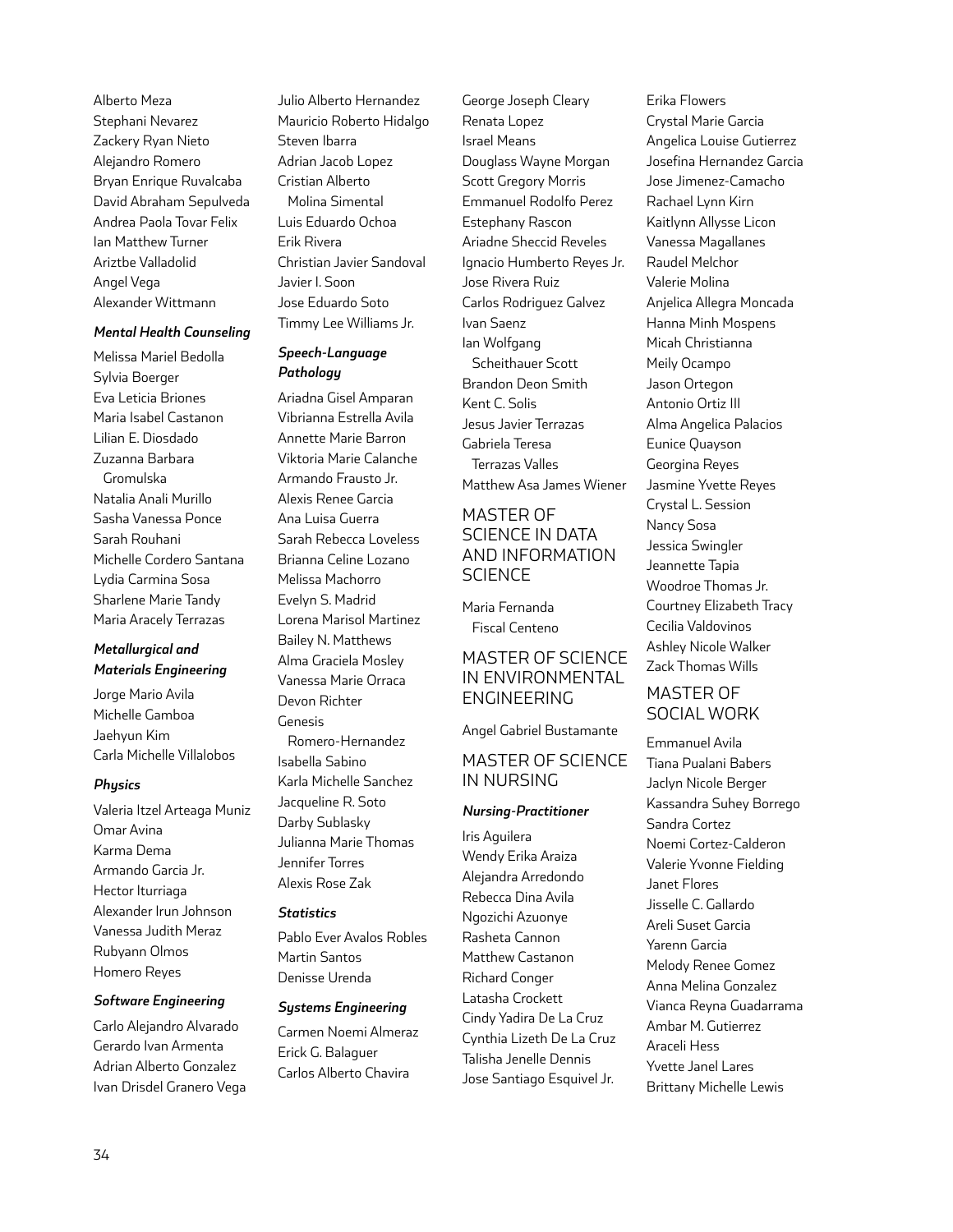Paola A. Ling Ismael Lopez Corina Aurelia Marrufo Melissa Montanez Milca Morales

Ana Victoria Nunez Janine Yvonne Ortega Miriam Johanna Perez Iskra Noriky Pichardo-Gonzalez

Mariana Pifer Norma Alexis Porras Gabriela Lizet Prieto Denise Rascon Terrazas Alix Marie Rivard

Dayna Kelsey Schwedhelm Xarenny Trujillo Amanda Lee Valverde Martha Leticia Vargas

## HONORS CANDIDATES Spring 2022

# **COLLEGE OF BUSINESS ADMINISTRATION**

Rafael Acosta Garcia Annabelle Renee Alvarez Bryan Alvarez Jennifer Alvarez Sophia Anastasia Andritsos Isaac Avila Jannell Denise Ballin Stephanie Isibet Barrios Jad Fayez Boureslan Jorge Alberto Buchanan Fernando Kevin Carrillo Marco A. Carrillo Jr. Omar R. Castillo Valerie Lizette Chavez Cameron Nathaniel Cooper Karoline Daland Danny James Daniels Alan Arturo De La Garza Servando Arturo De La Garza Juan A. De Santiago Jr.

Gerardo Delhoyo Jr. Oscar Alejandro Escorza Jr. Kevin A. Felix Jr. Ariana Fernandez Mariana Fuentes Martha Elisa Garcia Koral Gardea Rene Gijon Nicole Alexis Grajeda Roman Juan Guerrero Vicente Guillen Katherine Rachel Harper Gustavo Hernandez Jr. Marcos Jaziel Herrera Victoria Regina Hidalgo Jean Salvador Holguin Fabiola Iniguez Keonte Le'Mun Kennedy Jesus J. Magana Jr. Kevin Javier Martinez Villalobos

Alina K. Mcneil David Mendez Jr. Diana K. Mora Giang Ngoc Nguyen Truett H. Nickey Adam Marci Olivarez Derek Giovanni Olivas Emily M. Parrott Jorge A. Penuelas Kathleen Biong Percegona Coral Perez Brenda Gianelly Perez Gonzalez Angela Quezada Marco A. Quezada Damaris Ferna Ramirez Paulina Ramos Sosa Jose Renteria Daniela Rivera Reymundo Rivera Lilian Armine Rivera Gutierrez

Anapaula Rodriguez Destiny Alejandra Rodriguez De San Miguel Jr. Victoria A. Ruiz Luis Angel Salas Maria Fernanda Salas Prado Yoshari Melany Salazar Ramon Salcido III Guillermo Arturo Sandoval Eduardo R. Sano Dylan Nicho Schirmer Andrea M. Smith Oscar Alejandro Sosa Raziel Alexander Speer Andre Terrazas Diaz Rose Marie Torres Alexis S. Trevino Valeria Villalobos Carolina Yong

# **COLLEGE OF EDUCATION**

Paulina Acosta Rocio Guadalupe Aguilar Oscar David Alvarado Monique Apodaca Diana Ruby Araiza Maria Jose Arredondo Santillan Cory Lynn Ball-Gonzalez Cinthia Carolina Barrera Simental Messiah P. Bryant Barbara Bueno Klarissa Estela Cantu Valeria Ruby Carlos

Paulina Graciela Chavez Vivian Alejandra Cigarroa Jennifer Cruz Jacqueline Cuanda Edwardo Alejandro Del Campo Allison Nicole Dominguez Katelynn Duarte Kara Lynn Englisbee Elizabeth Espinoza Anna Rocio Flores Maria Fernanda Flores Claudia I. Francis April Kristine Frias

Anika J. Galvan Dante L. Garcia Danielle Ruth Gomez Salma Gonzalez Cynthia Liliana Gonzalez Silva Karina Herald Hernandez Iris Irene Herrera Angelica Teresa Hnat Abigail Joy Jolly Stephanie Elisa Jurado Vanessa M. Lake Gabriella L. Ledesma Hannah Lynn Lerma

Damaris Linares Jessica Macias Anahi Marquez Kared Vianney Maving Abraham Mendoza Edgar Ivan Mendoza Elida Morales Jr. Melissa Morales Ariana Moreno America Ogaz Natalie Padilla Amy Partida Joann Beatr Perales Jennifer Perez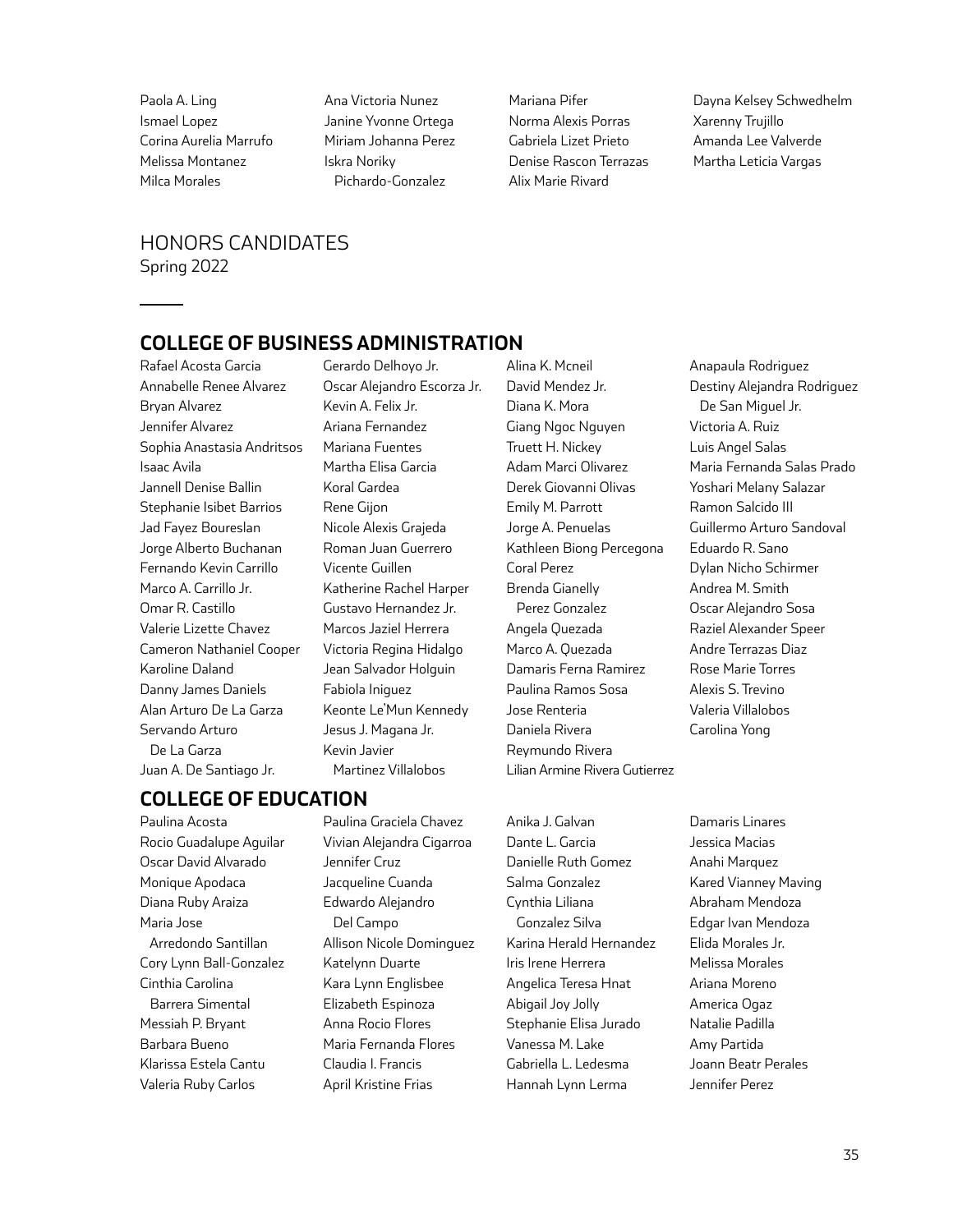Leslie B. Ponce Olivia Ashley Pulley Azucena Quinones Jose A. Quintero Jr. Deni Alexa Ramirez Ana Karen Robles

# **COLLEGE OF ENGINEERING**

Sarah Abed Yasser Alejandro Aguilar Venegas Efren Manuel Alvidrez Daniela Andrade Chavez Karina Lizbeth Aranda Saucedo Javier Alfonso Arellano Steve Armengol Marissa I. Atilano Nadia Atiyeh Adrian David Avendano Alex Adrian Avila Zachary Wayne Barker Laura Veronica Blanco Aaron Destin Brown Gerardo Calderon Briana Cardenas Juan Carlos Chavez Jr. Valeria Estefania Chavez Torres Catalina Maria Chinolla Celine Chiong Mario I. Cortes Jacqueline Rose Cottingham Isaiah Emmanuel Cyr Alberto R. De La Rosa Gerardo Del Toro Julio Cesar Diaz

Joelstine Marie Ruiz Cynthia N. Samaniego Ashley Rachel Sandoval Enrique Santiesteban Lorena Soria Julisa Quintero Torres

Anthony James Fraga II Arturo Adrian Galindo Juan Angel Gallegos-Perez Maximo Sebastian Gamez Alejandra Guadalupe Garay Alan Gerardo Garcia Andres Garcia Eduardo David Garcia Luis David Garcia Nathan Garcia

Juan Pablo Garcia Chavira Diego Enrique Garcia Tovar Julian Isaiah Gardea Paulie Jo Gonzalez Magdalena Isabel Guillen Jose Manuel Gutierrez Jesús Alejandro Gutiérrez Araiza Brian R. Hernandez Ivana Hernandez

Sofia Guadalupe Hernandez

Cameron Josep Hill Aritzy Nicole Ibarra Roxana Infante Elisa Jimenez Todd Laurence Justin Labayen

David Alberto Dominguez Brito Carla Estrada

America Azuce Valadez Rosa I. Valdez Maria Guadalupe Vicuna Jessica N. Vielma Laura K. Villalobos Alyssa Marie Villanueva

Crystal Licon Jeremiah Rene Lopez Danielle Madrid Cristian Ramon Marmolejo Javier Alberto Martell Hazel Elizabeth Mc Kenzie Jason Alan McCleary Joseph Medina-Sandoval Janeth Yvonne Meraz Jesus Mertig Armando Meza Adan Joel Mireles Brian Aaron Morales Josue Morales Delgado Hector Manuel Morales Juarez Luis G. Moreno Joel Alexander Mudloff Grecia Navarrete Cristian Ochoa Orlando Olivas Jr. Cassandra Lissett Orozco Sebastian Orozco Nain Ortiz Sara Alejandra Ortiz Raul Eliazar Palacios III Salvador A. Palma Charles M. Perkins III

Dana Marie Watson Amber C. Williams Stephanie M. Williams Emma Marie Zamora

 Quinones Hernandez Eduardo Alonso Ramirez Joel A. Ramos Christopher Reyes Daniel A. Reyes Gustavo Adrian Rios Ibanez Adam Palafox Roberts Abel Rodriguez III Alfredo Rodriguez Angel Rodriguez Rafael Rodriguez Ricardo Rodriguez Denise Rojas-Melendez Manuel Aureliano Ruvalcaba Ana Paulina Saenz Tyler James Salas Yolanda Maria Sanchez Sergio David Sepulveda Jr. Randy Robert Soriano Alan A. Terrazas Sanchez Karla Vasquez Luisa M. Venegas Angel Villalobos Justin Villalva Arianna Isabel Villegas Joshua Arael Zamora Antonio Zavala Anaya

# **COLLEGE OF LIBERAL ARTS**

Rose Lynn Janice Aguilar Laura Mavil Aguilera Victoria Justine Aguirre Vianey Alba Lizbeth Alvidrez Jaime Armenta Jr. Sophia Angeline Arrieta Vincent Francisco Arroyo Fabiola Janeth Avila

Jacob Avila Lidia M. Avila Carlos Anthony Baeza Neil Edward Barnhouse Autumn Beaty Syniya Ann Mion Beauge Katelyn Marie Behrens Melissa Blanco Dana Raelynn Booker

Clarissa Lynette Boone Jonathan Tommy Bravo Eric Breuer Lauren Alicia Burke Teron James Caldwell Daniel Eduardo Calvo Genesis Dayana Cantu Jessica Cardoso Jennifer Patricia Carrillo

Carlos E.

# Karina Elaine

 Castillo Velazquez Isabel Castorena Moises Castorena Ana Areli Ceballos Valeria Chavarria Tshering Choden Celeste Dawn Collette Aja Koren Conde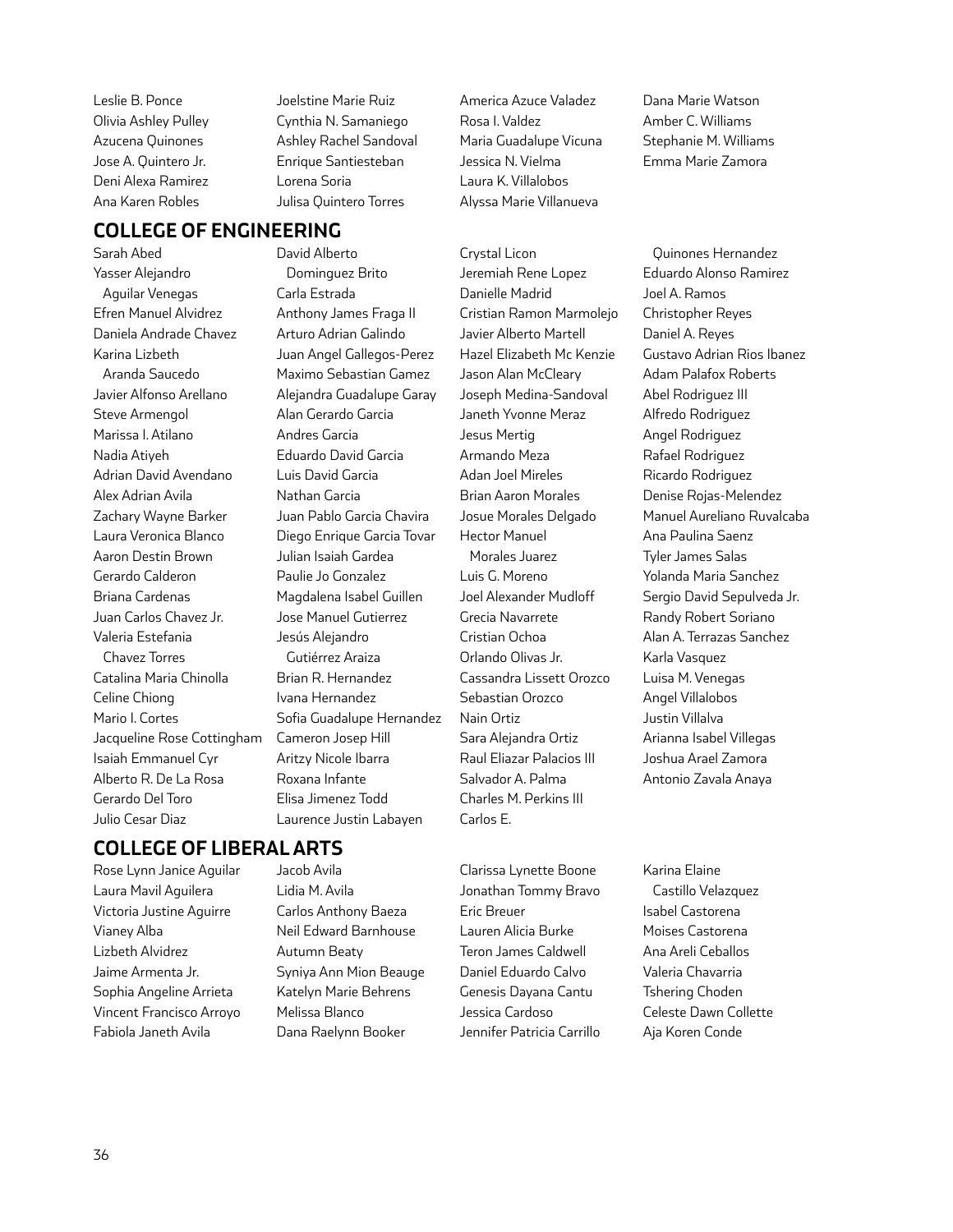Andrea Contreras Brianna Marie Contreras Miguel Ivan Contreras-Muro Caitlyn Quinn Cook Kerri S. Cordero Clara Patricia Cortes Brandon Cortez Allen Cunyus Ali Joanna Daw Rachel Anne De La Rosa Giovanni Damian Del Campo Sebastian Delgado Jessica Devin Anahy Y. Diaz Daisy Dominguez Michelle Dominguez Edwin Duarte Jr. Ariel Duran Karla Maris Duran Matthew Paul Duran Shelbi N. Durant Anthony L. Edwards Priscilla Elizondo Hernandez Sarah Elizabeth Esparza Karen Juliette Espinoza Renee Dolores Espinoza Alejandra Esquivel Saucedo Lorena Figueroa Ana J. Flores Eddy Flores Jaden E. Frescas Vianney Frias Bonnie E. Fuentes Anahi Gallardo Elizabeth Ann Gandarilla Anahise A. Garcia Angel Alexis Garcia Arlene Villegas Garcia Daniela A. Garcia Diana Lizbeth Garcia Eli Garcia Nancy Vianey Garcia Diego Garcia Mendoza Taylor Sydney Gilmore Maria Margarita Gomez Bernice M. Gonzalez Brianna Julia Gonzalez

Karla Gonzalez Aguilar Rebeca Gonzalez Maldonado Hilda Lidia Grage Angela Marie Grijalva Alex Guzman Alizee Clementina Guzman Travis Lamarr Haines Jr. Hibah B. Hamdan Ronald H. Harding III Robert Leo Harkrider Jr. John Paul Hensgen Arturo Hernandez Daisy Hernandez Nadiah Hernandez Cassandra Amor Hernandez de la Cruz Lorenzo Librado Herrera Hugo Angel Hinojosa Padilla Jeffrey William Homan Jessie Marley Hunt Autumn Hunter Fernanda Maria Jaquez Lydia Jaquez Liliana Jimenez Todd Kody W. Jones Justin Garrett Jurado Emily Rebecca Kazhe-Lee Dennis Terrance Krenzer Alexa Marie Leon Samantha Ashley Linn Nathan A. Lopez Cisneros Carrie Elizabeth Love Ivan Lujan Mariapaula Marroquin Sandoval Alexis Marie Martinez Andrea Linette Martinez Lauren Lizette Martinez Sandra Michelle Martinez Samantha Jean Mcgee Javier Omar Medina Priscilla M. Medina Joshua David Gideon Meier Alyssa G. Mejia Isidro G. Melchor Abel Melendez III Alexa Mendoza

Ricardo J. Mendoza J Zayra I. Mojica Laura V. Montelongo Ian I. Montes David Moreno Alice Marie Morris Robert Austin Morris Alyssa Danie Munoz Eduardo A. Munoz Paola Isabel Munoz Maribel Rosario Navarro Juana Elizabeth Nevarez Victoria N. Nila Itzyiana Marie Nunez Janina Nunez Angel Olivas Gonzalez Michelle Vianey Ortega Cisneros Andrea Ortiz Jacqueline Padilla Yamil Alejandra Palacio Daniel M. Pedroza Jr. Cassandra Perez Clarissa Perez Aiswarya J. Pillai America Ponce Jesus Antonio Ponce Jr. Rhiannon Dawn Powers Esteban Prado Nigeth Alexsandra Preciado Gabriela Prieto Emilio Guillermo Quezada Carolina Quiroga Melissa Ramirez Karen Ramirez Simental Daniela I. Ramos Breonna R. Ray Andres Ivan Raya Mauro Reyes Melissa Reyes Miguel Rico Jr. Brissa Rivas Marie J. Rivera Ana Cristina Rodriguez Bryan D. Rodriguez Carina Michelle Rodriguez Crystal Licet Rodriguez

Jonathan Rodriguez Mariela Areli Rodriguez Raul Rodriguez Jr. Hannah James Romero Lynette Alyssa Romero Valeria Ruan Jacob I. Rubio Isis Andrea Ruiz-Hurtado Sarah Feras Salama Esmeralda Salas Dulce Aglae Salinas Lizbeth San Martin Maricela Sanchez Nayeli Sanchez Noah Anthony Sarabia Ashleigh Sevillano Andrew Noel Shah Javier Alejandro Silerio Fernanda Silva Anshuman Arul Singhal Elena Sotelo Diego Omar Soto Justinray Darrin Spence Andrew W. Stokes Diana Irene Taylor Bryan J. Tiscareno Stephanie Torres Leslie Dayana Trevizo Yee Austin Reece Rodrigo Unger Fernanda Xcaret Urbina Miguel A. Urbina Jr. Jesus H. Vasquez Jr. Kaylie Ann Alyssa Vasquez Hayley Janice Vaughan Karina Vazquez Stephanie Vazquez Mia Lin Vecchione Jacob Andrew Veilleux Lily Esmeralda Villalobos Evelyn Cecilia Villarreal Catherine Marie Washington Cristina Zapata Ashley C. Zeh Emily Zuniga Sandra V. Zuniga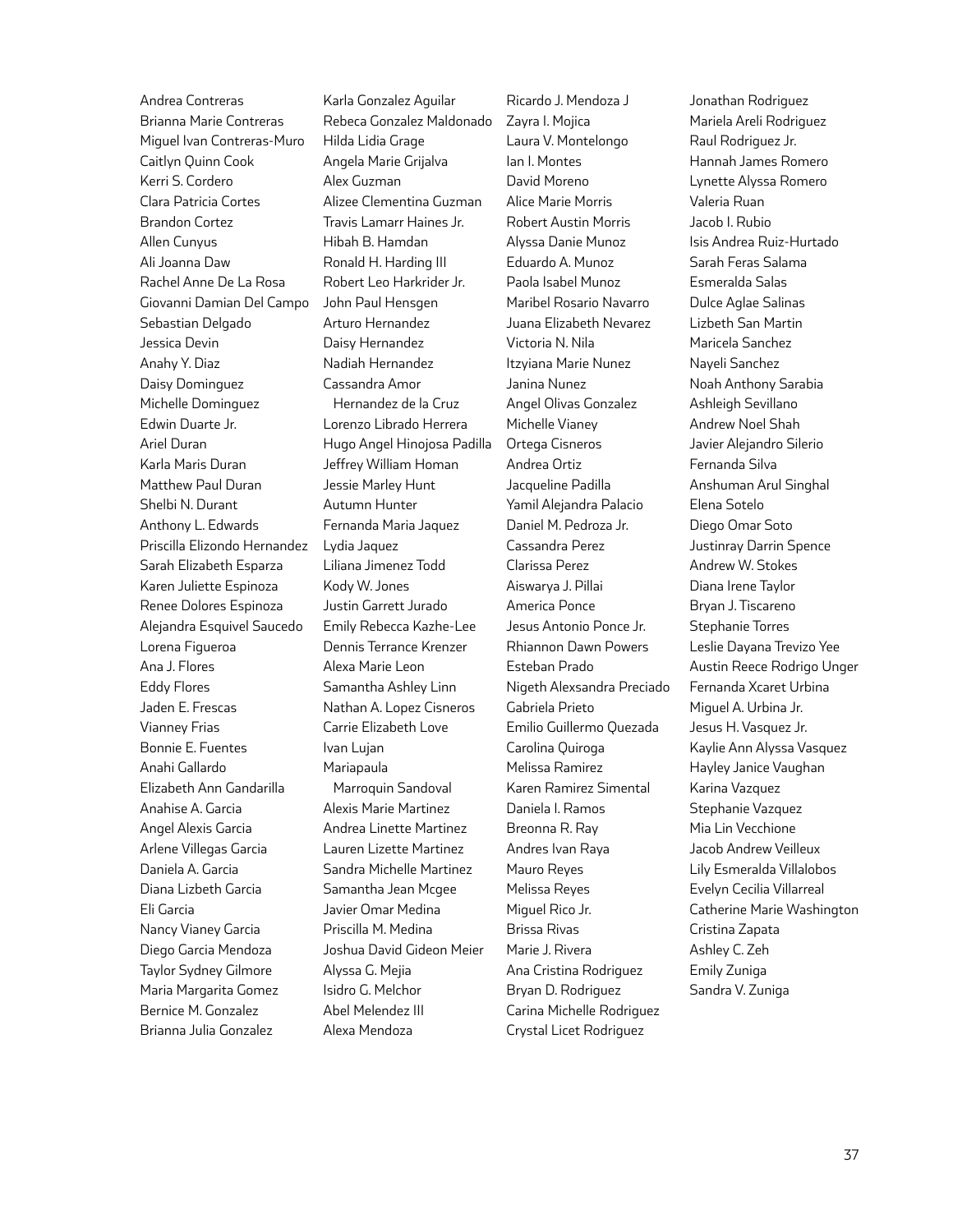# **COLLEGE OF HEALTH SCIENCES**

Mireya Lizzeth Aguilar Celeste Dillys Amescua Brianna Andrade Leonie Aragon Leslie A. Ayala Laurencio Baker Joseph Abraham Batdorff Erick I. Batres Araceli Velarde Baylon Alexandra Renee Beltran Julia Benavidez Jennifer Bernal Shaina Betancourt Destiny Rochelle Bradshaw Mariel A. Bustamante Paola Gisselle Cabrera Diana Marie Cadena Jessica Munire Canbaz Adria Melissa Casale-Cuellar

Camiron P. Cathey Paulina Itzel Chavira Katya Neida Compian Valeria De La Cruz Blanca Yadira Duran Jessica Janet Espinoza Krysten Skylar Estrada Graciela Favela Alejandro Feuchter Kristen M. Fritsche Jailene Itzel Gallegos

# **COLLEGE OF SCIENCE**

Dilli Ram Acharja Gabriela Alexa Acuna Misael Aguirre Christopher Matthew Allen Adam Israel Alvarez America Yamil Alvidrez Camacho Andrea Lilian Anchondo Raymundo Aragonez Brian Daniel Arellanes Monique Ariel Arellano Diego Alejandro Ariza-Barba Jessica Marie Avila Karina Banuelos Samantha Jazmin Bernal Karol Judith Brito

Eduardo Luar Garcia Izabel Janyce Garcia Sergio Alexandro Garcia Joshua Adam Gartner Rasheedah M. Garza Angelina Gasca Emilio Jose Gijon Basti Gonzalez Gabriel Gonzalez Paulina Gonzalez Priscilla Jodi Gonzalez Robert Grimes Brianna S. Guerra Samantha Victoria Gutierrez Andrea Danielle Hernandez Myra Hernandez Itzel Herrera Lizbeth Holguin Alyssa Janae Ibave Jazmine Lizette Jacobo Marisol Jacquez Kashion Elena Jenkins Younghie Glenda Jeong Jalen Jaquo Joseph Claudia Juarez Sydnie Elise Judge Kenya Alejandra Ley Erica Leyva Jasmine Denise Lloyd Alondra Lozano Gabriel A. Lujan

Shelsea Cabral Luis Angel Calderon Adam Campos Carla M. Canales Cesar Ivan Cardona Mariana Mitzel Castaneda Denisse Cervantes Guzman Jacqueline Chacon Mia Soledad Chan Alan Chavez Brayan Adolfo Chavez Sonam Choden Tashi Chophyl Esequiel B. Contreras Jr. Eric De Leon Giovanni Damian Del Campo

Desirae N. Luna-Villanueva Adriana Esther Mariscal Hazel Lee Marquez Alexandro Ismael Medina Valerie Medina Lisa Marie Medrano Paulina Medrano Idalis R. Mendez Anthony Thomas Molina Alyssa Gabrielle Moreno Sarah J. Murillo Elena Mireya Neria Vi Phuong Nguyen Hazel N. Nunez II Kevin Alejandro Ontiveros-Acosta Bryanna Maria Ophord Kailah Dasani Orellana Erika Ann Ortega Alyssa Alexis Pedregon Chandelle Nicole Pehle Jessica Perez Leonardo O. Perez Paulina Michelle Perez Rosas Michael Louis Pinon Arlene Ponce Gabriela Michelle Portillo Sally Quintana Brianna N. Ramirez Italy Anel Ramos

Frida Mariana Delgadillo Pema Dhendup Victor Diaz Jr. Jordan Seth Dominguez Melissa Dominguez Lhawang Nima Dorji Carlos Echevarria Jr. Jacklyn Marie Estrada Kayla R. Foster Edith A. Franco Camille Ariana Garcia Samantha Nicole Garcia Paola Garcia Hernandez Luzconsuelo Gavaldon Joann Gluth Cynthia Marie Gonzalez

Alejandra Andrea Ramos Banuelos Natalie Rae Rangel Aaron R. Rascon Sofia Rochin Alyssa Arrian Rodriguez Daniela Elizabeth Rodriguez Robin Renee Rodriguez Fernanda Rodriguez Loya Jessica Ruiz Sandra Tibuni Saenz Edna Itzel Salcido Reyes Bianca Adria Sano Brian Eugene Selzler Evelyn Shelton Carmen Mariana Sierra Treisy Erimey Skidmore Rebecca Dawn Smith Karina Vianney Sosa Sabrina Isabel Sosa Johnathan Alan Stacy Raul L. Tapia Lazcano Jr. Christina Michelle Taylor Emmanuel Terrazas Chastidy Skye Urteaga Aracely Valdez Velia Valenzuela Melissa Vazquez

Lizette Gonzalez Perla Aide Gonzalez Cristina Diann Guerena Elan Monet Guinn De La Rosa Sydney Nicole Held Christopher Alexander Heredia Denise X. Heredia Julie Marina Hernandez Myra Hernandez Rebekah Tzigane Hightower Ricardo A. Isaac Kelzang Jigme Lourdes Asenath Jimenez Madrigal

Jacob Lee Velasco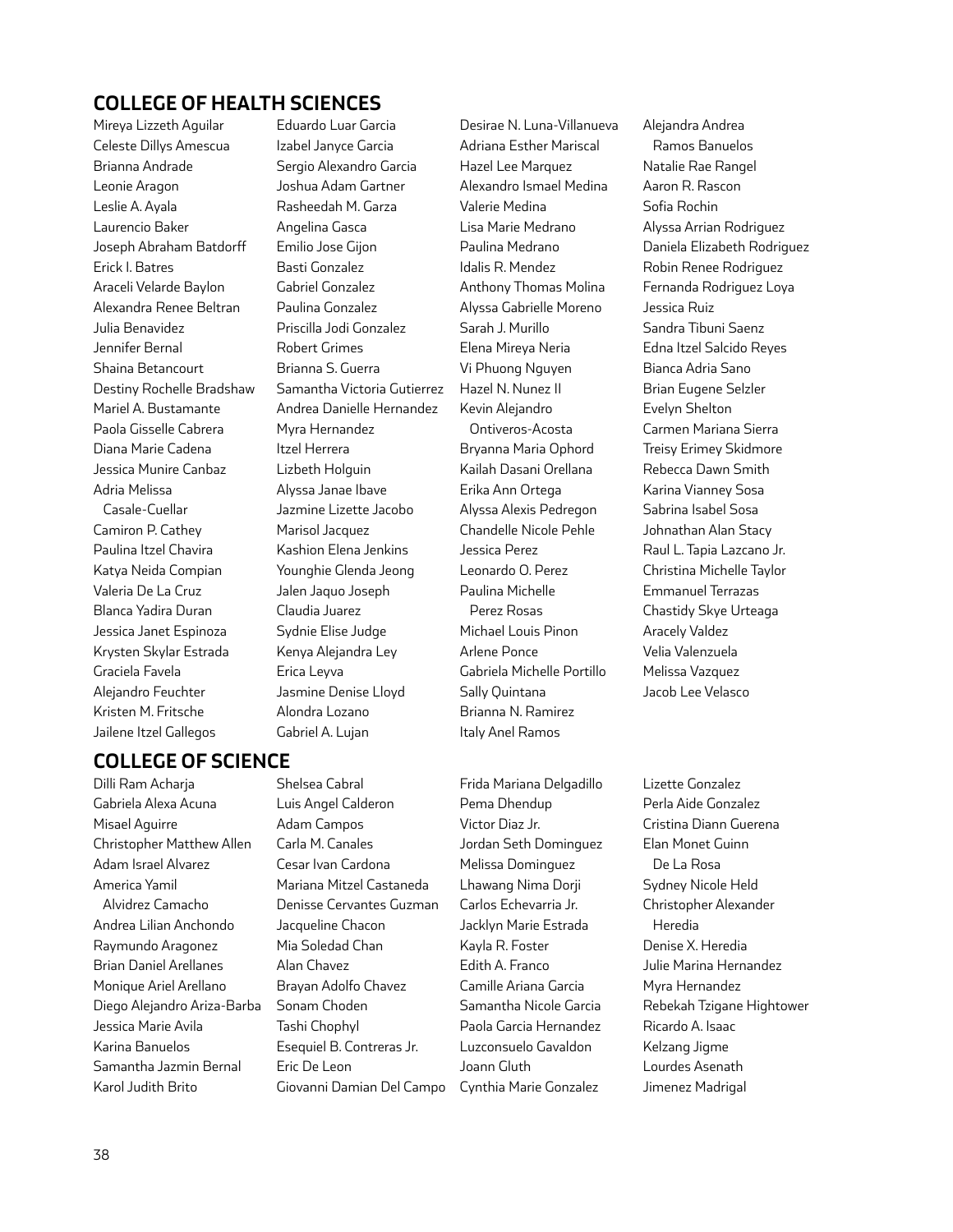Annie Lauren Johnson Bruce Elion Jordan Ruben Eduardo Lara Arlene Paulina Levario Isabella Liano Alan Eduardo Lizarraga Lujan Alyssa Iliana Lopez Jeremiah Rene Lopez Bela Mahtabfar Kristian Adriana Mancillas Aparna D. Mangadu Alondra Liliana Martinez Crystal G. Martinez Juan Pablo Mata Elias Medel Janet Nohemi Melendez Noelia Mendoza Janeth Yvonne Meraz Miranda Helena Miranda

# **SCHOOL OF NURSING**

Teresa Marie Alvarez Adam Michael Avila Alan C. Babcock Luis Andre Villegas Ballew Samantha Rose Bernal Victoria A. Bohdan Hayde Lizette Cervantes Lauren V. Chacon Michael Jongyeop Chaird Britney B. Cooper Francisco Cruz Carolina De Los Santos Diego Alonso Duarte

Miguel Angel Padilla Jixuan Pan Aiswarya J. Pillai Alexa Flor Pizarro Ryan L. Portillo Francesca Antonella Pulisci Karina Lorely Flores Samantha R. Galvan Lizette Godinez Arianna S. Hipps Macy Lee Jaynes Florence M. Kana Tido Michelle Alejandra Lopez Zenia L. Lopez Julio Cesar Lozano Karla G. Lucero Jacobo Luna De Leon Daniela Mendiola Raquel Montoya

Nataly Montoya Ariadna Itzel Mora Eduardo D. Moreno Samir Alejandro Muniz

Heba Mustafa Denise Alicia Nevarez Desiree Nieto Autum Reign Nunez Jannarys Iveli Occttaviani Mark Anthony Olivas Rebeca Orozco Sepulveda

Aaron Ortiz Helena Elise Ostos Christopher Paul Owens

Carolina Quintana Serena Marie Ramos Katherine Fatima Refaei Citlali Reyes Erik V. Ricker Aranda Luz Rivera Ashley Giselle Rodriguez Leylee T. Safabakhsh Samantha Marie Sakells Xidney Dan Edgar Sangalang Salvosa Jaqueline Abigail Samaniego Castro Alejandro Sanchez Celeste Rose Sanchez Evelyn Sue Sanchez Maricela Sanchez Samantha Denise Sanchez Sergio Saucedo Carina Serna

Eveyline Manka Ocheme Mariana Palacios Lopez Emily Marie Poplawski Karina S. Raffaele Andrea Michelle Ramirez Adriana Rivera April Suzanne Rivero Marisela Rizo Claudia Robles Julie A. Romano Valerie Rosales Miranda Gethsemani Salazar Melissa Ann Sanchez

Azul Florencia Silveyra Eduardo Tomas Soto Gerald Lee Strenke Jorge A. Tarango Jonathan Anievas Tipo Melissa M. Torres Paulina Rocio Torres Lham Tshering Kareli Paola Valdez Viyaney Vale Velia Valenzuela Daniel Valles Viviana Alyssa Vidalez Benjamin Viescas Jr. Kinley Wangmo Sofia Lizeth Zepeda Jacqueline Valerie Zuloaga

Adrianna Saucedo Sophia Annelise Sepulveda Alana Maya Serrano Rosemary Shearer Sujin Kim Shields Gabriela Soto Nicole C. Talamantes Jennifer Turner Breanna C. Valles Luis Francisco Zamora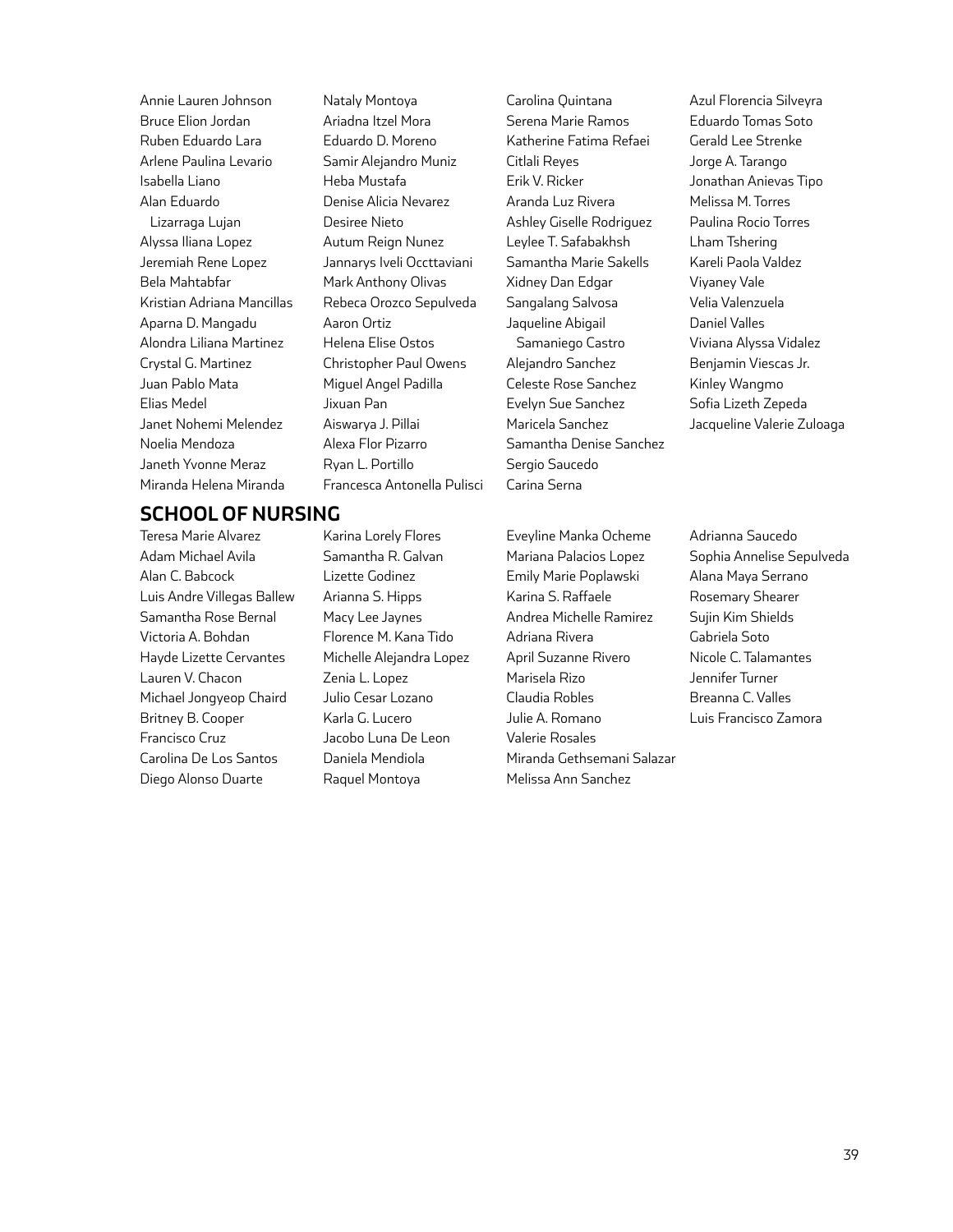# TOP TEN SENIORS AWARD RECIPIENTS 2022

Sophia Anastasia Andritsos *Economics* 

Adam Campos *Biological Sciences* 

Anahy Yoselin Diaz *Multimedia Journalism* 

Jordan Seth Dominguez *Biological Sciences* 

Maximo Gamez *Engineering Innovation and Leadership*  Camille Ariana Garcia *Biological Sciences with a biomedical concentration* 

Paola Garcia Hernandez *Biological Sciences* 

Andrea Cecilia Herrera Aguirre *English and American Literature* 

Destiny Alejandra Rodriguez de San Miguel *Accounting and Finance* 

Kaelin Walker *Women's and Gender Studies* 

# ROTC COMMISSION AS SECOND LIEUTENANT

Carlos Baeza Deon Barbee Autumn Beaty Aaron Carrillo Edwin De la Cruz Travis Haines Jeffrey Homan Logan Hunt Ariana Lezama Omar Parada

Victor Paz Raquel Piercey Bre'Onna Ray Mauro Reyes Leila Sanchez

Philip Sarmiento JustinRay Spence Andrew Stokes

#### UNIVERSITY HONORS PROGRAM Spring 2022

# **COLLEGE OF BUSINESS ADMINISTRATION**

| Sophia Andritsos (Collection Collection Collection Collection Contracts) and Contracts Contracts Contracts (Co      |  |  |  |  |  |  |  |  |  |  |  |
|---------------------------------------------------------------------------------------------------------------------|--|--|--|--|--|--|--|--|--|--|--|
| Mariana Fuentes and a contract to contract the contract of the contract of the contract of the contract of the      |  |  |  |  |  |  |  |  |  |  |  |
| Brenda Perez Gonzalez (b. 1990), contract the contract of the contract of the Brenda Perez Gonzalez                 |  |  |  |  |  |  |  |  |  |  |  |
| Eduardo Sano in the contract to the contract to the contract of the contract of the contract of the contract of     |  |  |  |  |  |  |  |  |  |  |  |
| Anapaula Rodriguez (Anapaula Contract Anapaula Rodriguez (Anapaula Contract Anapaula Rodriguez (Anapaula Contr      |  |  |  |  |  |  |  |  |  |  |  |
| <b>COLLEGE OF EDUCATION</b>                                                                                         |  |  |  |  |  |  |  |  |  |  |  |
| Maria Jose Arredondo Santillan Applied Learning and Development                                                     |  |  |  |  |  |  |  |  |  |  |  |
| Barbara Bueno Applied Learning and Development                                                                      |  |  |  |  |  |  |  |  |  |  |  |
| Anna Flores Applied Learning and Development                                                                        |  |  |  |  |  |  |  |  |  |  |  |
| <b>COLLEGE OF ENGINEERING</b>                                                                                       |  |  |  |  |  |  |  |  |  |  |  |
| Briana Cardenas. (Ed. 2010). The Cardenas Article Marian Article Marian Article and Systems                         |  |  |  |  |  |  |  |  |  |  |  |
| Jesus Gutierrez Araiza Industrial and Systems                                                                       |  |  |  |  |  |  |  |  |  |  |  |
| Alejandra Garay Innovation and Leadership                                                                           |  |  |  |  |  |  |  |  |  |  |  |
| Gustavo Rios-Ibanez Mechanical                                                                                      |  |  |  |  |  |  |  |  |  |  |  |
| Adan Mireles. Metallurgical and Materials Engineering                                                               |  |  |  |  |  |  |  |  |  |  |  |
| <b>COLLEGE OF HEALTH SCIENCES</b>                                                                                   |  |  |  |  |  |  |  |  |  |  |  |
| Valeria De La Cruz (Cruz Andreas Andreas Andreas Andreas Andreas Andreas Andreas Anders Clinical Laboratory Science |  |  |  |  |  |  |  |  |  |  |  |
| Daniela Rodriguez Kinesiology                                                                                       |  |  |  |  |  |  |  |  |  |  |  |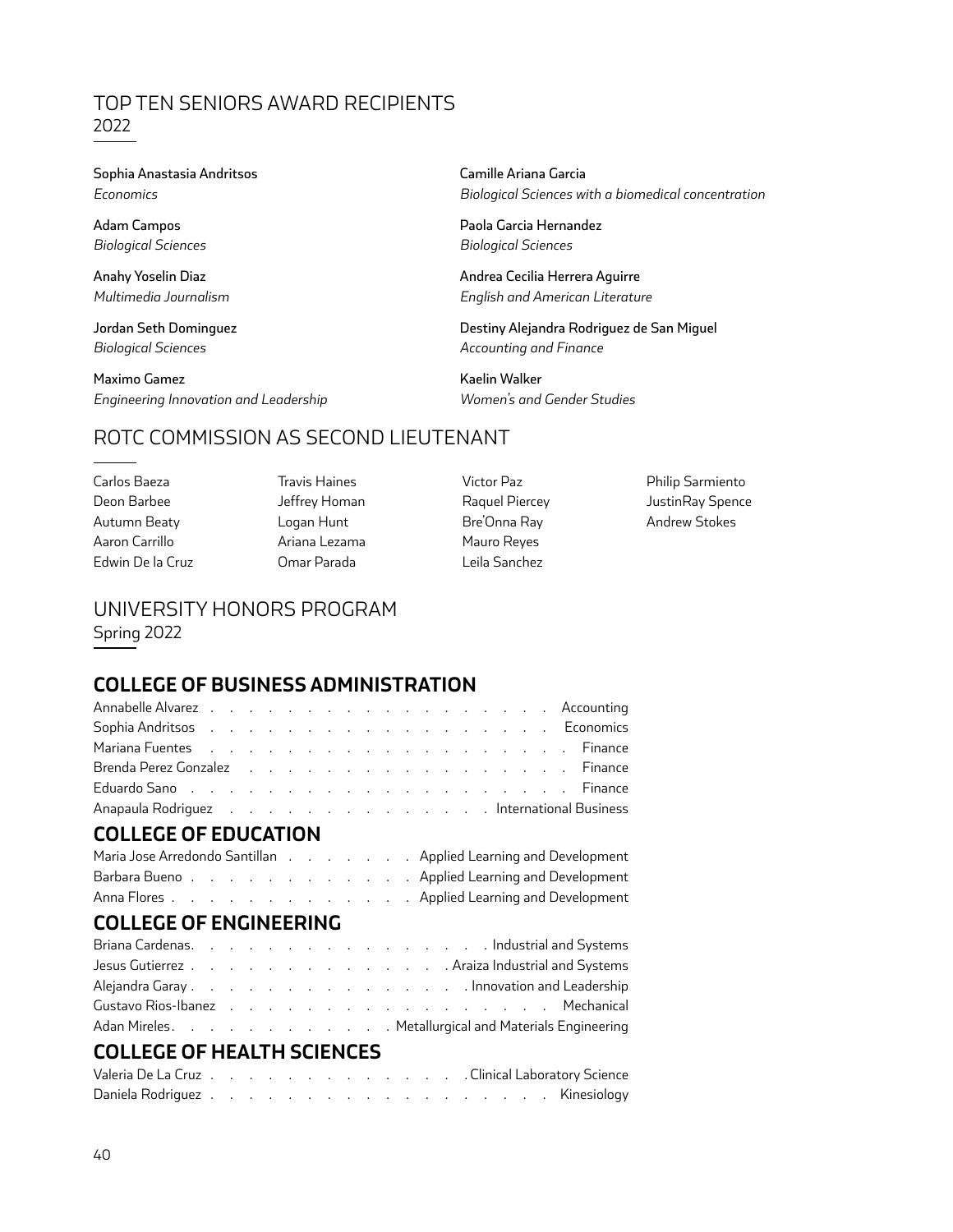| Sofia Carranza in province a construction of the Sofia Carranza                                                                                                                                                                                  |                |                           |                |                            |                      |                      |                            |                      |                      |        |                          |                      |                                                     |                                                                                 | $\mathbf{r}$                          |                |                            |                          | <b>Rehabilitation Science</b>                                                                                  |  |
|--------------------------------------------------------------------------------------------------------------------------------------------------------------------------------------------------------------------------------------------------|----------------|---------------------------|----------------|----------------------------|----------------------|----------------------|----------------------------|----------------------|----------------------|--------|--------------------------|----------------------|-----------------------------------------------------|---------------------------------------------------------------------------------|---------------------------------------|----------------|----------------------------|--------------------------|----------------------------------------------------------------------------------------------------------------|--|
| Ariadna Hernandez.                                                                                                                                                                                                                               |                |                           |                |                            |                      |                      |                            |                      |                      |        |                          |                      | and the company of the company of the               |                                                                                 | $\mathcal{L}^{\mathcal{L}}$           |                |                            |                          | Rehabilitation Science                                                                                         |  |
| Lisa Medrano<br>and the contract of the contract of the contract of the                                                                                                                                                                          |                |                           |                |                            |                      |                      |                            |                      |                      |        |                          |                      |                                                     |                                                                                 |                                       |                |                            |                          | . Rehabilitation Science                                                                                       |  |
| Chastidy Urteaga (Chastidy Urteaga (Chastidy Chastidy Urteaga (Chastian Chastian Chastian Chastian Chastian Ch                                                                                                                                   |                |                           |                |                            |                      |                      |                            |                      |                      |        |                          |                      |                                                     |                                                                                 |                                       |                |                            |                          |                                                                                                                |  |
| <b>COLLEGE OF LIBERAL ARTS</b>                                                                                                                                                                                                                   |                |                           |                |                            |                      |                      |                            |                      |                      |        |                          |                      |                                                     |                                                                                 |                                       |                |                            |                          |                                                                                                                |  |
| Fernanda Urbina e conservación de la conservación de la conservación de la conservación de la conservación de                                                                                                                                    |                |                           |                |                            |                      |                      |                            |                      |                      |        |                          |                      |                                                     |                                                                                 |                                       |                |                            |                          | . Criminal Justice                                                                                             |  |
| Melissa Ramirez.                                                                                                                                                                                                                                 |                |                           |                |                            |                      |                      |                            |                      |                      |        |                          |                      |                                                     | and a state                                                                     |                                       | $\mathbf{r}$   |                            |                          | . Political Science                                                                                            |  |
| Ana Rodriguez.                                                                                                                                                                                                                                   |                |                           |                |                            |                      |                      |                            |                      |                      |        |                          |                      |                                                     | and the contract of the contract of the contract of the                         |                                       |                |                            |                          | . Political Science                                                                                            |  |
| Cassandra Hernandez de la Cruz.                                                                                                                                                                                                                  |                |                           |                |                            |                      |                      |                            |                      |                      |        |                          |                      |                                                     |                                                                                 |                                       |                | $\mathcal{L}^{\pm}$        |                          | Psychology                                                                                                     |  |
| Andrea Martinez                                                                                                                                                                                                                                  |                |                           |                |                            |                      |                      |                            |                      |                      |        |                          |                      |                                                     | and the second contract of the second contract of the second                    |                                       |                |                            |                          | Psychology                                                                                                     |  |
| and the contract of the contract of the contract of the contract of the contract of the contract of the contract of the contract of the contract of the contract of the contract of the contract of the contract of the contra<br>Leslie Trevizo |                |                           |                |                            |                      |                      |                            |                      |                      |        |                          |                      |                                                     |                                                                                 |                                       |                |                            |                          | Psychology                                                                                                     |  |
| <b>SCHOOL OF NURSING</b>                                                                                                                                                                                                                         |                |                           |                |                            |                      |                      |                            |                      |                      |        |                          |                      |                                                     |                                                                                 |                                       |                |                            |                          |                                                                                                                |  |
|                                                                                                                                                                                                                                                  |                |                           |                |                            |                      |                      |                            |                      |                      |        |                          |                      |                                                     |                                                                                 |                                       |                |                            |                          | Nursing                                                                                                        |  |
| Joanna Whitaker                                                                                                                                                                                                                                  |                |                           |                |                            |                      |                      |                            |                      |                      |        |                          |                      | and the contract of the contract of the contract of |                                                                                 |                                       |                | and a state of             | l.                       | Nursing                                                                                                        |  |
| <b>COLLEGE OF SCIENCE</b>                                                                                                                                                                                                                        |                |                           |                |                            |                      |                      |                            |                      |                      |        |                          |                      |                                                     |                                                                                 |                                       |                |                            |                          |                                                                                                                |  |
| Sergio Saucedo Biochemistry                                                                                                                                                                                                                      |                |                           |                |                            |                      |                      |                            |                      |                      |        |                          |                      |                                                     |                                                                                 |                                       |                |                            |                          |                                                                                                                |  |
|                                                                                                                                                                                                                                                  |                |                           |                |                            |                      |                      |                            |                      |                      |        |                          |                      |                                                     |                                                                                 |                                       |                |                            |                          |                                                                                                                |  |
| Cristopher Allen Biological Sciences                                                                                                                                                                                                             |                |                           |                |                            |                      |                      |                            |                      |                      |        |                          |                      |                                                     |                                                                                 |                                       |                |                            |                          |                                                                                                                |  |
| Paola Garcia Hernandez Biological Sciences                                                                                                                                                                                                       |                |                           |                |                            |                      |                      |                            |                      |                      |        |                          |                      |                                                     |                                                                                 |                                       |                |                            |                          |                                                                                                                |  |
| Valeria Grisanti                                                                                                                                                                                                                                 |                |                           |                |                            |                      |                      |                            |                      |                      |        |                          |                      |                                                     |                                                                                 |                                       |                |                            |                          | . Biological Sciences                                                                                          |  |
| Elan Guinn De La Rosa.                                                                                                                                                                                                                           |                |                           |                |                            |                      |                      |                            |                      |                      |        |                          |                      |                                                     | <b>Contract Contract</b>                                                        |                                       |                |                            |                          | . Biological Sciences                                                                                          |  |
| Bela Mahtabfar                                                                                                                                                                                                                                   |                |                           |                |                            |                      |                      |                            |                      |                      |        |                          |                      |                                                     |                                                                                 |                                       |                |                            |                          | . Biological Sciences                                                                                          |  |
| Rebeca Orozco de la provincia de la provincia de la provincia de la provincia de la provincia de la provincia                                                                                                                                    |                |                           |                |                            |                      |                      |                            |                      |                      |        |                          |                      |                                                     |                                                                                 |                                       |                |                            |                          | . Biological Sciences                                                                                          |  |
| Carla Canales<br>and the contract of the contract of the contract of the contract of the contract of the contract of the contract of the contract of the contract of the contract of the contract of the contract of the contract of the contra  |                |                           |                |                            |                      |                      |                            |                      |                      |        |                          |                      |                                                     |                                                                                 |                                       |                |                            |                          | Biology                                                                                                        |  |
| Karina Banuelos.                                                                                                                                                                                                                                 |                |                           |                |                            |                      |                      |                            |                      |                      |        |                          |                      |                                                     | the contract of the contract of the contract of the contract of the contract of |                                       |                |                            |                          | Biology                                                                                                        |  |
| Brian Arellanes Biology Concentration in Biomedical                                                                                                                                                                                              |                |                           |                |                            |                      |                      |                            |                      |                      |        |                          |                      |                                                     |                                                                                 |                                       |                |                            |                          |                                                                                                                |  |
| Camille Garcia                                                                                                                                                                                                                                   |                |                           |                | $\mathcal{L}^{\text{max}}$ |                      |                      |                            |                      |                      |        |                          |                      |                                                     |                                                                                 |                                       |                |                            |                          | . Biology Concentration in Biomedical                                                                          |  |
| Rebekah Hightower                                                                                                                                                                                                                                |                | $\mathcal{L}=\mathcal{L}$ |                |                            |                      |                      |                            |                      |                      |        |                          |                      |                                                     |                                                                                 |                                       |                |                            |                          | . Biomedical Science                                                                                           |  |
| Samantha Garcia                                                                                                                                                                                                                                  |                |                           |                |                            |                      |                      |                            |                      |                      |        |                          |                      |                                                     |                                                                                 |                                       |                |                            |                          | a continuing the contract of the contract of the contract of the contract of the contract of the contract of t |  |
| America Alvidrez Camacho                                                                                                                                                                                                                         |                |                           |                |                            |                      |                      |                            |                      |                      |        |                          |                      |                                                     |                                                                                 |                                       |                |                            |                          | Ellular and Molecular Biochemistry                                                                             |  |
| Cristina Guerena (e.g., e.g., e.g., e.g., e.g., cellular and Molecular Biochemistry                                                                                                                                                              |                |                           |                |                            |                      |                      |                            |                      |                      |        |                          |                      |                                                     |                                                                                 |                                       |                |                            |                          |                                                                                                                |  |
| Samantha Sakells Cellular and Molecular Biochemistry                                                                                                                                                                                             |                |                           |                |                            |                      |                      |                            |                      |                      |        |                          |                      |                                                     |                                                                                 |                                       |                |                            |                          |                                                                                                                |  |
|                                                                                                                                                                                                                                                  |                |                           |                |                            |                      |                      |                            |                      |                      |        |                          |                      |                                                     |                                                                                 |                                       |                |                            |                          |                                                                                                                |  |
| Arlene Levario.                                                                                                                                                                                                                                  |                |                           |                |                            |                      |                      |                            |                      |                      |        |                          |                      |                                                     |                                                                                 |                                       |                | $\mathcal{L}^{\text{max}}$ |                          | . Chemistry                                                                                                    |  |
| Aparna Mangadu                                                                                                                                                                                                                                   |                |                           |                |                            |                      |                      |                            |                      |                      |        | $\ddot{\phantom{0}}$     | ÷.                   | $\sim$ .<br>ä,                                      |                                                                                 |                                       |                |                            |                          | . Environmental Science                                                                                        |  |
| Gerald Strenke.                                                                                                                                                                                                                                  |                |                           | l.             | $\mathbf{r}$               | $\ddot{\phantom{a}}$ | $\ddot{\phantom{a}}$ |                            | $\ddot{\phantom{a}}$ | $\ddot{\phantom{a}}$ |        | $\sim$                   | $\ddot{\phantom{a}}$ | $\sim$ $\sim$                                       | $\sim$                                                                          |                                       |                |                            |                          | . Environmental Science                                                                                        |  |
| Jacklyn Estrada.                                                                                                                                                                                                                                 |                |                           |                | l.                         | l.                   | l.                   | l.                         | $\overline{a}$       |                      |        | $\overline{a}$           | $\mathbf{r}$         | <b>Contract</b>                                     |                                                                                 | $\ddot{\phantom{a}}$                  | $\mathcal{L}$  |                            |                          | . Forensic Science                                                                                             |  |
| Raissa Guevara.                                                                                                                                                                                                                                  |                |                           |                |                            |                      |                      |                            |                      |                      |        |                          |                      |                                                     |                                                                                 | $\mathbf{r}$                          |                |                            |                          | . Forensic Science                                                                                             |  |
| Dilli Acharja.                                                                                                                                                                                                                                   |                |                           |                |                            |                      |                      |                            |                      |                      |        |                          |                      |                                                     |                                                                                 |                                       |                |                            |                          | . Mathematics                                                                                                  |  |
| Gabriela Acuna .                                                                                                                                                                                                                                 |                |                           |                |                            |                      |                      |                            |                      |                      |        |                          |                      |                                                     |                                                                                 |                                       |                |                            |                          | . Mathematics                                                                                                  |  |
| Kayla Foster.                                                                                                                                                                                                                                    |                |                           |                |                            |                      |                      |                            |                      |                      |        |                          |                      |                                                     |                                                                                 |                                       |                |                            |                          | . Mathematics                                                                                                  |  |
|                                                                                                                                                                                                                                                  |                |                           |                |                            | $\ddot{\phantom{a}}$ | l.                   |                            | ä,                   | l.                   |        |                          |                      |                                                     |                                                                                 |                                       | $\overline{a}$ |                            |                          | . Mathematics                                                                                                  |  |
| Kelzang Jigme<br>Andrea Anchondo                                                                                                                                                                                                                 |                |                           |                |                            |                      |                      | $\mathcal{L}^{\text{max}}$ |                      |                      |        |                          |                      |                                                     |                                                                                 |                                       |                |                            |                          | . Microbiology                                                                                                 |  |
| Mia Chan.                                                                                                                                                                                                                                        |                | $\overline{a}$            | $\overline{a}$ | $\mathbf{r}$               | $\overline{a}$       | l.                   | $\mathbf{r}$               | $\sim$               |                      |        |                          |                      |                                                     |                                                                                 | $\ddot{\phantom{a}}$                  | $\overline{a}$ |                            |                          |                                                                                                                |  |
| Mariana Castaneda.                                                                                                                                                                                                                               |                |                           |                |                            |                      |                      |                            |                      |                      |        |                          |                      |                                                     |                                                                                 |                                       |                |                            |                          | . Microbiology                                                                                                 |  |
|                                                                                                                                                                                                                                                  |                |                           |                |                            |                      |                      |                            |                      |                      |        |                          |                      |                                                     |                                                                                 |                                       |                |                            |                          | . Neuroscience                                                                                                 |  |
| Myra Hernandez                                                                                                                                                                                                                                   |                |                           |                |                            |                      |                      |                            |                      |                      |        |                          |                      |                                                     |                                                                                 |                                       |                |                            |                          | . Neuroscience                                                                                                 |  |
| Diego Ariza Barba.                                                                                                                                                                                                                               |                |                           |                |                            | J.                   | $\sim 10$            | $\mathbf{r}$               | $\sim 10^{-1}$       | $\mathbf{L}$         | $\sim$ | $\overline{\phantom{a}}$ | ä,                   |                                                     | $\ddot{\phantom{a}}$                                                            | ä,                                    |                |                            | $\overline{\phantom{a}}$ | Physics                                                                                                        |  |
| Pema Dhendup.                                                                                                                                                                                                                                    |                |                           | l.             | $\sim$                     | $\overline{a}$       | <b>Carl Corp.</b>    |                            |                      | <b>Contractor</b>    |        |                          | ÷.                   | $\overline{a}$                                      | $\sim$                                                                          | $\ddot{\phantom{a}}$<br>$\mathcal{L}$ | $\sim$         |                            |                          | Physics                                                                                                        |  |
| Kinley Wangmo.                                                                                                                                                                                                                                   | $\overline{a}$ |                           |                |                            |                      |                      |                            |                      |                      |        |                          |                      |                                                     | de la provincia de la provincia de la provincia de la provincia de              |                                       |                |                            |                          | Physics                                                                                                        |  |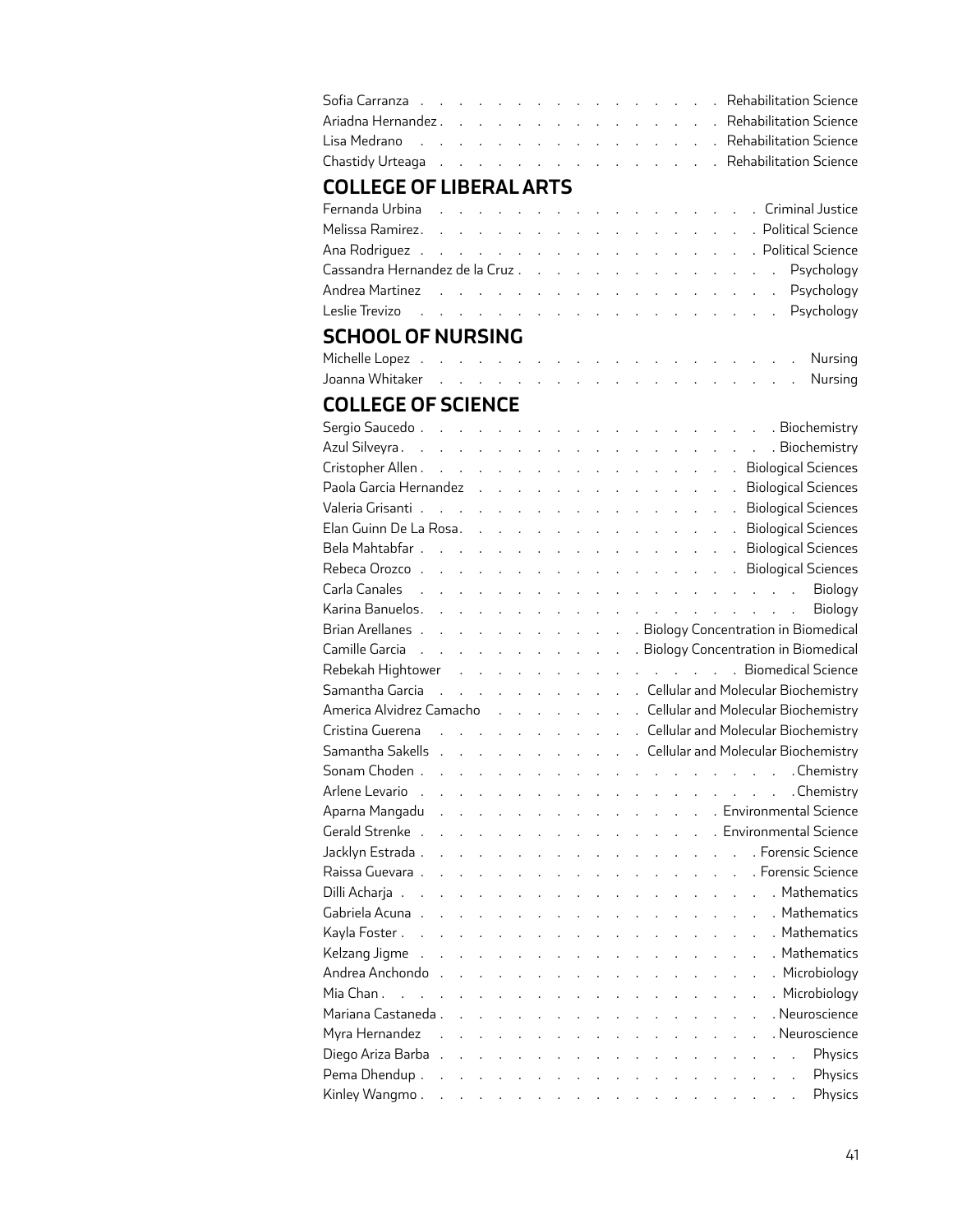# HONORS REGALIA

#### **COLLEGE OF BUSINESS ADMINISTRATION**

| Beta Alpha Psi, Theta Beta Chapter-Black/Red Cords. International Honor Organization for Financial Information<br>Beta Gamma Sigma-Blue/Gold Cords and Stole National Account Account Account Account Account Account Account Account<br>Omicron Delta Epsilon-Blue/Gold Cords and Stole (b) contains the context of the conducts of Scorety for Economics                                                                                                                                                                                                                                                                                                                                                                                                                                                                                                                                                                                                                                                                                                                       |
|----------------------------------------------------------------------------------------------------------------------------------------------------------------------------------------------------------------------------------------------------------------------------------------------------------------------------------------------------------------------------------------------------------------------------------------------------------------------------------------------------------------------------------------------------------------------------------------------------------------------------------------------------------------------------------------------------------------------------------------------------------------------------------------------------------------------------------------------------------------------------------------------------------------------------------------------------------------------------------------------------------------------------------------------------------------------------------|
| <b>COLLEGE OF EDUCATION</b>                                                                                                                                                                                                                                                                                                                                                                                                                                                                                                                                                                                                                                                                                                                                                                                                                                                                                                                                                                                                                                                      |
| Chi Sigma lota, Upsilon Tau Epsilon Chapter-Royal Blue/White Cords and Stole Number Schilder Machanal Counseling Honor Society<br>Kappa Delta Pinder Lewissen Lee and Content of Contentional Home Catalonia Lewis Content of Lee and Content Co                                                                                                                                                                                                                                                                                                                                                                                                                                                                                                                                                                                                                                                                                                                                                                                                                                 |
| Double Gold 3.9 - 4.0 Double White 3.8 - 3.89 Green/Purple/White 3.5 - 3.79 Green/Purple 3.25 - 3.49                                                                                                                                                                                                                                                                                                                                                                                                                                                                                                                                                                                                                                                                                                                                                                                                                                                                                                                                                                             |
| <b>COLLEGE OF ENGINEERING</b>                                                                                                                                                                                                                                                                                                                                                                                                                                                                                                                                                                                                                                                                                                                                                                                                                                                                                                                                                                                                                                                    |
| Alpha Pi Mu - White Cowlett of the context of the context of the context of the context of the context of the context of the context of the context of the context of the context of the context of the context of the context<br>Alpha Sigma Mu - Yellow Cords International Professional Honor Society for Materials Science and Engineering<br>IEEE - Eta Kappa Nu, Zeta Delta Chapter-<br>Yellow Cords with Blue/Orange Tassels and Stole Institute of Electrical and Electronic Engineers Honor Society<br>Pi Tau Sigma, Texas Delta Gamma Chapter—Teal/Red Cords International Honor Society for Mechanical Engineers<br>Upsilon Pi Epsilon - White Cowl and Maroon/White Cords International Honor Society for Computing and Information Disciplines                                                                                                                                                                                                                                                                                                                      |
| <b>COLLEGE OF HEALTH SCIENCES</b>                                                                                                                                                                                                                                                                                                                                                                                                                                                                                                                                                                                                                                                                                                                                                                                                                                                                                                                                                                                                                                                |
| Eta Sigma Gamma, Gamma Lambda Chapter - Gold/Forest Green Cords and Stole National Professional Health Education Honorary<br>Pi Theta Epsilon, Alpha Chi Chapter-Blue/Gold Cords National Occupational Therapy Honor Society                                                                                                                                                                                                                                                                                                                                                                                                                                                                                                                                                                                                                                                                                                                                                                                                                                                     |
| <b>COLLEGE OF LIBERAL ARTS</b>                                                                                                                                                                                                                                                                                                                                                                                                                                                                                                                                                                                                                                                                                                                                                                                                                                                                                                                                                                                                                                                   |
| lota lota lota (b) and Cender Studies (Condensation Cender Studies Condensation Center Cender Studies (c) and Cender Studies<br>Pi Alpha Alpha - Gold/Baby Blue Cords and Stole The Global Honor Society for Public Affairs and Administration<br>Pi Sigma Alpha, Epsilon Epsilon Chapter-Red/White/Black Cords National Political Science Honor Society<br>Sigma Tau Delta, Alpha lota Beta Chapter-Red/Black Cords and Red Stole International English Honor Society                                                                                                                                                                                                                                                                                                                                                                                                                                                                                                                                                                                                           |
| <b>COLLEGE OF SCIENCE</b>                                                                                                                                                                                                                                                                                                                                                                                                                                                                                                                                                                                                                                                                                                                                                                                                                                                                                                                                                                                                                                                        |
| Sigma Gamma Epsilon, Alpha Lambda Chapter-Gold/Blue/Silver Cords and Stole National Honor Society for the Earth Sciences                                                                                                                                                                                                                                                                                                                                                                                                                                                                                                                                                                                                                                                                                                                                                                                                                                                                                                                                                         |
| <b>SCHOOL OF NURSING</b>                                                                                                                                                                                                                                                                                                                                                                                                                                                                                                                                                                                                                                                                                                                                                                                                                                                                                                                                                                                                                                                         |
|                                                                                                                                                                                                                                                                                                                                                                                                                                                                                                                                                                                                                                                                                                                                                                                                                                                                                                                                                                                                                                                                                  |
| <b>SCHOOL OF PHARMACY</b>                                                                                                                                                                                                                                                                                                                                                                                                                                                                                                                                                                                                                                                                                                                                                                                                                                                                                                                                                                                                                                                        |
| Phi Lambda Sigma, Epsilon Kappa Chapter-Green/Gold CordsInternational Pharmacy Leadership Society<br>UNIVERSITY HONOR SOCIETIES/PROGRAMS                                                                                                                                                                                                                                                                                                                                                                                                                                                                                                                                                                                                                                                                                                                                                                                                                                                                                                                                         |
|                                                                                                                                                                                                                                                                                                                                                                                                                                                                                                                                                                                                                                                                                                                                                                                                                                                                                                                                                                                                                                                                                  |
| Alpha Chi, Texas Alpha Beta Chapter–Royal Blue/Emerald Green Cords and Stole . National Honor Society for Juniors, Seniors, and Graduates<br>Alpha Lambda Delta - Red/White/Gold Cords National Honor Society for First Year Students<br>Golden Key International - Blue/Gold Cords and Stole International Honour Society for Sophomores, Juniors, Seniors and Graduates<br>Order of Omega - White/Gold Cords and Gold Stole National Honor Society for Greek Leaders<br>Sigma Alpha Pi-Black/Silver Cords and Silver Stole National Society of Leadership and Success<br>Society for Collegiate Leadership & Achievement--Royal Blue/Gold Cords National All-Discipline Honor Society<br>Tau Sigma, Alpha Eta Chapter-Gold/Burgundy Cords National Honor Society for Transfer Students<br>Terry Scholars Student Organization—Silver Cords (Officers) and White Stoles. Scholars Student Organization<br>The Honor Society of Phi Kappa Phi-Navy Blue/Gold National All-Discipline Honor Society<br>The National Society of Collegiate Scholars-Gold/Maroon Cords or Gold Sash |
|                                                                                                                                                                                                                                                                                                                                                                                                                                                                                                                                                                                                                                                                                                                                                                                                                                                                                                                                                                                                                                                                                  |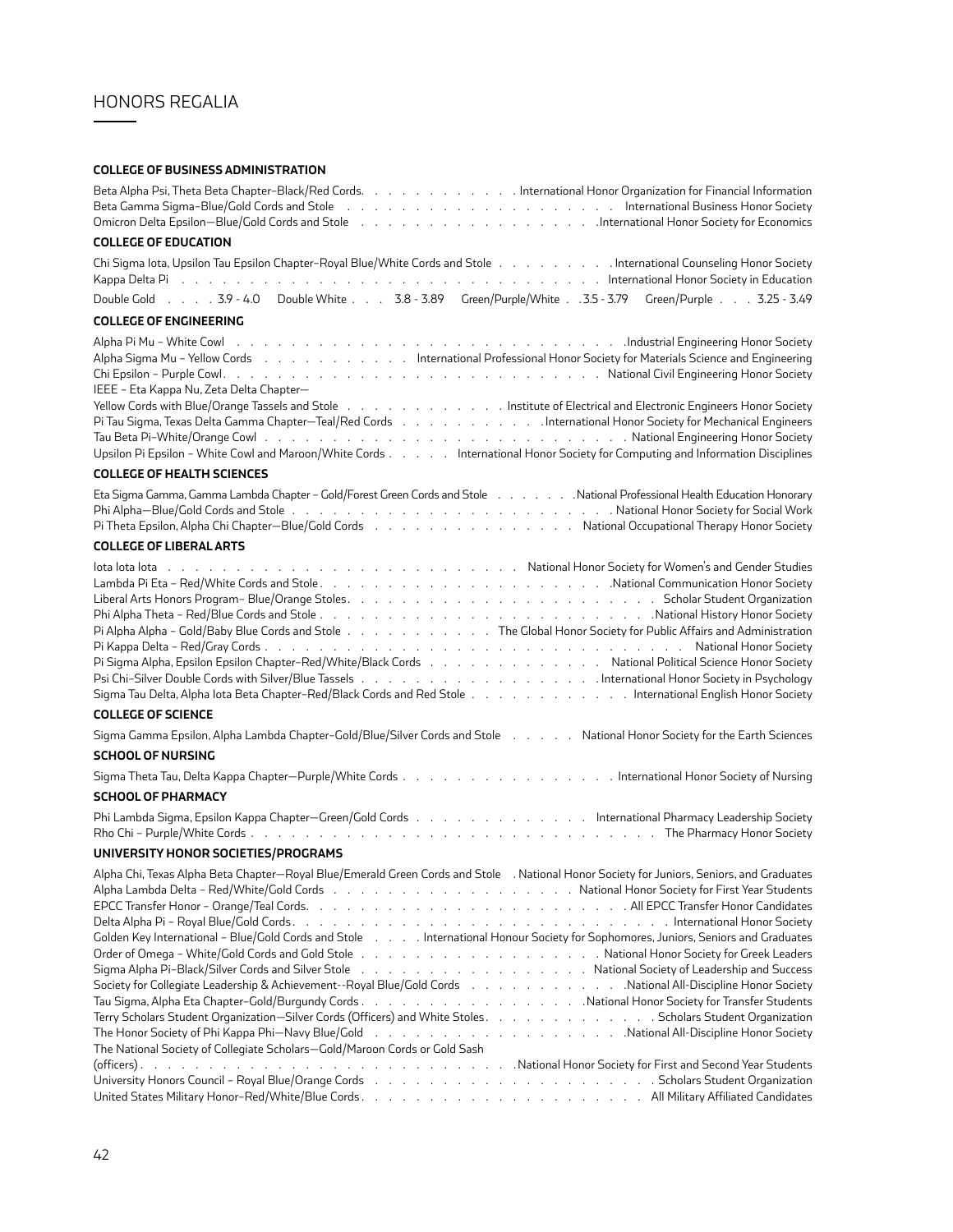#### **HISTORY**

Prior to 1980, The University of Texas at El Paso (and its predecessors, the Texas College of Mines and Metallurgy and Texas Western College) borrowed regalia for ceremonial occasions. In 1980, drama department faculty member C.L. Etheridge suggested that the time had come for UTEP to have its own unique regalia. President Haskell Monroe established the University Heritage Commission to raise funds for the creation of official regalia, to include a mace, chains of office for the President and the Vice President for Academic Affairs, a UTEP banner and seal, and a banner and seal for each of the colleges.

A University seal, depicting El Paso's sun, mountains and river, had been created for Texas Western College in 1949 by renowned local artist José Cisneros. This seal was incorporated into the official heraldic layout for the University banner designed by art department faculty

#### BANNERS

Among the many traditions associated with Commencement, the presentation of the ceremonial University and college banners symbolizes the accomplishments of the graduates whom we honor on this occasion and the University's commitment to their success. Each banner bears a unique seal placed on a 4 x 6-foot heraldic field, or saltire, and each incorporates symbols and colors that define it:

#### COLLEGES

#### *Business Administration*

**Colors:** Brown – Business and Accounting Copper – Economics

**Symbols:** Flame - depicts knowledge and enlightenment; Miner's Pick – represents unity with the University's identity; Column – symbolic of strength and an emblematic inference to the importance of international accreditation; Scroll – associated with commerce and contracting; Laurel Branches – denote academic and professional success; Globe – international

#### *Education*

#### **Color:** Light Blue

**Symbols:** Lamp – lamp of learning; Book – learning and literacy; Sigma – Greek symbol for "all-encompassing;" Book, Ruler and Compass – the tools of learning

member Sally Bishop Segal, who also designed seals for the colleges of Liberal Arts, Science, Nursing and Allied Health (now the College of Health Sciences), and the Graduate School. Albert Ronke, drama department faculty member, designed the seals for the colleges of Business Administration, Education and Engineering. All nine seal designs in their heraldic layout were then crafted into fabric by Esther "Terrie" Cornell. In 2001, the seals for Engineering, Business and Health Sciences were updated by Sally Segal to reflect new programs offered by those colleges.

UTEP alumnus James Love created the Chain of Office for the President, consisting of eight seals reproduced on two-inch-diameter enameled disks; the Chain of Office for the Vice President for Academic Affairs; and the University Mace. C.L. Etheridge developed the ceremonial rituals used in University Commencements since 1981.

#### *University Banner*

**Colors:** Orange, White and Blue

**Symbols:** Open Book – the learning process; the Sun, Mountains and River – the city of El Paso; Star – The Lone Star of Texas; Laurel Branch – high academic achievement; Oak Branch – solidity and permanence

#### *Engineering*

#### **Color:** Dark Orange

**Symbols:** Castle Structure – civil engineering; Gear – mechanical engineering; Bolt of Lightning – electrical engineering; Hammer and Assaying Scale – metallurgical and mining engineering; Human Form – industrial engineering; Computer Card and Binary Numbers – computer science

#### *Health Sciences*

**Colors:** Green – Healing Arts

**Symbols:** Dark Red Field – blood of life; White Shield and Red Cross – humanitarian aid; Human Figure – physical care and therapy; Beaker, Needle and Test Tube – laboratory research and application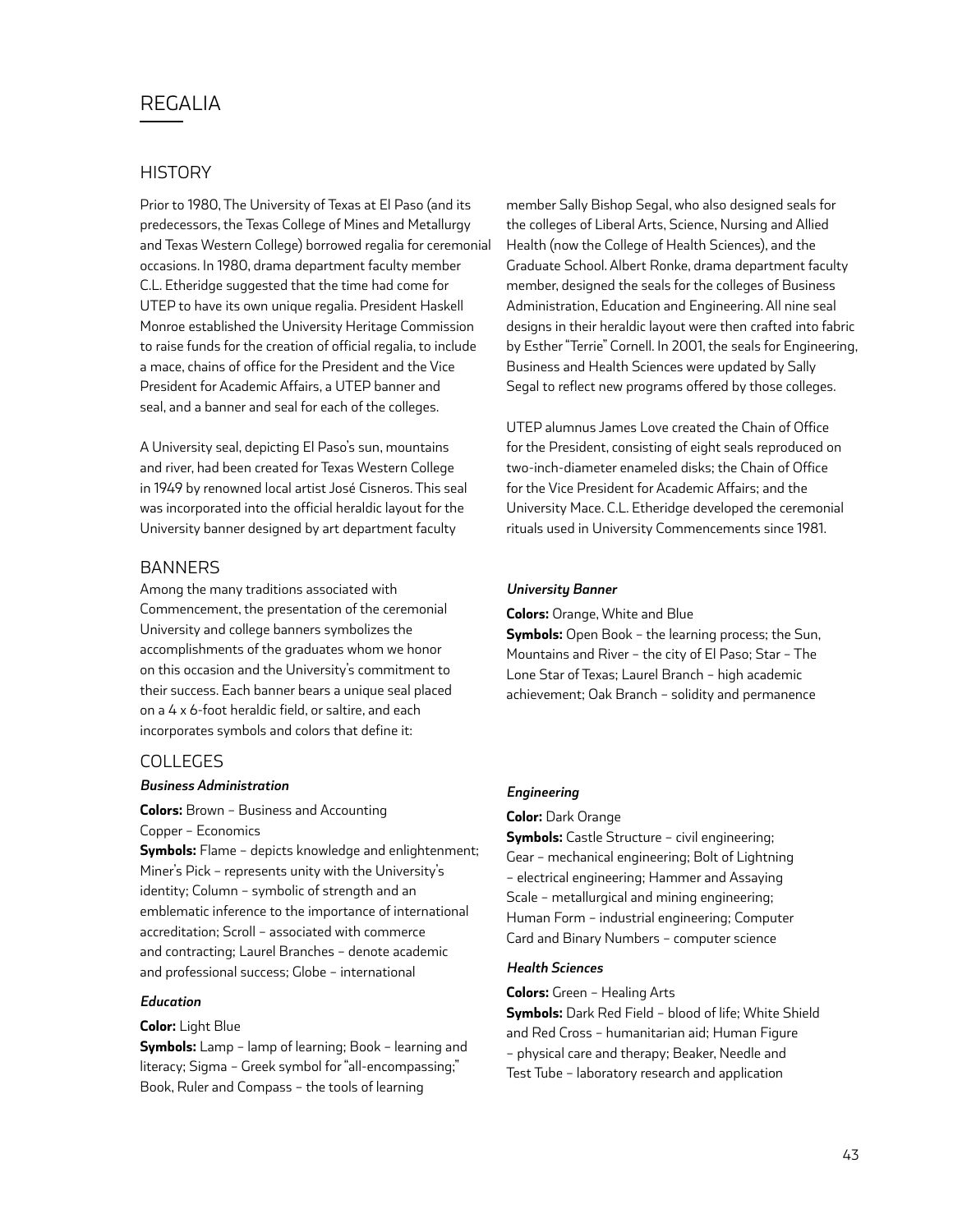#### *Liberal Arts*

**Color:** White – Humanities, Arts and Letters **Symbols**: Alpha/Omega – first and last letters of the Greek alphabet symbolizing the scope of studies in liberal arts; Torch – knowledge; Open Book – the learning process and literacy; Color stripes denote disciplines within liberal arts: Brown for Fine Arts, Crimson for Journalism, Pink for Music, Dark Blue for Philosophy, Violet for Psychology, Scarlet for Religion, Citron for Social Work and Silver Gray for Speech and Drama

#### *Nursing*

#### **Color:** Apricot

**Symbols:** Maltese Cross – exceptional service to humanity; Lamp of Knowledge – tribute to Florence Nightingale; Eternal Flame – lifelong quest for knowledge; Laurel Leaves – honor; "Corpus Sanare" – healing the body; Burnt Orange Ring – School of Nursing becomes part of The University of Texas System in 1972; Columbia Blue and Navy Blue – past and present colors; Stars – the State of Texas with Miner Orange

#### *Pharmacy*

#### **Colors:** Orange, Blue, and Silver

**Symbols:** Bowl of Hygieia - International symbol for the pharmacy profession; Mandala - recognizable feature of UTEP's Bhutanese architecture; Mortar and Pestle - symbols of a pharmacist's specialized skills; Typeface - The typeface used in this design is Jenson, a serif font that brings traditional serif to a contemporary setting. The "R" features a slightly elongated leg that alludes to the Rx (Prescription) symbol.

#### *Science*

#### **Color:** Golden Yellow

**Symbols:** Clouds/Sky – the atmosphere surrounding the Earth; Globe – Earth and geography; Methane molecule – chemistry, biology and physics; Five Mathematical Symbols – basic and higher math concepts; Tree – the history of science; and the Mountains, Earth and Strata – geology

#### *Graduate School*

**Colors:** University colors of Orange, White and Blue and other colors from academic areas offering graduate study **Symbols:** Rainbow – the spectrum of disciplines forming the Graduate School; Star – the Lone Star of Texas and the skyward direction of the flames; Pan of Flames – group knowledge; and Laurel Branches – high academic achievement

#### THE UNIVERSITY MACE

A symbol of authority and dignity of office, the Mace has been associated with civil and academic ceremonies from at least the 14th century. The Mace is designed to convey honor, optimism, hope, accomplishment, learning and scholarship, and its association with special events denotes tradition, solemnity and a commitment to excellence. At The University of Texas at El Paso, the Mace plays a prominent role in all Commencement and Convocation ceremonies.

The University Mace is a timeless and inspiring symbol that combines forms selected from the distinctive Bhutanese architecture of the UTEP campus; the natural landscape of the Chihuahuan Desert; and the multicultural heritage of the U.S.-Mexico border region. The Mace captures the University's rich history as well as its highly promising future, from its beginnings as Texas' first mining school in 1914 to today's competitive research university serving a 21st century student demographic.

### GOWNS, CAPS AND HOODS

The tradition of the gown, cap and hood worn at UTEP events dates back to universities in the Middle Ages, when such garments had very practical applications. The gown and hood kept the chill away as students and teachers labored in halls of learning that were often damp and drafty.

Originally, the mortar board, or flat square cap, was a hat which, when removed, provided its wearer with a flat writing surface. Writing instruments and paper were kept in the long sleeves of the gown.

Until modern times, caps and gowns were made of black fabric to illustrate the gravity of learning. Although today's gowns, caps and tassels are available in a variety of colors, the symbolism of color remains. For example, students who graduate from UTEP wear a tassel whose color represents the college from which they receive their degrees.

The hood drapes over the shoulders and is worn by those who have earned a master's or doctoral degree. It consists of a black shell, lined in satin, and bears the color of the institution that conferred the degree. The hoods worn by UTEP graduates have an orange lining crossed with a white chevron. The velvet on the border bears the color of the field of learning in which the degree was earned.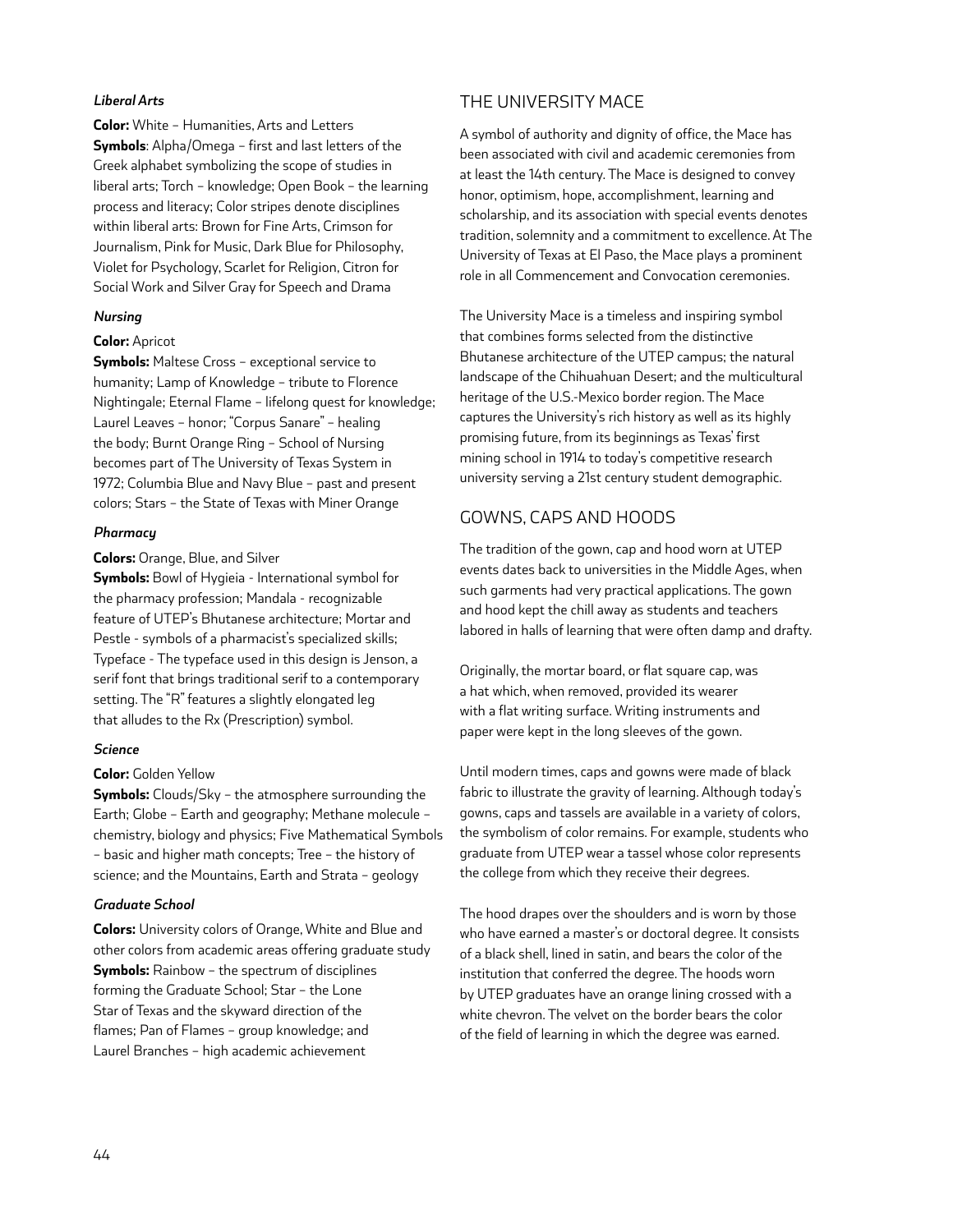#### COMMENCEMENT STOLES

The University of Texas at El Paso Alumni Association honors Faculty and Student Marshals, Banner Bearers and the University Banner Bearer with an orange satin stole bearing the Class Medallion and Alumni Association logo. Inaugurated in May 2004, the stoles are proudly worn by students who were selected to represent their college based on their exceptional academic achievement.

The University Banner Bearer – selected based on academic achievement, leadership and campus involvement – is considered the highest honor bestowed upon a student during Commencement. This student follows the Grand Marshal and leads the college banners

#### CLASS MEDALLION

The first class medallion was created to commemorate UTEP's 100th Commencement ceremony in May 1998 at the Sun Bowl featuring The Honorable George W. Bush, then Governor of Texas.

Because of the medallion's popularity, University officials decided to create a Class Medallion for each year's graduating class starting in the new millennium. The Class Medallion unifies graduates of the spring, summer and winter graduation classes into a single class determined by the graduation year. A scholarship from the Medallion Endowed Scholarship Fund is awarded to a Commencement candidate during the spring and winter ceremonies.

in the processional. The University Banner Bearer is the second to receive their diploma in their respective college.

In the second phase of the processional, undergraduate and graduate Student Marshals lead their fellow candidates and are the first in their college to receive their diplomas.

The College Banner Bearers carry their college banner and lead their college in the second phase of the processional. These students are second in their college to receive their diploma except in the college represented by the University Banner Bearer.

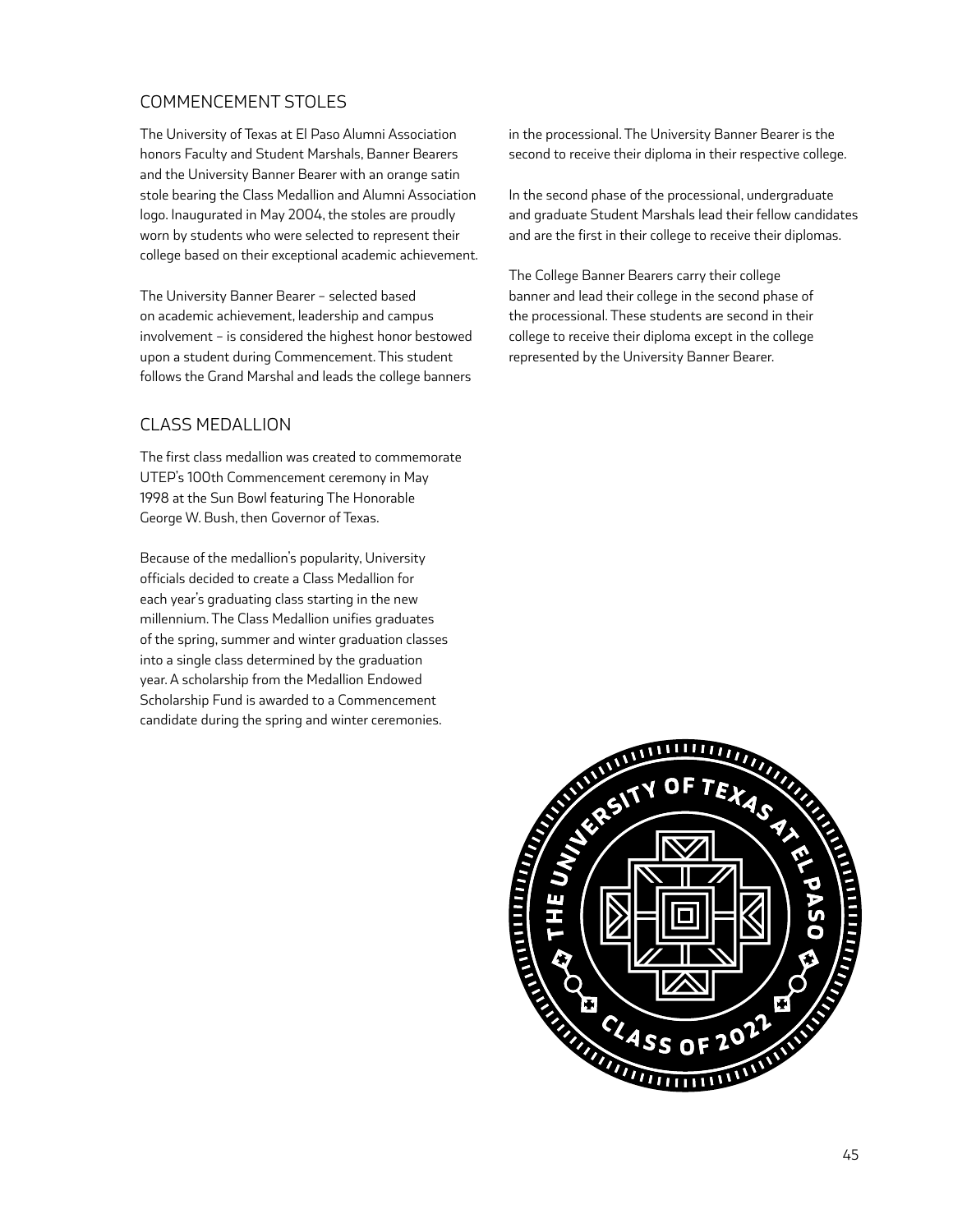

#### MINING MINDS

To honor the graduates, "Mining Minds," the iconic piece of public art installed in 2010 to enhance the entrance of The University of Texas at El Paso campus, will glow in orange and blue through the weekend of Commencement. Michael Clapper, the sculptor who created "Mining Minds," honored then-President Diana Natalicio by selecting and converting into binary code on the pick the final lines from her Fall 2008 Convocation remarks: "Believe in yourself and in your dreams. Believe in UTEP and its aspirations. Share the dream!"

At night, orange light illuminates the steel structure, while LEDs emanate from the perforated ones and zeros at each end of the pick. On special occasions, including historic dates, annual milestones and to celebrate special accomplishments, the pick illuminates the campus' entrance in orange and blue. The majestic pickaxe sculpture is located in the Sun Bowl-University Roundabout, in front of the University Bookstore.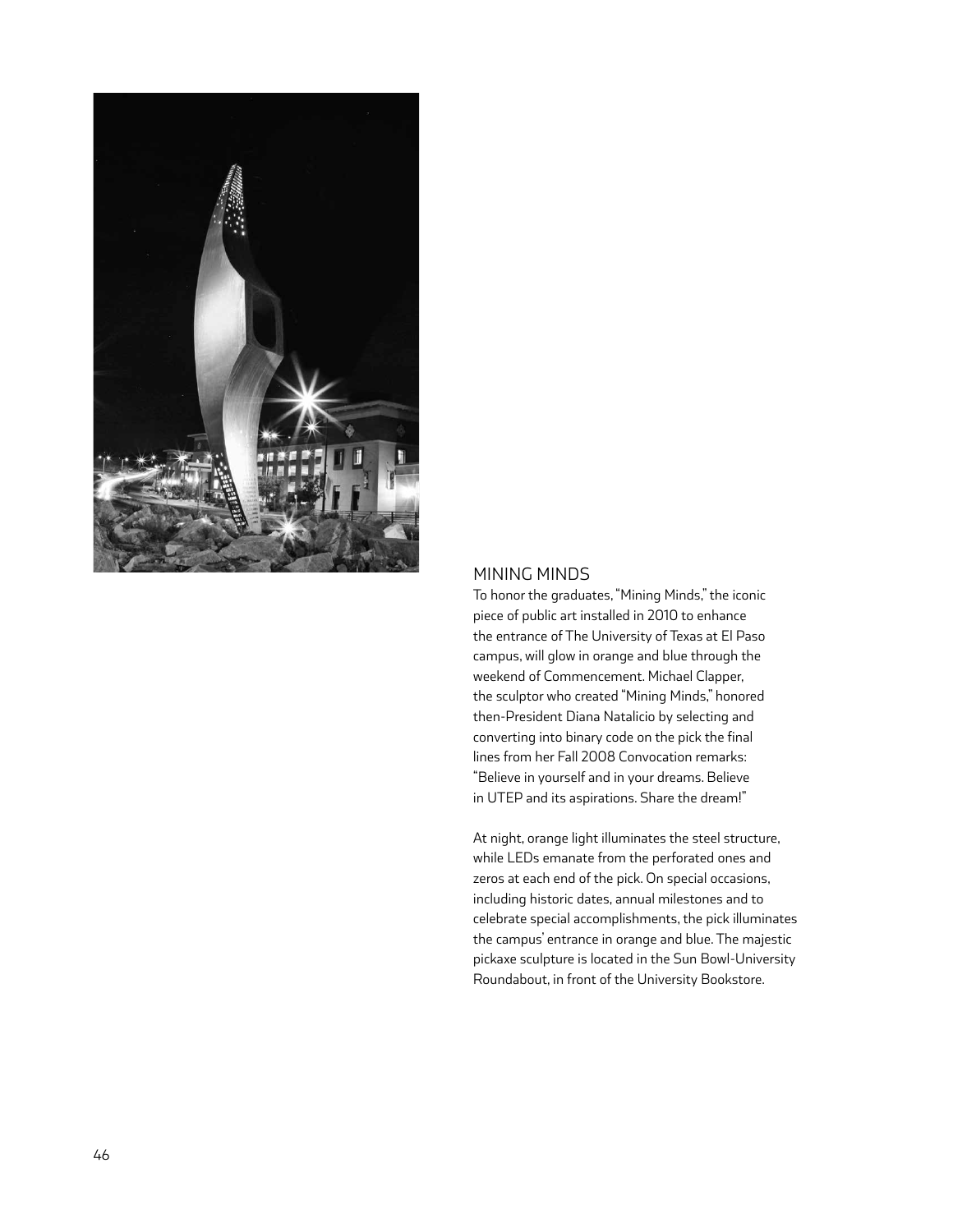#### "MEN O' MINES" (1932; Alma Mater 1956)

In 1932, biology professor Burt Franklin Jenness wrote a seven stanza poem titled "Men O' Mines" that was published in that year's yearbook. Band director Rayo Reyes set it to music and Katherine Owsley arranged the music for a four-part choir. By 1934 the song was regularly performed at games, assemblies and special functions. Copies were sent to civic clubs throughout El Paso for popularization by club song leaders.

In 1956, music graduate student J. Sande Morrison rewrote the song for choir. Its first two verses and chorus were adopted with some minor changes as the new alma mater for Texas Western College after approval by the Music Department, executive council of the student body, and alumni. Sometimes the chorus is played alone and called "Miner Victory."

The University premiered a new version of the Alma Mater at the 2015 Spring Commencement. It was arranged by Edward Rodriguez, then a Choral Music Education student and a member of the UTEP Chamber Singers.

*1. Far beneath the crags of Franklin Stand our Alma Mater's halls. Gleams afar her rock-hewn campus, Dust brown walls against the hills. Gem of learning in a country Whose own wealth of lore enthralls. Hail the light of Texas Western And the mission she fulfills!*

#### *Chorus:*

*Up! Men of mines, and hit the trail; The Texas spirit shall not fail; Miners fight for the right! For the orange and white! Tamp! Tamp! Tamp! Men of mines, Tramp! Tramp! Tramp! Men of mines, Now clear the way, for it's today, That we must gain the victory.*

*2. May the canyon walls above her Echo back her classic name, And the deeds of men who leave her Stir the heights on which she stands. May the pangs of recollection Set their memories aflame, Till they see again the beauty Of the vista she commands.*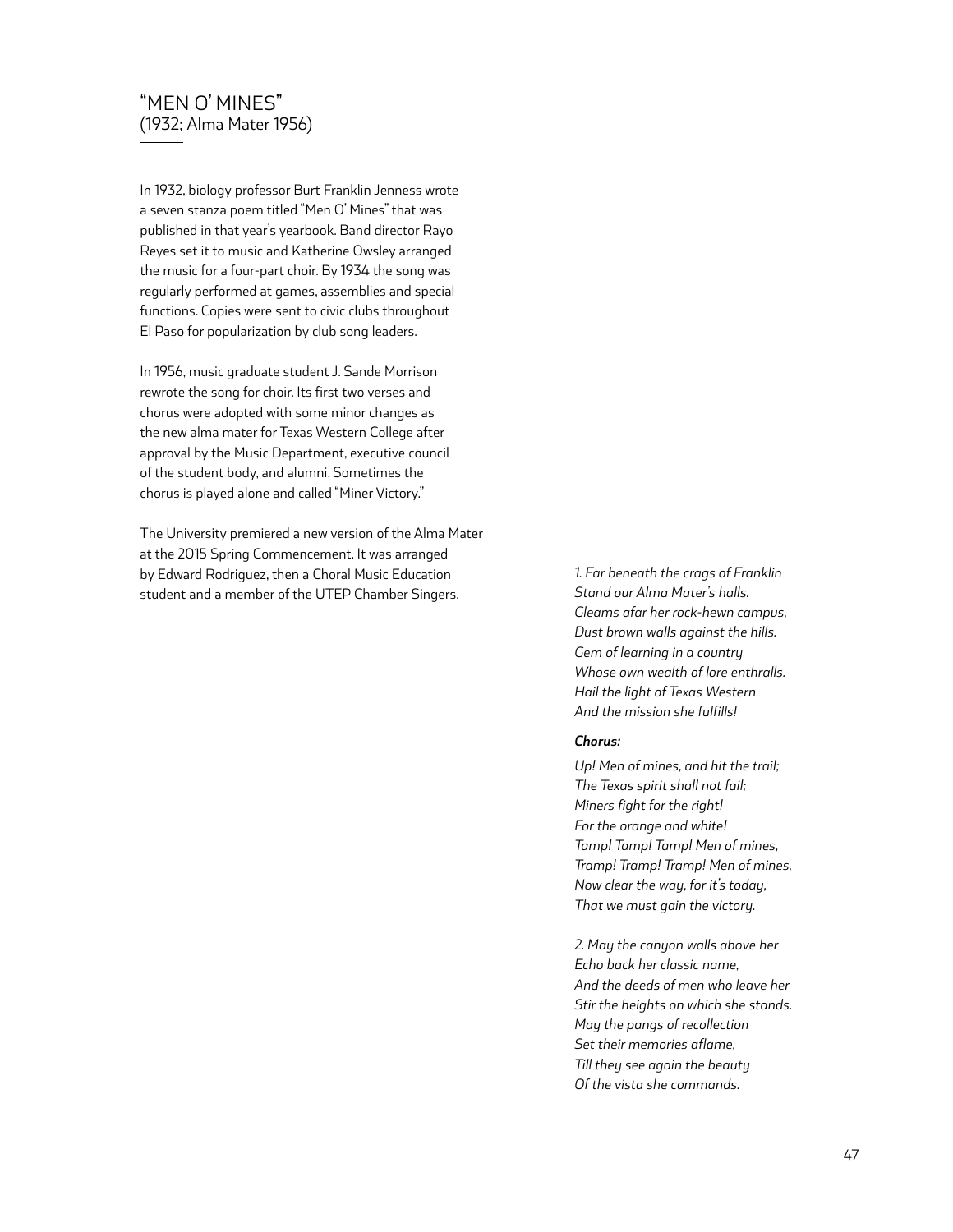Congratz Grad!

Order your commencement photos at: **www.events.lifetouch.com/utep**

#### Prepare:

- 1. Visit **events.lifetouch.com**
- 2. Sign up and receive notifications when your photos are available



*The listing of graduates is based upon information provided prior to printing of the program. The appearance or absence of any name in the program does not constitute recognition or denial of completion of degree requirements nor the conferring of honors.*

*The program is issued as a ceremonial publication and is not an official record of graduates. The awarding of degrees will be based on the outcome of final examinations and final grades. The University apologizes for any errors or omissions.*